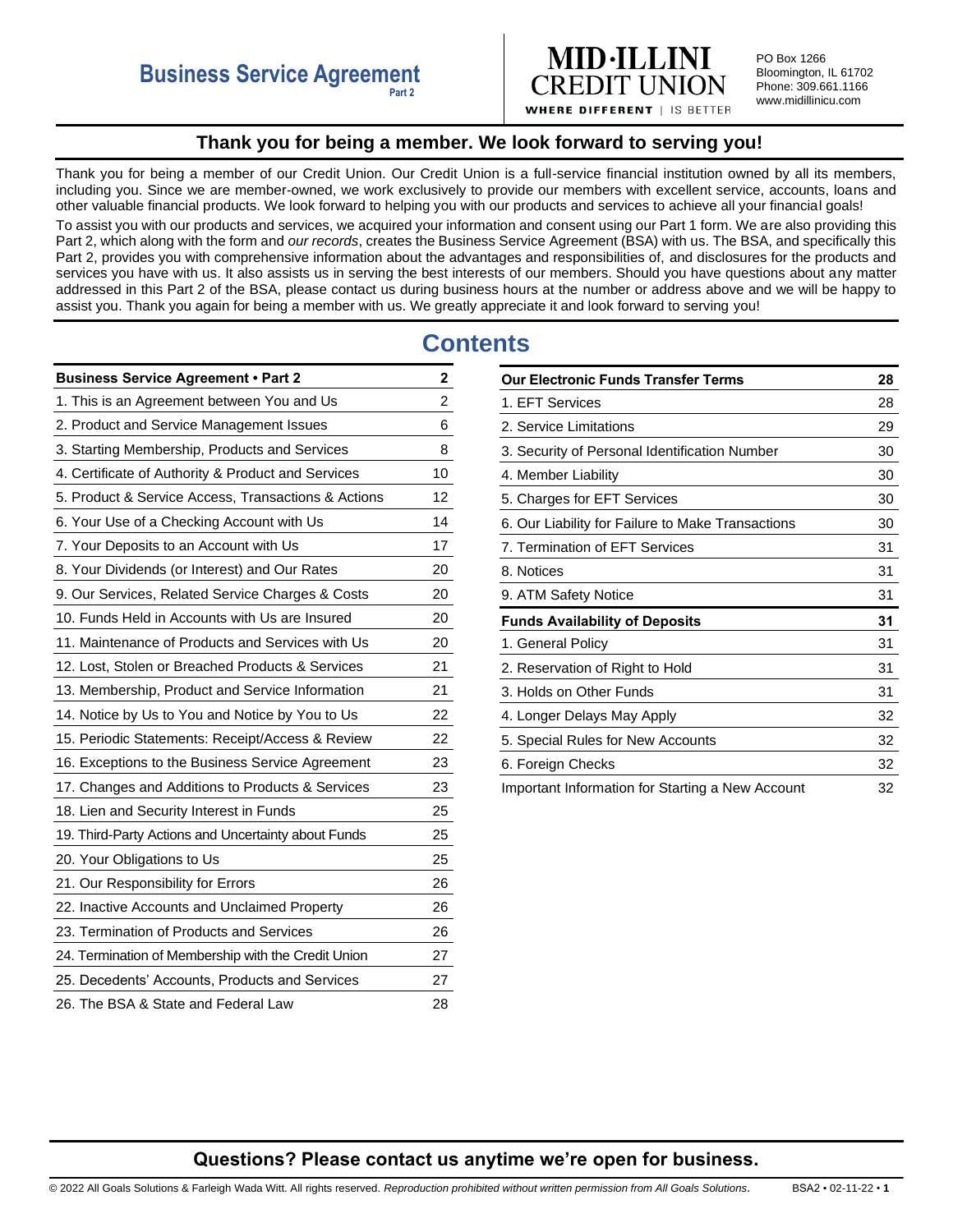# **Business Service Agreement • Part 2**

# <span id="page-1-1"></span><span id="page-1-0"></span>**1. This is an Agreement between You and Us**

**a. The Purpose of this Part 2 of the Business Service Agreement**  This Business Service Agreement (BSA) Part 2 provides you with comprehensive information about the privileges and responsibilities of the products and services you have with us. It also assists us in serving the best interests of the members of our Credit Union. Please read and keep a copy of this BSA Part 2 *document*, and all contracts you have with us, for future reference.

# **b. Agreement to Membership, Products and Services**

When you join our Credit Union and start accounts, loans, products and services with us, you may sign a Part 1 service form, and will be provided or be able to access this Part 2 *document*. The Parts 1 and 2, along with the related information and *documents* in *our records*, create the Business Service Agreement with us.

We refer to our Business Service Agreement form as a "Part 1 form" or "service form." We (or you) may complete the form, which you review and sign or authorize to use our products and services. The form may include information about the business or organization, you and the products and services you have requested. This information is entered in our *documents* or *computer system*. In fact, the service form may consist entirely of information in our *computer system*. The forms, *documents* and information are retained in *our records* and are used to start, maintain and *manage* the products and services you have with us. They are the first part of our Business Service Agreement-- the "Part 1."

We refer to this *document* as the "Part 2" of our Business Service Agreement. The Part 2 explains the *terms* of membership, products and services with us. It also includes "Our Electronic Funds Transfer Terms," "Funds Availability of Deposits" and "Our Rates & Service Charges." Most of these disclosures are found at the end of this Part 2 and are also accessible separately from the Part 2 on our website or on request from us. The Part 2 is the second part of our Business Service Agreement.

You understand that Parts 1 and 2, along with the information and *documents* in *our records*, create a legally binding contract with us. This contract is the Business Service Agreement, which we refer to as the "BSA." The BSA addresses how membership, products and services are started, confirmed, maintained, reviewed, changed, added or terminated (please see the word "*action*" in Provision 1.e.). The BSA applies when you *take actions, conduct transactions on* or use our products and services. It also addresses how we *manage* and communicate with you about our products and services. The *terms* of the BSA apply to all products and services unless those *terms* are superseded (controlled) by specific provisions in the contracts for those products and services. The BSA also applies to any person or organization that wants to *take action*, *conduct a transaction* or requests us to act on any matter concerning the business of our Credit Union. You consent to the *terms* of the BSA when you apply for membership, share your information with us, sign or authorize a *document*, use a product or service, receive or have access to a periodic statement, or request to do, or do, business with us *by any method we allow*. When you perform any of the preceding activities, you also affirm all the information you provide to us is complete and true, and any *document* has been completed and the information has been entered accurately in a *document* or our *computer system* and according to your instructions, as reflected in *our records*. You agree we may rely exclusively on the *terms* of the BSA and have no obligation to rely on any non-Credit Union documentation unless otherwise required by law. You understand you may contact us and request to review or access a paper or *electronically managed* copy of your information or *document* in *our records*, the current version of this Part 2, and all disclosures or other contracts, any time we are open for business. You may also access a current version of this Part 2 and all disclosures on our website at www.midillinicu.com.

# **c. Organization of this Part 2 of the BSA**

The twenty-six (26) Provisions of the Part 2 are organized chronologically, starting with important information, definitions and *management* matters you should know about the BSA. The Part 2 then addresses membership and starting new products and services. The Part 2 thereafter explains how you may *conduct transactions on* and use our products and services, and how we maintain and *manage*  them. It also describes how you or we may make changes and additions to products, services and the contracts that govern them. Finally, the Part 2 addresses product and service termination issues. The Part 2 concludes with three (3) important disclosures that also affect our accounts, products and services: "Our Electronic Funds Transfer Terms," "Funds Availability of Deposits" and "Our Rates & Service Charges." You may see the general organization of the Part 2 by reviewing the left side of the Table of Contents, which contains the twenty-six (26) Provisions , and then the right side of the Table of Contents, which contains the disclosures. You may access any Provision or disclosure by page number, or by clicking on the title of the Provision or disclosure in the PDF of the Part 2. You may return to the Table of Contents in the PDF of the Part 2 by clicking on the acronym "TOC" located in the right lower corner of the PDF. Should you have questions about the organization of the Part 2, please contact us during business hours and we will be happy to assist you.

# **d. Questions? Please Contact Us at Your Earliest Convenience**

You may visit our branch or contact us at 309.661.1166 or toll free at 800.527.2205 during business hours for assistance with questions or concerns about the accounts, loans, products or services you have with us. It is important you read and follow the terms of the BSA so 1) we meet your product and service needs, 2) you fully benefit from the advantages of membership with us, and 3) you fulfill all your responsibilities and avoid service charges, costs, losses or liability. We cannot and do not provide legal, financial, tax or other professional advice. Should you need such advice, please consult your own professional. We can however help you and your professional with any questions about our credit union and its products and services, which we are pleased to do anytime during business hours. The BSA is written in English. It is your responsibility to get help from someone you choose if you have any difficulties in reading or understanding the BSA. Also, if you attempt to initiate an action or transaction on a product or service by communicating with us in a language other than in English, we have no obligation to permit or conduct the action or transaction unless we also communicate about the action or transaction with you in that language. If you need help with any matter addressed in the BSA, contract, product or service, please contact us at your earliest convenience.

# **e. Important Definitions for the Business Service Agreement**

A number of important words and phrases used throughout the BSA are identified below by bolded capitalized words and phrases, and defined in alphabetical order (with the exception of "You" and "Us," which are defined first). To assure you are aware of specific important definitions, several key and frequently used words and phrases that follow are *italicized* throughout this Part 2. They include *action*, *by any method we allow*, *computer system*, *document*, *electronically manage, manage, our records, terms* and *transaction*. Please contact us during business hours with any questions you may have about the definitions of the BSA.

**You and Us.** The words "you" and "your" mean 1) a business (and its owner(s)), organization, representative, transactor or information user, member or person who requests to *take action* or *conduct a transaction on* membership, accounts, loans, products or services with us, and 2) any person or organization that requests us to act on any matter concerning the business of our Credit Union. The words "we," "our" and "us" mean our Credit Union and our associates.

**Accessible.** We use the words "accessible," "access" and "accessibility" to explain how 1) we may provide**,** and you may review and obtain**,** paper or *electronically managed documents* and the information that pertains to products and services with us, and 2) you may start and use a product or service *as we allow.*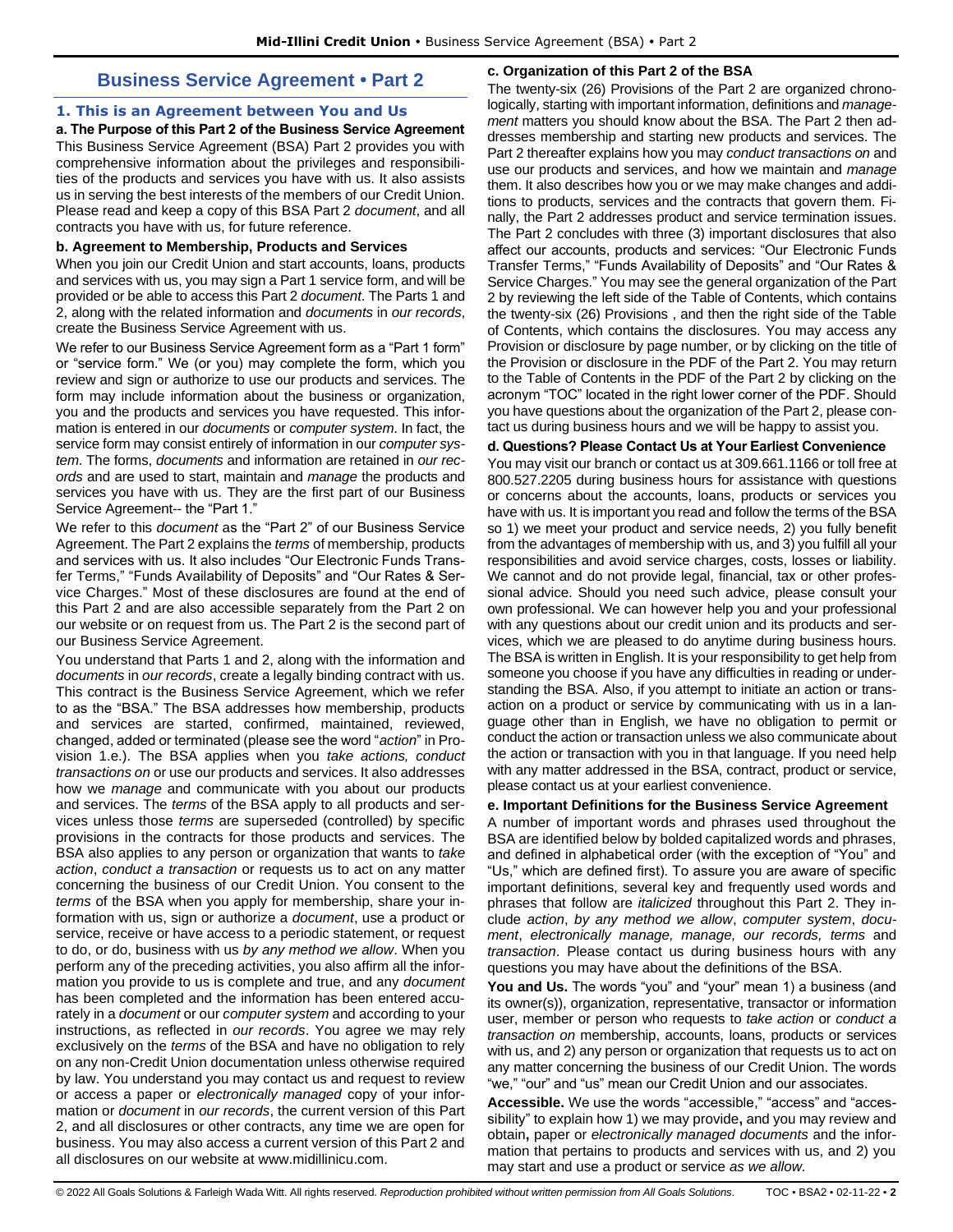**Account.** The words "account" and "subaccount" mean one of three (3) types of savings products you may start and use to hold your funds with us: a savings (share) account, a checking (share draft) account or a term account (commonly referred to as a certificate or share certificate account). Accounts, along with membership and loans, are one of the three primary categories of products at our Credit Union. For further information, please see Provisions 2.k., 4., 6., 7.,11.,17. and 23.

**ACH.** Is an abbreviation for an automated clearing house *transaction*, which is an electronic credit to or debit from an account with us processed through an automated clearing house network. An ACH is an electronic fund transfer (EFT).

**Action.** The word "*action*" and the phrases "*action on*," "*take action*" and "*take action on*" mean to start, confirm, maintain, review, change, add or terminate membership, accounts, loans, products or services with us *by any method we allow*.

**Add.** The words "add," "adding," "addition" and "additional" mean to *take action* to start and add a new account, product or service to the current products and services you have with us *by any method we allow*. We may note an addition by placing an "A" (for added) in a box on our form. For further information, please see Provision 17.

**As We Offer.** The phrases "as we offer" and "we offer" mean the products and services we may provide, and the methods (ways) you may access them. For further information, please see Provision 1.f.2).

**Associate.** The word "associate" and the phrases "associated person" and "associated organization" mean any person or organization employed or approved by us to assist us in any way with the business of our Credit Union.

**ATM.** Is an abbreviation for an Automated Teller Machine.

**Beneficial Owner.** The phrase "beneficial owner" means a person who owns twenty-five percent (25%) or more interest in a member business. We may refer to this person as a "beneficial owner" in *our records* to assist us in providing excellent service and *managing* our products and services for the business. For further information, please see Provision 4.

**BSA.** Is an abbreviation for the Business Service Agreement, which is a contract composed of our Part 1 service form, the *documents* and information in *our records* and this Part 2.

**Business.** The word "business" when used to describe any "going concern" or "enterprise," means a privately-owned entity organized and/or recognized under the law (a legal entity) that can join our Credit Union and use our products and services.

**Business Service Agreement.** The Business Service Agreement (the BSA) is a contract composed our Part 1 service form, the *documents* and information in *our records* and this Part 2.

**By Any Method We Allow.** The phrases "*by any method we allow*," "*as we allow*" and "*we allow*," and the word "method" mean the ways you may start, consent to, access, *take actions, conduct transactions on* or use membership, accounts, loans, products and services with us in-person, online or by phone, mail or ATM as we offer. For further information, please see Provision 2.i.

**Change.** The words "change," "changed," "changing," "revise," "revised," "revising," "update," "updated" and "updating" mean to *take action* to amend or modify any information, contract or matter pertaining to a person, account, product or service, or add a person to or remove a person from an account, product or service *as we allow*. We may note a change by placing a "C" (for changed) in a box on our form. For further information, please see Provision 17.

**Check.** The word "check" means a check, share draft or draft issued, negotiated, deposited, collected, presented, paid or dishonored in any physical or *electronic* format we recognize. For further information, please see Provisions 6., 7. 6., 7., 15. and 22.b.

**Close.** The words "close," "closed" and "closing" mean to "terminate" an account, product, service or contract *as we allow*. Please see the definition of "Terminate."

**Computer System.** The phrase "*computer system*" means, but is not limited to, all hardware, software and technology we use to *electronically manage* any aspect of our Credit Union's business, including your *actions* and *transactions on* membership, accounts, loans, products, services, information and *documents*. Our data processing system is part of our *computer system*, and our *computer system* is part of *our records*. For further information, please see Provision 2.e.

**Conduct.** The words "conduct," "conducts" and "conducting" mean your consent and 1) performance of a *transaction* to deposit or withdraw funds from, 2) access to information about, or 3) use of, a product or service *by any method we allow*. For further information, please see Provisions 2.i. and 5.

**Consent.** The words "consent," "agree," "authorize," "authorization" and "authorizing" mean your assent to (approval of) 1) the BSA and any contract, as applicable, 2) any product or service, and 3) any *actions, transactions on* and use of membership, accounts, loans, products or services *by any method we allow*. For further information, please see Provision 2.b.

**Contents.** The word "Contents" and the phrase "Table of Contents" refer to the first page of this Part 2 *document* that lists the twentysix (26) Provisions (in the left column) and the Disclosures (in the right column) that are contained in this Part 2. You may access a specific Provision or disclosure by clicking on the title in the Table of Contents in the PDF of the Part 2. You may also go to the Table of Contents from anywhere in the Part 2 by clicking on the acronym "TOC" located in the right lower corner in the PDF of the Part 2.

**Contract.** The words "contract" and "agreement" mean the BSA, any other contract or agreement that addresses membership, accounts, loans, products and services you have with us, and any changes or additions we make to the BSA, contract or agreement from time to time. For further information, please see Provision 1.f.2).

**Control Person.** The phrase "control person" means a person who has significant responsibility to control, manage or direct a business. We may refer to this person as a "control person" in *our records* to assist us in providing excellent service and *managing* our products and services for the business. For further information, please see Provision 4.

**Costs.** The words "cost" and "costs" mean all expenses, employee time, fees, charges, reimbursements, penalties, attorney or other professional fees, collection costs, losses, liabilities, physical damages, travel and related expenditures or litigation we incur addressing any matter involving you or the products and services you have with us.

**Disclosures.** The words "disclosure" and "disclosures" generally mean the explanatory information that addresses your rights under specific federal or state laws that we provide (or you may access) along with or separately from this Part 2, and are part of the BSA. Please review the right column of the Table of Contents to see the disclosures included at the end of this Part 2.

**Document.** The words "*document*" or "*documents*" mean, but are not limited to, anything on paper or any *electronically managed*  copy, image, text, information, data, record and file we create or use to *manage* any aspect of our Credit Union's business, including your *actions* and *transactions on* our products and services. An example of a typical *document* is a contract you authorize to start a product or service with us. Our *documents* are retained *in our records*. For further information, please see Provision 2.d.

**Documentation.** The word "documentation" means anything on paper or any *electronically managed* copy, image, text, information, data, record and file you offer to us (or we request) to perform due diligence or verify your authority to allow you to *take action* or *conduct a transaction on* a product or service. For further information, please see Provision 2.d.1).

**EIN.** Is an abbreviation for Employer Identification Number.

**EFT.** Is an abbreviation for electronic fund transfer, which is an electronic credit to or debit from an account with us. For further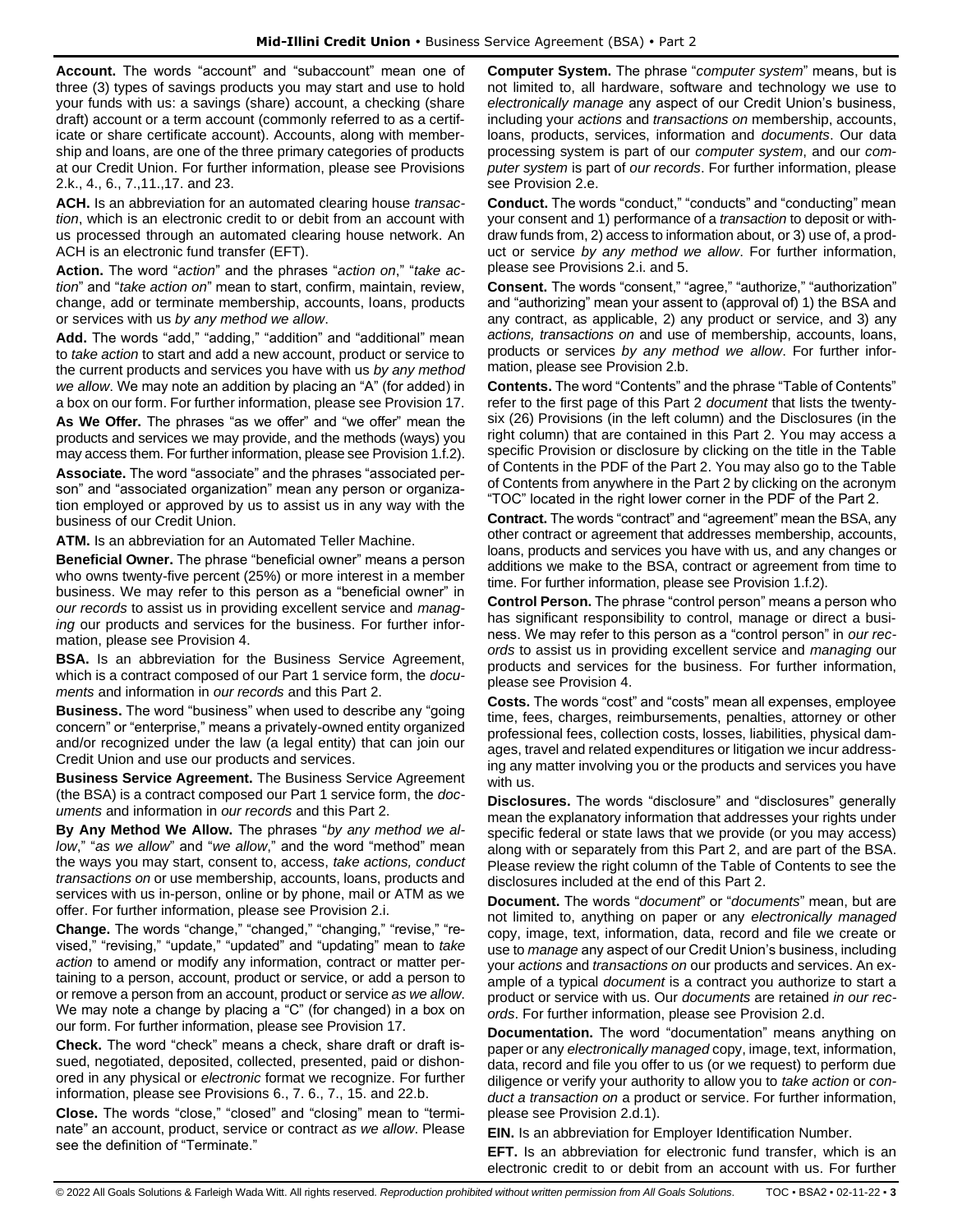information, please see "Our Electronic Funds Transfer Terms" at the end of this Part 2 of the BSA.

**Electronically Manage.** The phrases "*electronically manage*," "*electronically managed*," "*electronic management*" and the words "*electronically"* and *"electronic"* mean the use of our *computer system* and technology to create, start, enter, obtain consent to, copy, image, retain, provide, operate, conduct, execute, facilitate, secure, administer, maintain, support, service, assist with, change, add, update, collect on, terminate and protect any aspect of our Credit Union's business. This definition includes the *electronic management of* all your information, *documents*, *actions* and *transactions on* our products and services. For further information, please see Provision 2.e.1).

**Enter.** The words "enter," "entered," "entering," "note," "noted," "noting," "reflect," "reflected" and "reflecting" mean that we (or you**,** *as we allow*) type, input or write your information in *documents* or our *computer system* that pertains to your *actions* and *transactions on* our products and services, which becomes part of and is retained in *our records*.

**Funds Availability of Deposits.** Is the explanatory information we provide about your rights concerning the availability of funds from deposits to an account with us. Please see "Funds Availability of Deposits" at the end of this Part 2 of the BSA.

**ID.** Means current government-issued photo identification.

**Information User.** The phrase "information user" means a person in *our records* designated by the business or organization to access information about the accounts, products and services used by the business or organization. For further information, please see Provision 4.a.3).

**Initiate.** The words "initiate," "initiated" and "initiating" mean to "start" products or services *as we allow*. Please see the definition of "Start."

**Internet Service**. The phrases "internet service," "internet services," "e-commerce services" and "online services" mean our products and services that can be accessed and used through the internet as we offer, which are part of our *computer system*.

**IRS.** Is an abbreviation for the Internal Revenue Service.

**Item.** The word "item" means a promise or order to pay money in any form or medium we recognize.

Loan. The word "loan" means one of our lending products. Loans, along with membership and accounts, are one of the three primary categories of products at our Credit Union.

**Maintain.** The words "maintain," "maintaining" and "maintenance" mean your and our activities to keep the accounts, loans, products, services, *actions*, *transactions*, information and *documents* you have with us active, operational and current. For further information, please see Provision 11.

**Manage.** The words "*manage*," "*management*" and "*managing*" mean all our work-related activities to create, start, enter, obtain consent to, copy, image, retain, organize, provide, operate, conduct, execute, facilitate, secure, administer, maintain, support, service, assist with, change, add, update, collect on, terminate and protect any aspect of our Credit Union's business. The definition of "*manage*" includes the *management* of all your information, *documents*, *actions* and *transactions on* our products and services. *Electronic management* (as defined in this Part 2) is one way we *manage* our business and the accounts, products and services you have with us. For further information, please see Provisions 2. and 11.

**Member.** The word "member" means a business or organization that has met the requirements of membership and has joined our Credit Union. The privilege of membership, along with accounts and loans, is one of the three primary categories of products at our Credit Union. For further information, please see Provision 3.

**Membership Share.** The phrase "membership share" means a specific amount of your money in an account that represents the required deposit to be a member and owner of our Credit Union.

**Mobile Device.** The phrase "mobile device" means any transportable equipment or technology (typically a phone or tablet) that allows you to access the internet to *take actions*, *conduct transactions* or use the products and services as we offer.

**NACHA.** Is an abbreviation for the National Automated Clearing House Association, which operates the Automated Clearing House (ACH) *transactions system*. For further information, please see Provision 5.c.

**Open.** The words "open," "opened" and "opening" mean to "start" membership, accounts, products or services with us *as we allow*. Please see the definition of "Start."

**Organization.** The word "organization" means any business, association, group or other private or government entity, whether formally organized and/or recognized under the law or not that can join our Credit Union and use our products and services.

**Original.** The word "original" refers to the first *document* (such as a Part 1 or other form) we use to start new products and services. We may note the original use of a form by placing an "O" (for original) in a box on the form.

**Our Check.** The phrase "our check" means our cashier's or teller's check that we write (issue) to people, organizations or you. For further information, please see Provisions 5.a., 6.e., g., n. and 22.b.

**Our Electronic Funds Transfer Terms.** Is the explanatory information we provide about your rights concerning EFT debits and credits to an account with us. Please see "Our Electronic Funds Transfer Terms" at the end of this Part 2 of the BSA.

**Our Rates & Service Charges.** Is the explanatory information we provide about the rates we pay on accounts and charges we may require for services we offer. This disclosure may also be referred to as the "Rate and Fee Disclosure" in the BSA. Please see "Our Rates & Service Charges," which is part of the BSA. You may access this disclosure on our website or by contacting us during business hours.

**Our Records.** The phrases "*our records*," "on file," "in our files" and the word "files" mean all *documents* and information we create, retain and use to *manage* any aspect of our Credit Union's business, including your information, *documents*, *actions* and *transactions on* our products and services. *Our records* are primarily contained in and composed of our physical paper files and *computer system*. For further information, please see Provision 2.h.

**Owner.** The word "owner" means a person with equity interest (an ownership interest) in a member business.

**Part 1.** The phrase "Part 1" means any service form, *document* and/or the information on paper or *electronically managed* in our *computer system*, used for any *action* or *transaction on* our products and services. For further information, please see Provision 2.d.

**Part 2.** The phrase "Part 2" means this *document*, which along with service forms, the information and *documents* in *our records* and other contracts, as applicable, comprises the Business Service Agreement (BSA). This Part 2 contains a majority of the *terms* of the BSA. For further information, please see Provision 2.

**PDF.** The acronym "PDF" is an abbreviation for Portable Document Format file. It is a format we may use to *electronically manage* information and *documents* to address any aspect of our Credit Union's business, including your *actions* and *transactions on* our products and services. For further information, please see Provision 2.e.2).

**People and Person.** The words "people" and "person" mean human beings.

**Personal Identification Number.** The phrase "personal identification number (PIN)" means a confidential number you use to conduct *transactions* with EFT products and services (such as a debit card) to access an account with us. For further information, please see "Our Electronic Funds Transfer Terms" at the end of this Part 2 of the BSA.

**PIN.** Is an abbreviation for personal identification number (please see the definition of "personal identification number" above). For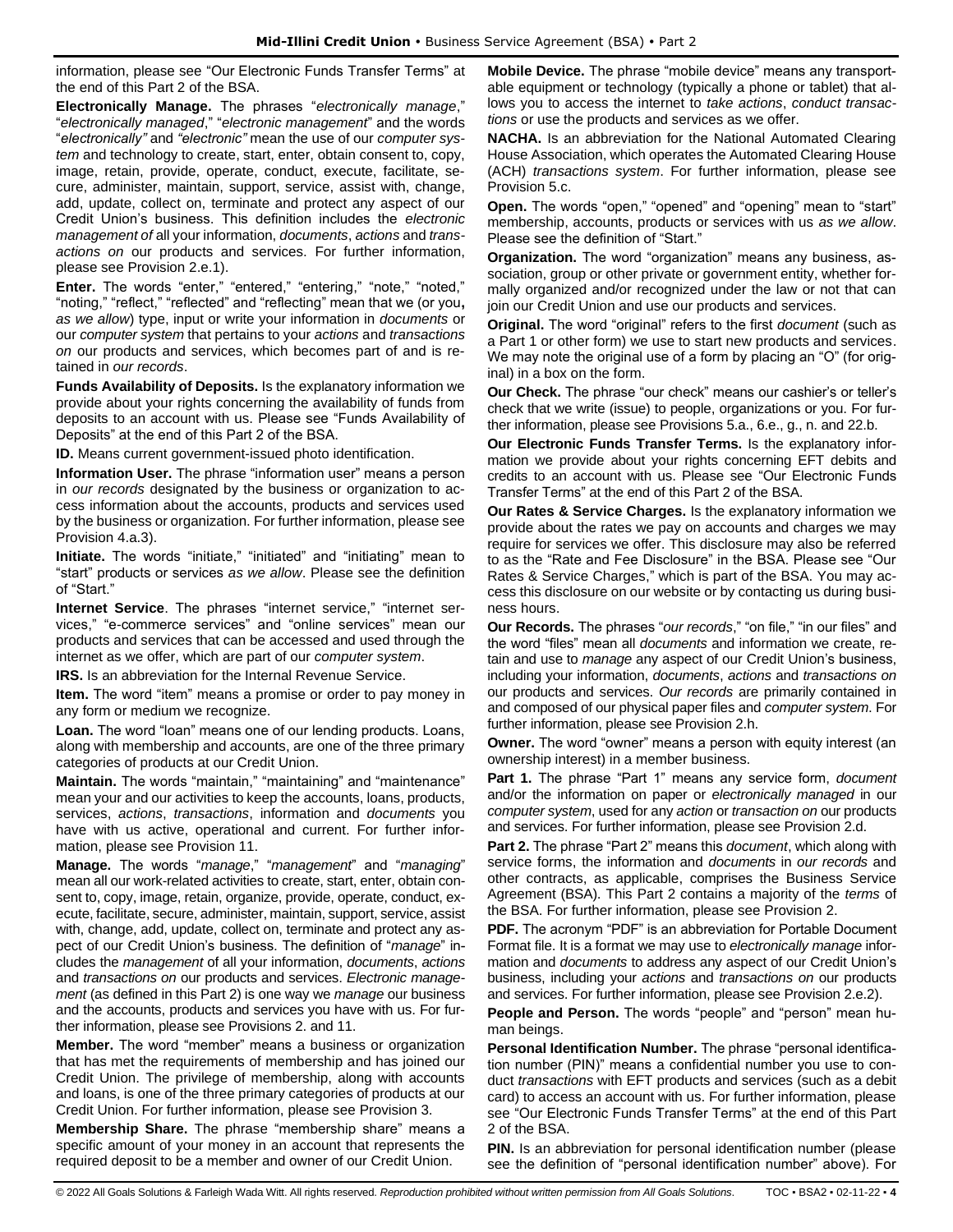further information, also please see "Our Electronic Funds Transfer Terms" at the end of this Part 2 of the BSA.

**Products and Services.** The words "products" and "services" and the phrases "our products and services" and "the products and services" mean, but are not limited to, 1) our membership, savings and lending products, 2) our services we offer to access the products, and 3) our services we offer independent of the products. Accounts, loans and membership are the three primary categories of products at our Credit Union. For further information, please see Provision 2.k.

**Provision.** The word "Provision" means the twenty-six (26) Provisions of this Part 2 , which are listed in the left column of the Table of Contents. The Provisions of this Part 2 contain a majority of the *terms* of the BSA. For further information, please see Provision 1.c.

**Representative.** The word "representative" means a person who may *take actions*, *conduct transactions* and use our accounts, products and services on behalf of the business or organization she or he represents. A representative may be referred to as a "signer" in our data processing system, which is part of our *computer system*. For further information, please see Provisions 4.a.1), 11., 17. and 23.

**Revised.** The words "revise," "revised" and "revising" mean to "change" an account, product, service or contract *as we allow*. Please see the definition of "Change."

**Section.** The word "Section" refers to the six to ten Sections of the Part 1 service forms. Each Section has a number that is located at the far-right side of each Section on the Part 1s. If a Section number is missing on Page 1 of a form it is because that Section appears on Page 2 of the form. If a Section number is missing on Page 2 of a form it is because that Section appears on Page 1 of that form.

**Service Charge.** The phrase "service charge" and the words "charge" and "fee" mean an amount of money we require you to pay to partially cover the expense of a service you use with us. When the words "service charge" or "charge" are used in the BSA, they will typically be addressed in "Our Rates & Service Charges." For further information, please see Provision 9.

**Service Form.** The phrases "service form" and "Part 1" and the word "form" mean a *document* or the information on paper or *electronically managed* in our *computer system*, used for any *action* or *transaction on* our products and services. For further information, please see Provision 2.d.

**SSN.** Is an abbreviation for Social Security Number.

**Start.** The words "start," "starting," "open," "opened," "opening," "initiate" and "initiating" mean to *take action* to begin membership**,** accounts, loans, products or services *as we allow*. For further information, please see Provisions 2.i., 3. and 17.

**Technology.** The word "technology" means any hardware, software, equipment, instrumentation, system and solution (such as our *computer system*) that enables us to maintain and *manage* any aspect of our Credit Union's business, including your information, *documents*, *actions* and *transactions on* our products and services.

**Terminate.** The words "terminate" and "close" mean to *take action* to end and no longer use an account, product, service, contract or membership with us *as we allow*. We may note a termination by placing a "T" (for terminate) in a box on our form. For further information, please see Provisions 23. and 24.

**Terms.** The word "*terms*" means all the explanatory language of the BSA (which includes any service form, this Part 2 and the information and *documents* in *our records*), and any contract you have with us, as applicable. A majority of the *terms* of the BSA are found in this Part 2. The *terms* of the BSA, like all our contracts, are designed to serve the best interests of the members of our Credit Union.

**Through the Internet.** The phrase "through the internet" and the word "online" mean the use of the internet to *take actions*, *conduct* 

*transactions* or use our products and services (which will typically be with the internet services we offer).

**Transaction.** The word "*transaction*" and the phrases "*transaction on*," "*conduct a transaction*," "*conduct a transaction on*" and "*conduct transactions on*" mean 1) any act, instruction, order or request to increase or decrease the balance of, or impose a lien or security interest on, the funds in an account *by any method we allow*, and 2) any request for or use of a product, service or information *by any method we allow*. The word "*transaction*" in this Part 2 may apply to a "loan" or obligation addressed in the BSA and other contracts, as applicable. The word "*transaction*" does not include any *action* to change, add or terminate an account, product or service. For further information, please see Provisions 2.i. and 5.

**Transactor.** The word "transactor" means a person designated in *our records* by a business or organization to *conduct transactions on* the accounts, products and services used by the business or organization. A transactor may be referred to as an "Authorized Signer" in our data processing system, which is part of our *computer system*. For further information, please see Provision 4.a.2). **Use.** The word "use," as applied to you, means to *take action*, *conduct a transaction on* or in any way access or utilize our products and services. The word "use," as applied to us, means anything we employ to *manage* the business of our Credit Union, which includes *managing* your *actions* and *transactions on* our products and services.

**Your Check.** The phrase "your check" generally means a check you write to a payee drawn on an account with us. It also means a check drawn on another institution payable to you that you wish to deposit in an account with us or negotiate to us. For further information, please see Provisions 6., 7. and 15.

**Your Information.** The phrases "your information," "related information," "the information," "any information" and "all information" mean the information you provide to us about the business or organization and you that we use to *manage* any aspect of your *actions* and *transactions on* our products and services, along with *documents* we retain in *our records*. The definition of "your information" includes all data, ID, pictures, photographs, images, film, voice and image recordings, fingerprints and other biometrics you share and we retain in *our records*. The definition does not include information you do not communicate or deliver to us, but we obtain elsewhere. For further information, please see Provisions 2.c. and 13.

**Your Number.** The phrase "your number" means any number we create and assign to an account, loan, product, service, membership or you, to *manage* any aspect of your information, *documents*, *actions* and *transactions on* our products and services. For further information, please see Provision 2.f.

# **f. Right to Rely on the Business Service Agreement (BSA)**

When you join our Credit Union, attempt to *take action* or *conduct a transaction,* or ask us to act on any matter concerning the business of our Credit Union, you consent to the *terms* of the BSA. You acknowledge we offered you a paper copy of the Part 2 in-person, and emailed it to your address (if provided) in *our records*. If we assisted you by phone, mail or through the internet, your consent acknowledges the Part 2 was accessible to you, and we offered to mail you a paper copy of the Part 2 (please see Provision 3.f.).

You agree we may *electronically manage* (e.g., image or otherwise enter in our *computer system*) your information, *documents*, consent and all accounts, loans, products or services you have with us. This allows us to protect all information, *documents,* products and services, achieve significant savings and provide excellent service to our members. For these same reasons, you understand and agree once we have *electronically managed* any paper *document* along with your information*,* we may also destroy the paper *document* and the information, unless otherwise required by law. You agree that along with all paper *documents* and any information*,* all *electronically managed documents* and your information, in *our records* are binding on you and us. You understand while we own all information and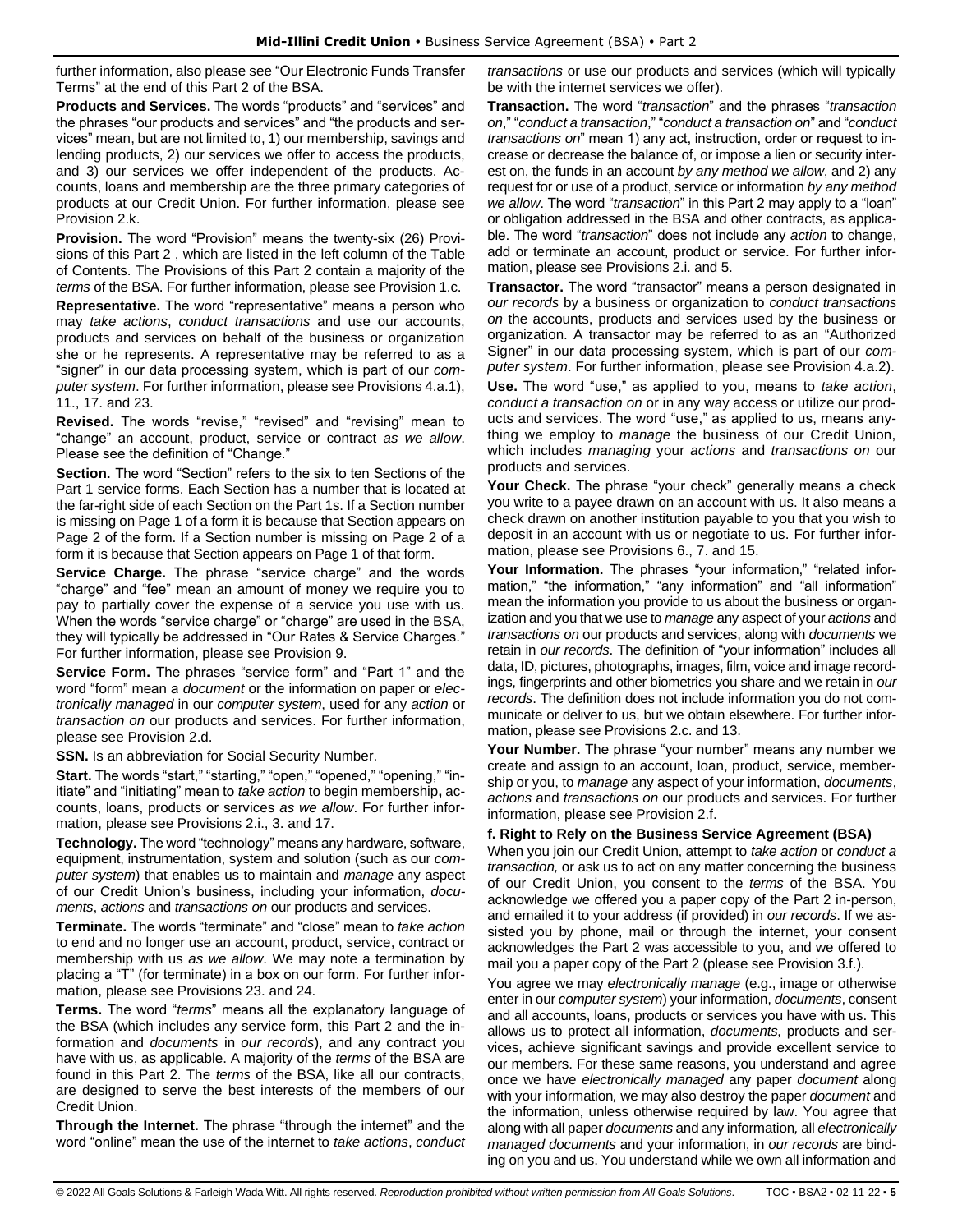*documents* in *our records* that pertain to membership, accounts, loans, products and services you have with us, you may request to review and obtain a paper or *electronic* copy of a *document* or the information in *our records* any time we are open for business or as we offer. You also understand you may *take action* to start, confirm, maintain, review, change, add or terminate membership, accounts, loans, products or services with us at any time *as we allow*.

You agree we may rely exclusively on the BSA, other contracts, as applicable, and *our records* (and any changes and additions we make to these contracts from time to time) to start, maintain and *manage* your *actions* and *transactions on* all the accounts, loans, products and services you have with us. Further, you understand any changes and additions you make to the accounts, loans, products or services you have with us will also be governed by the BSA, other contracts, as applicable, *our records* and any changes and additions we make to them from time to time.

**1) Your Actions and Transactions Entered in Our Records.** On your request and for your convenience, we may agree to assist you with any product, service, *action* and *transaction* by phone, mail, inperson or online. To accomplish your request, we may enter the information in a *document* or our *computer system* without having you sign a paper *document as we allow*. This means your consent and membership, accounts, loans, products, services, *actions* and *transactions* will be *managed* with the assistance of our employees or the use of our *computer system by any method we allow* and will be confirmed by your use of the account, loan, product or service. You understand and agree if we honor your request to assist you with any *action* or *transaction* by phone, mail, in-person or online without a signed *document*, we will maintain and *manage* the requested membership, accounts, loans, products, services, *actions* and *transactions* as reflected in *our records*.

You also agree the *action* or *transaction* is governed by the BSA and any other contracts, as applicable. You understand if we *manage* your request without having you sign a paper *document*, we do so to provide you with excellent service and for your convenience to expedite the product, service, *action* or *transaction* you have requested. Should you have second thoughts and prefer we *manage* your request on paper or by another method *we allow*, please let us know at your earliest opportunity. On your notification, we will be happy to provide you with a *document* for your signature or authorization, or find an alternative method for you to *take actions* or *conduct transactions on* accounts, loans, products or services with us. Finally, you understand you may request to review, confirm, obtain, change, add or terminate any product, service, *action* or *transaction*, any time we are open for business or *by any method we allow*. You may also request a paper or *electronically managed* copy of your information or a *document* in *our records* from us any time during business hours or *as we allow*.

**2) Products and Services Addressed by the BSA.** In addition to our products and services addressed in the BSA, we may offer products and services not mentioned in the BSA that are covered by its *terms* and any other contract, as applicable. If a contract for another product or service does not address a matter covered by the BSA, the *terms* of the BSA may apply to the matter. For example, if a contract for a product or service does not address whether that contract can be imaged (which is one method we may *electronically manage* a *document*) and that the image is binding on you and us, then we may *electronically manage* (image) and rely on that contract for the product or service as addressed in the *terms* of the BSA (please see Provisions 1.e. and f.). To provide members with excellent service and plan for future products and services, the BSA may address products and services currently not offered, which may be offered at a future date. Should you have any questions about the applicability of the BSA to a product or service, please contact us any time we are open for business.

# **g. Obligation for Advice on Matters Involving You**

To protect our Credit Union's interests, we may seek legal or other professional advice to address any matter concerning you or the

products and services you have with us. We may seek advice to assist you with any products and/or services you request (for example, to review and advise us on any documentation you present, such as Articles of Incorporation, Operating or Partnership Agreements, registrations with the Secretary of State, business licenses, tax returns, other organizational formation or request affirmation documentation, trusts, powers of attorney, etc.). We may also seek advice in connection with a person's, organization's or your claims or disputes regarding you or your information, funds, *actions* and *transactions on* products and services (for example, to review and advise us on any subpoenas, summons, levies, garnishments, claims, court orders, etc., that we receive). If we obtain legal or other professional advice to address any matter concerning you or the products and services you have with us, you agree to pay all costs, including reasonable attorney fees, incurred for that assistance. You further agree we may deduct all costs for the assistance from the account(s) you have with us, and you will be obligated for any additional amount owed. You understand and agree since these costs are incurred because of you or the products and services you have with us, fairness dictates that you are responsible for these costs, rather than imposing the costs on the members of our Credit Union.

# **h. Prohibition on Photography, Filming and Recording**

To protect and assure the privacy of members', employees' and visitors' information, we prohibit photography, filming and recording of any type with any device or technology on our Credit Union's premises without prior **express written** consent from us. This prohibition extends to outdoor areas near any ATM, Kiosk, or any other facility or device that may display, broadcast or provide any information. Any violation of this prohibition may result in the termination of products and services with us, or the exercising of our rights under the BSA or the law.

#### **i. Remove all Hats & Sunglasses Before Entering a Branch**

To provide you with the best service possible and for your and our safety and protection, we respectfully require all hats, helmets, and sunglasses to be removed before entering our branch. This helps us identify all members and you, and safeguards all members and your valuable information and funds. Alternatively, and for your convenience, you may *take actions* or *conduct transactions* by phone, online, mail or by any other method *we allow*.

# **j. Prohibition on Use of Phones when Conducting Business**

To provide all members and you with the best service possible and out of courtesy to other members and our employees, we respectfully request that you do not talk on your phone in the branch or at the drive-up when you are conducting business with us. Alternatively and for your convenience, you may *take actions* or *conduct transactions* online, by mail or any other method *we allow*. We thank you and appreciate your help with this important service matter!

# <span id="page-5-0"></span>**2. Product and Service Management Issues**

# **a. Overview of this Provision**

This Provision addresses a number of important matters that affect how we *manage* our products and services. The Provision begins with an explanation of how you may start and consent to products and services. It then explains how we maintain and *manage* your information, *documents*, *actions* and *transactions on* our products and services, and retain them in *our records*. The Provision concludes by describing the methods you may use to *take actions* or *conduct transactions on* our products and services, along with an explanation of the products and services we may offer. These important *management* issues assist us in serving the best interests of our members.

**b. Consent to Membership, Products, Services and Contracts** You may consent to membership, a contract, an account, loan, product, service, *action* or *transaction by any method we allow*. You may also consent to another person *taking actions* or *conducting transactions on* the products and services you have with us, as addressed in the BSA. Your consent may be demonstrated by, but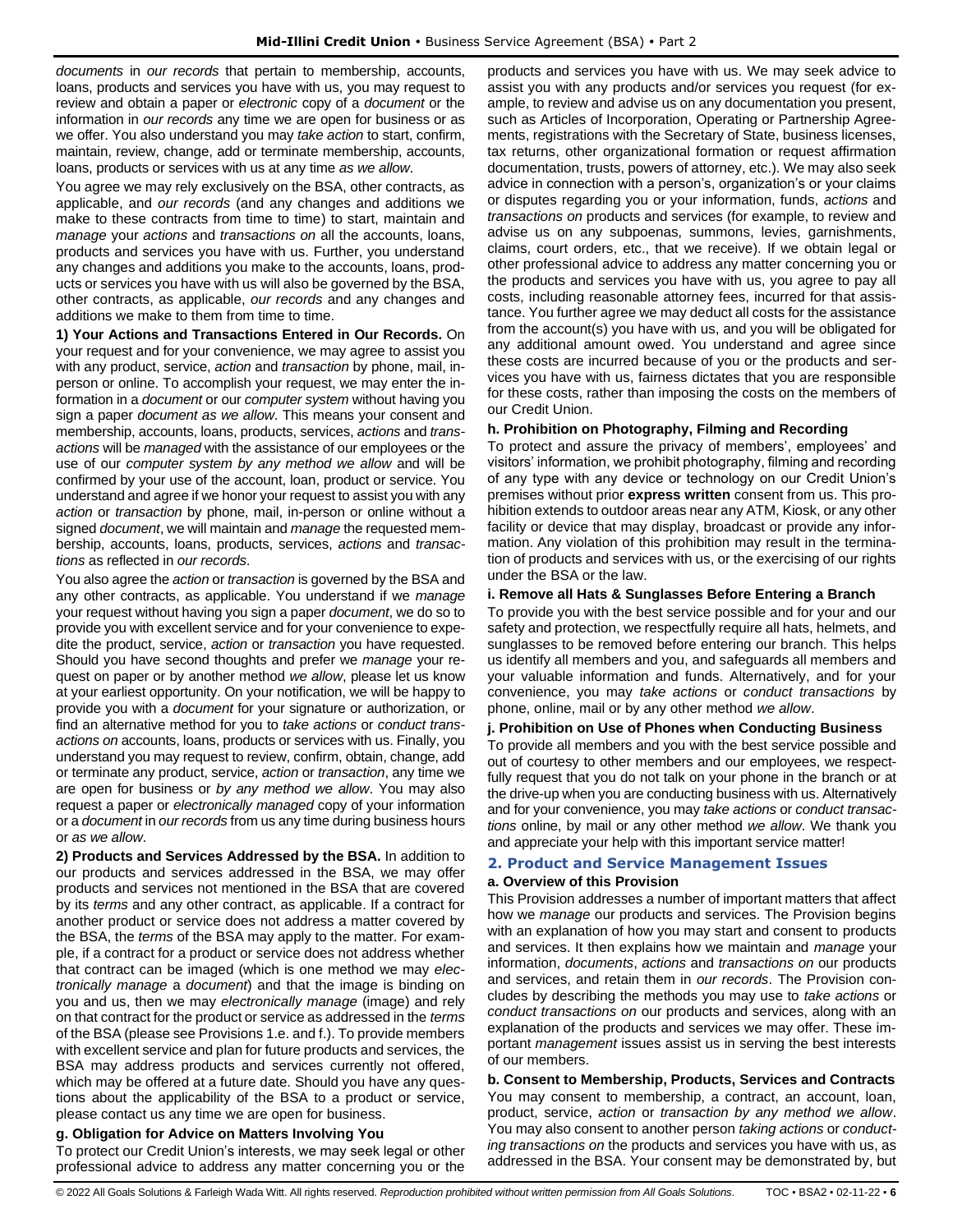is not limited to: 1) a signature, thumbprint, fingerprint, stamp, mark, facsimile signature or email, 2) verbal confirmation in-person, by phone, voice command, recorded message or conversation, 3) signing or using a signature pad, tablet, computer, device or mobile device, 4) using a debit card, credit card, ATM card, code, password, PIN, ATM, kiosk or shared branch, 5) a notation by our employee in *our records* as *we allow*, 6) entering the information in *our records* as we offer, 7) the receipt or accessibility of a statement, 8) *electronic* and/or digital signature or agreeing to an internet service we offer, and 9) the maintenance or use of, or allowing another person to use, a product or service. Please see the definition of "consent" in Provision 1.e.

# **c. Information Management for Products and Services**

The information you communicate or deliver to us is crucial for us to provide you with excellent service and maintain and *manage* all products and services. We may specifically use your information to *manage* your *actions and transactions on* our products and services you have with us. You understand your information may be *managed* on paper or *electronically*. In either case, you may request to review or access your information any time during business hours. Please see the definition of "your information" in Provision 1.e., and Provision 13.

#### **d. Document Management for Products and Services**

We use our *documents* to *manage* the business of our Credit Union in general, and your *actions and transactions on* the products and services you have with us in specific. Examples of our *documents* include any paper or *electronically managed* service form (Part 1), form, application, loan form, note, contract, this Part 2, record, file, letter, disclosure, schedule, periodic statement, statement, check, item, receipt, information return, notice, warning, advisory, explanatory material, newsletter or anything else we create or use to *manage* the business of our Credit Union. You understand and agree the *documents* we create and/or use to *manage* our products and services and retain in *our records,* are binding on you and us. You also understand you may request to review or access a *document*  any time during business hours. Please see the definition of "*documents*" in Provision 1.e.

**1) Documentation You Offer for Us to Perform Due Diligence.** You may offer or we may request documentation to perform due diligence or to verify your authority to *take action* or *conduct a transaction on* a product or service on behalf of the business or organization. Examples of documentation may include, but are not limited to, any paper or *electronically managed* letters, business or organization formation or operational agreements, resolutions, letters, licenses, trusts, powers of attorney, wills, estate papers, claims, court orders, legal instruments or anything you deliver or share with us concerning you or your *actions* or *transactions on* products and services. You understand and agree when you provide documentation, which we may retain in *our records* for due diligence purposes, it is not binding on us unless otherwise required by law. Please see the definition of "documentation" in Provision 1.e.

# **e. Our Computer System to Manage Credit Union Business**

Our *computer system* is vital to providing you with excellent service and maintaining and *managing* all the products and services with us. Our *computer system* may include, but is not limited to, our data processing system, our employees' computers, tablets and mobile devices, our phone system, website, internet services, kiosks, ATMs, networks, backup data storage systems, offsite data archival systems, all data, software and applications retained and utilized in the cloud, and any other software, equipment, instrumentation, solution or technology we use now or in the future. If offered, our *computer system* also includes any Credit Union "member use only" computers, tablets and mobile devices. The information and *documents managed* in our *computer system* are part of *our records*. Please see the definition of "*computer system*" in Provision 1.e.

**1) Electronic Management of Credit Union Business.** We may use our *computer system* to *electronically manage* any aspect of the business of our Credit Union, which includes all your information, *documents*, *actions and transactions on* our products and services. You understand you may request to review or have a copy of *electronically managed* information or *documents* in *our records* any time we are open for business. Please see the definition of "*electronic management*" in Provision 1.e.

**2) Information and Documents may be Accessible in PDF.** For your convenience, to assure accuracy and security, and to reduce costs for our members, we may *electronically manage* any information or *documents* as a Portable Document Format (PDF) file. PDFs may be accessible on our website, in the internet services we offer and as attachments to emails. To open, review, print, download, save and read a PDF *document*, you will need to download a PDF display application, such as Adobe Reader, to your computer, mobile device or other technology. As of the date of the BSA, Adobe Reader is accessible at no charge at Adobe.com. You understand you may also request to access any information or *documents* on paper during business hours. Please contact us and we will be happy to assist you. Please see the definition of "PDF" in Provision 1.e.

#### **f. Your Number for Membership, Products and Services**

Your number is extremely important to provide you with excellent service and maintain and *manage* all the products and services you have with us. We may create your number on paper and/or *electronically* with our *computer system*. We may refer to your number as an "account number," "member number" or "membership number" in communications or when referencing *our records*. The phrase "your number" may also refer to a "subaccount number," which is a secondary number we assign that is organized under your number ("your subaccount number"). We may use a subaccount number to *manage* your *actions and transactions on* our products and services. Should you have any questions about your number, please contact us at your earliest convenience. Please see the definition of "your number" in Provision 1.e.

# **g. Management of Accounts, Products, Services & Numbers**

You understand while you have the privilege to start, use and maintain an account we offer, we *manage* the privilege to have an account at our Credit Union. You also understand and agree for business, compliance and risk management purposes, we may change, suspend or terminate an account (and if applicable subaccounts) and reimburse the funds to you as needed. We may decline to re-start an account (or subaccount) at our discretion. You further agree we *manage* the privilege to use our products and services and may change, suspend or terminate this privilege, as needed and at our discretion, as addressed in the BSA and other contracts, as applicable, unless otherwise required by law. Finally, you agree we *manage* your number(s) for business and compliance purposes, and may change or terminate your number(s) (or subaccount numbers) as needed and at our discretion.

# **h. Our Records are Used for All Business Purposes**

We create and use *our records* to *manage* the business of our Credit Union in general, and your *actions and transactions on* the products and services you have with us in specific. *Our records* are composed of all information and *documents* retained 1) on paper in physical files, 2) *electronically* in our *computer system,* or 3) in any other solution or technology we use to *manage our records* (such as offsite data archival systems). To protect all information and *documents*, achieve cost-savings and for the convenience of our members, we may *electronically manage* most of *our records*. For these same reasons, ultimately all *our records* may be *electronically managed*, unless otherwise required by law. You may request to review or obtain your information or a *document* in *our records* any time we are open for business. Please see the definition of "*our records*" in Provision 1.e.

#### **i. Methods to Take Actions and Conduct Transactions**

You may *take actions*, *conduct transactions on* and use our products and services *by any method we allow*. Specifically, the ways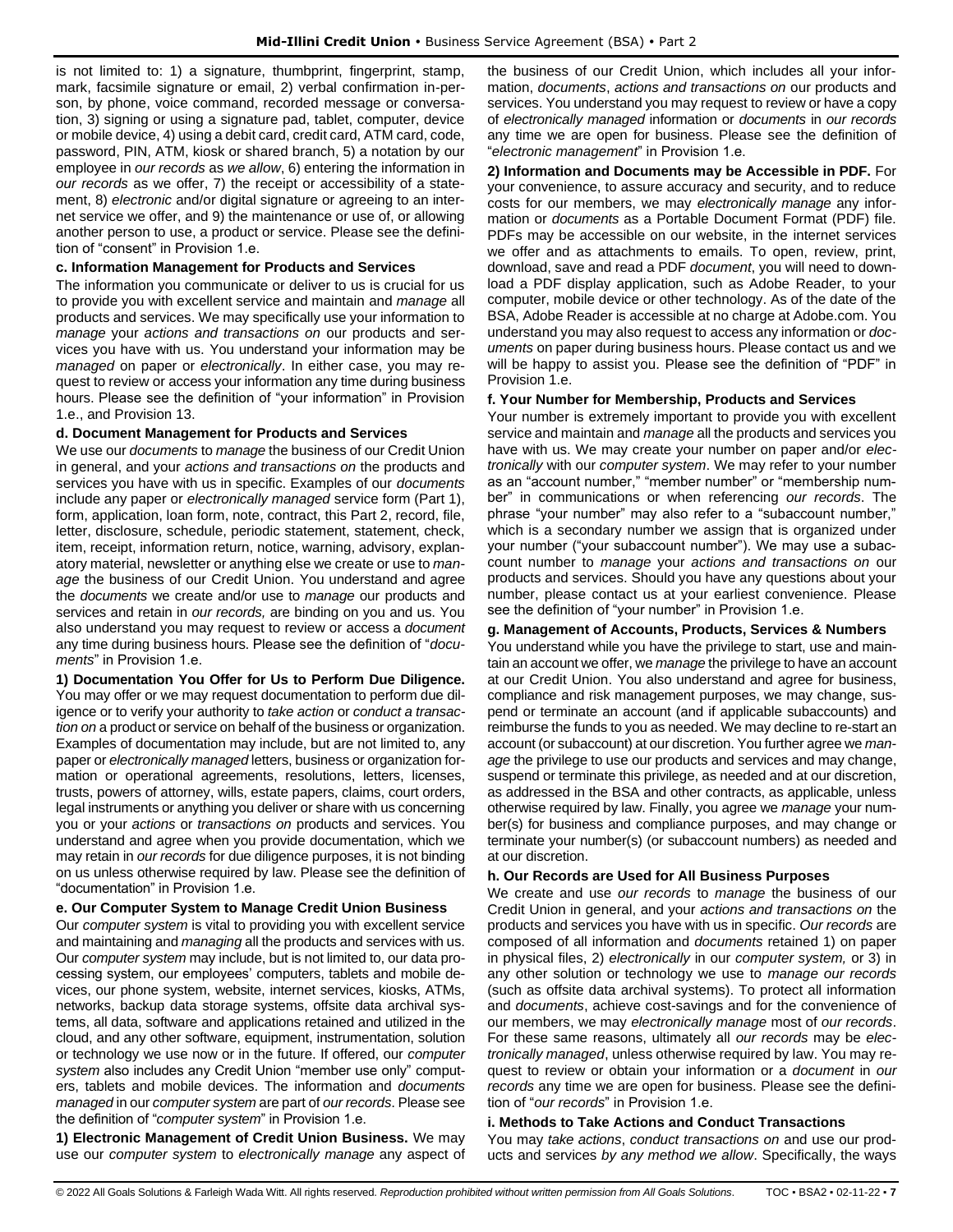you may access, *take actions*, *conduct transactions on* and use our products and services may include, but are not limited to, 1) inperson, by phone, mail, facsimile, email, drive-through window, night deposit or drop box (or lock box), 2) through the use of a debit card, credit card, ATM card, code, password, PIN, check, signature pad or device, ATM, kiosk, shared branch or any product or service, and 3) through the internet with a computer, tablet, phone, device, mobile device or other technology. An *action* or *transaction* conducted *by any method we allow* is valid no matter what method *we allow* you to use. Please see the definitions of "*action*," "*by any method we allow*" and "conduct" in Provision 1.e.

### **j. The Title of Products and Services You Have with Us**

The products and services you have with us are generally titled on our *documents* and in our *computer system* so the name used on the product or service (typically the business or organization name) matches the EIN and SSN certified. This allows us to maintain and *manage* the product or service in *our records* for you and satisfy reporting requirements. Due to the maintenance, *management* and reporting requirements, the information and *documents* accessible to you may not contain the full or exact title you prefer. However, on your request, we often can include a description or legal title on a *document* or in *our records* that explains the purpose of and/or business, organization and/or person(s) who may use a product or service.

# **k. Our Exclusive and Beneficial Products and Services**

To be entitled to use and enjoy all our financial products and services, a business, organization or person must first be eligible for the privilege of being a member of our Credit Union (our first product). As a member, you may request the exclusive products and services we offer that generally come under one of two categories: our savings products and services, and our lending products and services. Both are valued by our members for their rates and our excellent service. However, we may offer other beneficial financial products and services in addition to our traditional savings and lending solutions. Examples of products include membership, accounts and loans as we offer. Examples of services include teller assistance, phone assistance, *transactions* and safe deposit boxes, which typically require use of our premises, employees or *computer system* to provide the service to you. Please see the definition of "products and services" in Provision 1.e.

**1) The Products and Services We Offer.** *Please see "Our Products and Services" for a comprehensive summary of our beneficial products and services.*

**2) All Non-Business Products and Services We Offer.** All nonbusiness and non-organization products and services you have with us are governed by the Member Service Agreement (MSA). The MSA Part 2 can be accessed on our website or on request from us any time we are open for business.

# **l. The Length of this Part 2 of the BSA**

To assure excellent service, comprehensive information, and to proactively answer your questions about our products, services and Credit Union, we provide this Part 2. It is lengthy 1) because of the numerous legal, operational and practical matters that affect membership, accounts, loans, products and services, and 2) because it is important to explain why everything we do at our Credit Union is in the best interests of the members. Should you have questions about any matter addressed in the BSA, please contact us during business hours and we will be happy to assist you.

# <span id="page-7-0"></span>**3. Starting Membership, Products and Services**

All our members together own our Credit Union. The Provisions of the BSA are intended to serve the best interests of our members.

#### **a. Requirements to Start Membership with Us**

To become a member of our Credit Union, you must be in our field of membership, provide any information we request and meet all our requirements for eligibility, due diligence and verification. Before allowing a business or organization to join our Credit Union, we may require a representative to provide proof of five (5) important matters.

First, that the business or organization is lawfully formed (e.g., by providing of Articles of Incorporation, Operating or Partnership Agreement, registration with the Secretary of State, business license, tax returns, client/customer references and/or other documentation from the last three years (though we may serve non-lawfully formed businesses or organizations at our discretion)). Second, that the business or organization is eligible for membership with us. Third, that the business or organization wants to join our Credit Union and start membership, products and services with us. Fourth, each representative must substantiate her or his authority to act as a representative for the business or organization (e.g., by providing a notarized board resolution, partnership letter, business license, driver's license or other proof of ownership or authority). And fifth, each representative must substantiate her or his identity as a representative of the business or organization (typically with ID). By consenting to the BSA, you acknowledge you have informed us of the persons who are representative(s), transactor(s) and/or information user(s) who may act on behalf of the business or organization when *taking actions* or *conducting transactions* on the accounts, loans, products and services the business or organization has with us. You agree to notify us in writing of any change in authority of any representative, transactor and/or information user. You also agree to notify us if the beneficial owner(s) or control person of the business changes, as addressed in Provision 4. of this Part 2. We may rely on the BSA and *our records* until you tell us in writing of any changes and we have had a reasonable time to act on the written notice. By consenting to the BSA, you certify the business or organization does not engage in the internet gambling business, and will notify our Credit Union before engaging in any internet gambling business in the future.

Please understand that membership is a privilege and not a right, and is granted to you by our Credit Union on the condition you observe all applicable laws, regulations, the BSA and all other contracts, obligations and responsibilities with us.

# **b. Your Identification, EIN or SSN and Backup Withholding**

To join our Credit Union we may require the business's or organization's and your full current name(s), the physical address of the business or organization and your residence (and, if different, your business's or organization's and your mailing addresses), and the business's or organization's phone number and your phone number, birthdate, employer and occupation. We may also require all necessary due diligence documentation to validate the business or organization (as addressed above in Provision 3.a.), the business's or organization's Employer Identification Number (EIN) or Social Security Number (SSN), your SSN and your current governmentissued photo identification. We require all this information to both provide you with excellent service and to protect your valuable information and funds (and without it, we may not be able to start membership, products and services). For IRS reporting purposes, you may need to certify that the EIN or SSN matches the name and address provided, and indicate if you are subject to backup withholding. Your delivery, review and certification of this information may be required for membership, products or services. For your and our protection and to fulfill our due diligence responsibilities, you may need to obtain an EIN for an account, product or service relationship you wish to start that is not for your personal use. For your convenience and protection we may also request your mother's maiden name, your email address, other identification and information requirements and other undiscoverable confidential information (such as your most or least favorite subject in school, artist, fruit or vegetable, etc.) and require you to create a password in order to *take actions* or *conduct transactions on* our products and services (please see Provision 5.a.). To provide you with excellent service, for your convenience and for your and our protection, you agree we may photograph you and retain a copy or image of your current government-issued photo identification (hereafter referred to as ID) to identity you for the products and services you have with us. We may request to see your current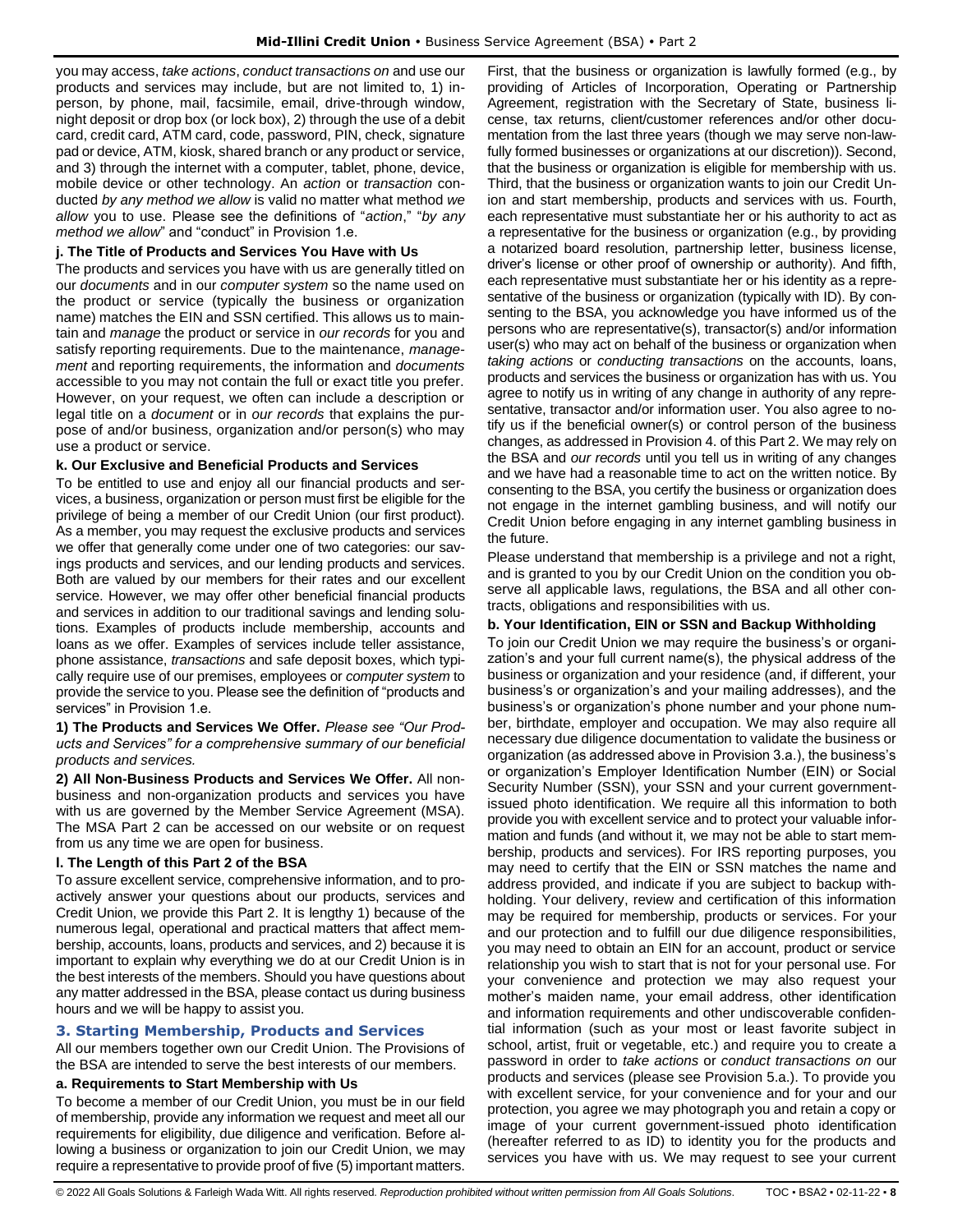government-issued military photo identification, and though we will not image or copy it, we may enter the information in *our records*. We may also require other current government ID (such as your driver's license or passport) that can be copied or imaged along with entering the information from your military ID. If our copy or image of your ID (or other identification) is expired, to continue to serve you, for your convenience and for your and our protection, you agree we may request, review and retain a copy or image of your current ID. If the IRS notifies us of a discrepancy with the name, EIN, SSN or information in *our records*, you may be subject to backup withholding, requiring us to withhold and pay a portion of dividends, interest or other payments to the IRS.

When you join our Credit Union and start products and services, we may require you to sign or authorize a service form to assist us in *managing* the products and services you have with us. We may note the original use of the form by placing an "O" (for original) in a box on the form. Alternatively, on your request we may agree to start, obtain your consent to and *manage* membership, products and services with the assistance of our employees or the use of our *computer system* (please see Provision 1.f.1)). You agree for purposes of accuracy, we may subsequently verify and correct, complete or update your information in *our records*. You understand and agree that to provide you with excellent service and for your and our protection, we may photograph, film and retain all pictures, photographs, film, likenesses or images of any person (including you) who enters or uses our (or an associate's) premises, facility, location or service solution. Additionally, to provide excellent service, for training and quality assurance purposes and for your and our protection, you agree we may record and retain all conversations with you and anyone who contacts, calls and/or leaves us messages *by any method we allow*. You agree we may obtain, retain and use all ID, pictures, photographs, images, film, voice and image recordings, fingerprints and other biometrics of you with our *computer system* or other technology to identify you and *manage* any product, service, *action* or *transaction* addressed by the BSA or other contract, as applicable. Finally, you agree we may obtain, retain, maintain and *manage* all ID, photographs, images, film, voice and image recordings, fingerprints and other biometrics of you in *our records*.

# **c. Your Authorization for Us to Obtain Information**

You agree we may review your account, employment and credit history, which includes obtaining reports from third parties and credit reporting agencies, to confirm your eligibility for membership, accounts, loans, products and services we may offer. We obtain reports for two important reasons. The first is to provide you with excellent service by pre-qualifying you for products and services with us: that way we can make a product or service available to you as soon as possible. The second is for loss prevention purposes, which is required to fulfill our due diligence responsibilities to our members. Additionally, to provide you with excellent service, for your convenience and your and our protection, we may request additional information to assist you with any currency needs for the accounts, loans, products and services you may request.

# **d. Starting Membership, Products and Services Online**

We may offer an internet service that allows you to join our Credit Union and start products and services with us online. This internet service is governed by any contract you agree to online, the BSA, all other contracts, as applicable, and *our records*. Should you have any questions about this service, please contact us at your earliest convenience.

# **e. Starting Membership, Products and Services by Mail**

On your request and for your convenience, we may at our sole discretion mail *documents* with your information to you to join our Credit Union and start products and services with us. We do not advise mailing your confidential information since it exposes you to numerous problems (ID theft, fraudulent *transactions*, etc.). We recommend you come to our Credit Union at your convenience (or use an internet service we offer) to start membership, products and

services with us. In fairness to the members, if you request us to mail your information, you agree to take responsibility for all problems and losses that result from theft and/or unauthorized use of your information. Please contact us during business hours for information about starting membership by mail.

# **f. Starting Membership, Products & Providing the Part 2**

When you join our Credit Union we will first review a number of important matters about membership, products, services and the BSA (please see Provision 3.g.). Thereafter we (or you) may complete a service form (which we may require to be notarized) and/or enter the business's or organization's and your information in *our records* according to your instructions to start the products and services you have requested. Once you have reviewed your information, you will consent to the *terms* of the BSA and to the use of our products and services. If we assist you in-person we will offer you a paper Part 2 of the BSA, and email it to your address (if provided) in *our records*. If we assist you by phone, mail or through the internet, we will make the Part 2 of the BSA accessible to you *by any method we allow*, or offer to mail you a paper Part 2 of the BSA. We will ask (or advise you to ask) if you have questions about any matter addressed in the BSA, and encourage you to contact us during business hours for help with any product or service. Finally, we will remind you that you can always access a current Part 2 of the BSA and disclosures on our website, and may contact us about the information or *documents*  in *our records* any time we are open for business.

# **g. Matters We Address when You become a Member**

When you join our Credit Union we: 1) review all required documentation and obtain information that substantiates the validity of the business or organization and its eligibility for membership to fulfill our due diligence responsibilities, and verify your ID, 2) may obtain relevant account, employment and credit reports, as needed, 3) review important information about membership, products, services, privileges and responsibilities with you, 4) enter the information about the business or organization and you and the product(s) and/or service(s) in a form or our *computer system* and review that information with you, 5) offer you a paper Part 2 of the BSA (or offer to mail it to you), email you the Part 2 of the BSA (if we have an address on file), and make the Part 2 of the BSA accessible to you on our website or in an internet service we offer, 6) run all required verifications and reviews, and address all applicable compliance requirements, 7) review and have you consent to membership, products, services and the BSA, *as we allow*, 8) start the accounts, products and services requested by you, 9) ask you (or advise you to ask) if you have any questions and encourage you to contact us during business hours about any matter pertaining to our products and services, *and* 10) remind you that you may always access a current Part 2 of the BSA and disclosures on our website, and contact us about the information or *documents* in *our records* any time we are open for business.

# **h. Denial of the Privilege of Membership**

We may deny the privilege of membership to a business, organization or person for any reason not prohibited by law, including but not limited to, 1) ineligibility for membership, 2) failure to provide required documentation, information or ID, 3) information from a third-party report, 4) any lost or stolen check, card or access device, 5) overuse of *actions* on our products or services, 6) a breach of or unauthorized access to a product or service, 7) business or compliance purposes, 8) to stop or prevent a loss, 9) potential lack of capacity or victim of undue influence, 10) failure to comply with any *term* of a contract, 11) failure to use products or services to justify membership, 12) inactive or abandoned products or services, 13) chronic dissatisfaction with us, 14) disparaging our reputation, 15) default on any obligation, 16) causing us a loss, 17) not voluntarily repaying a loss, 18) previous expulsion, 19) anything unethical or unlawful concerning your business or organization, you or our business, 20) any alteration, forgery or fraud concerning your business or organization, you or our business, 21) any falsification or misrepresentation concerning your business or organization, you or our business, 22) any alleged crime concerning your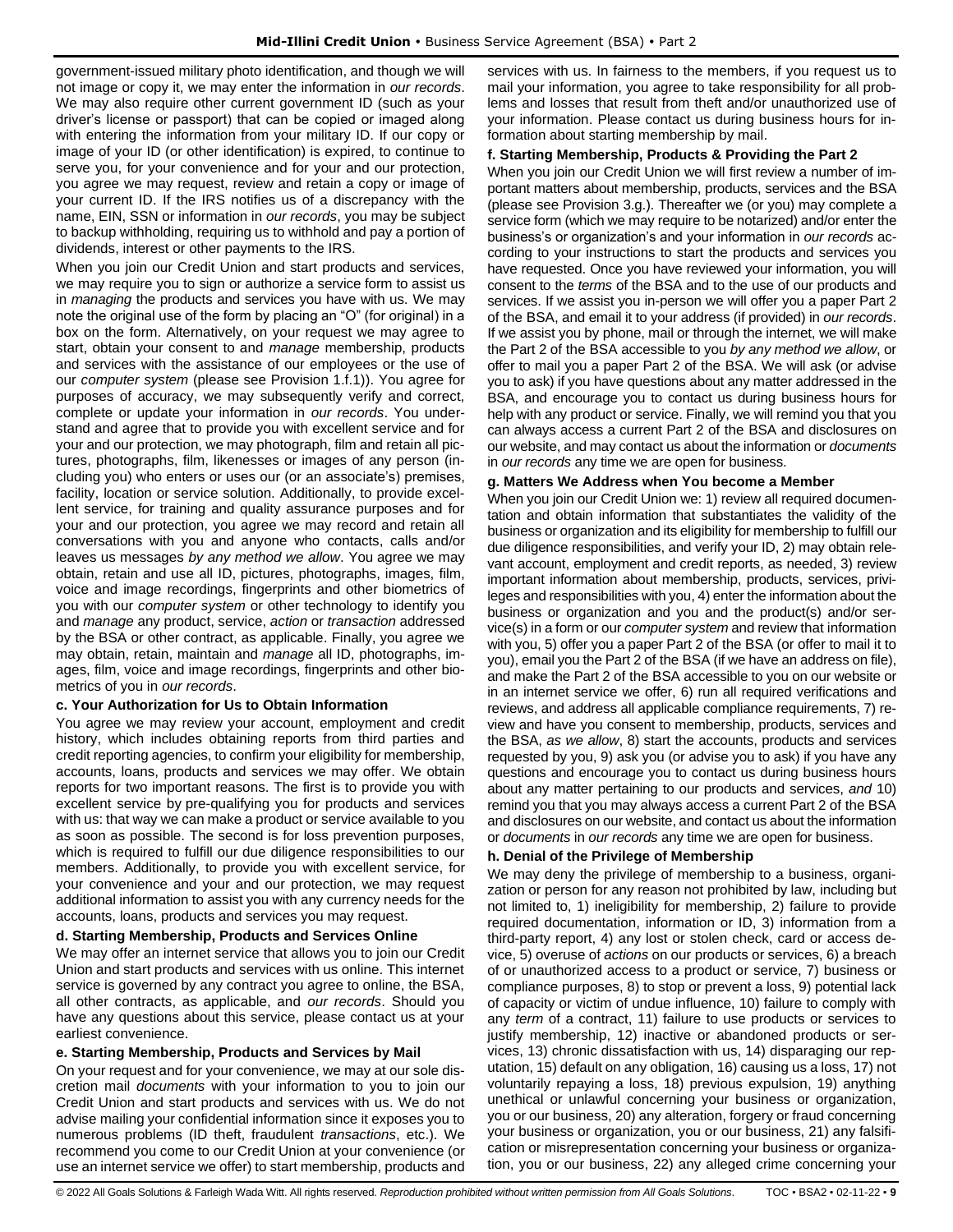business or organization, you or our business, 23) abuse of or threats to anyone associated with us, or 24) any other reason we believe is appropriate to *manage* the business of our Credit Union.

# **i. Also Please Review the Three Important Disclosures**

We recommend you also review "Our Electronic Funds Transfer Terms," "Funds Availability of Deposits" and "Our Rates & Service Charges." These disclosures have specific application to this Provision as well as a number of other matters throughout the BSA. Most of these disclosures are found at the end of this Part 2, and are accessible to you separately from the Part 2 on our website or upon request from us.

### <span id="page-9-0"></span>**4. Certificate of Authority & Product and Services**

When you start the accounts, products and services your business or organization has with us you acknowledge you have designated the representative(s) to act on behalf of the business or organization as reflected in *our records*. You understand it is your responsibility, and not our responsibility, to assure all *actions* and *transactions on* accounts, products and services by your representative(s) coincide with your business's or organization's affairs and activities, and its and your financial and/or estate planning needs. Because you are in control of the account(s) with us, you irrevocably waive the right to dispose of the funds in the account(s) with us by will (please see Provision 4.d.). To provide you with excellent service, assist you with products and services, and fulfill our due diligence responsibilities with respect to your business, we may need to obtain important specific information about any person who owns or manages the business. Initially we may need to identify the number of people who have at least a twenty five percent (25%) ownership interest in the business, along with each such owner's name, birthdate, physical address and SSN. If an owner of the business is a trust, we will need to obtain the trustee's name, birthdate, physical address and SSN. We will note each such owner's interest in the business with the letter "O" in her or his Section of our form or in *our records*. If a representative, transactor or information user is an owner, we will include the letter "O" in her or his Section of our form or in *our records*. The "O" indicates the owner is a "beneficial owner" of the business in *our records*. We may also identify the person who has significant responsibility to control, manage or direct the business (and his or her title if applicable). We will note this person's management responsibility with the letter "C" in her or his Section of our form or in *our records*. The "C" indicates that this person is the "control person" of the business in *our records*. You agree to notify us if the beneficial owner(s) or control person of the business changes. All this information assists us in providing excellent service to and *managing* the products and services for the business, and provides us with the key individuals in the event we need to contact a specific person about the business's products and services with us.

The business or organization, and each owner, officer, partner, director, member, employee, manager, volunteer, fiduciary or person, that consents to the BSA warrants that the business or organization has been duly formed and currently exists and certifies the following provisions.

# **a. Representatives, Transactors and Information Users**

The representative(s), transactor(s) and/or information user(s) identified on the BSA Part 1 form and/or in *our records* is/are authorized to act on all the accounts, loans, products and services the business or organization has with us based on the designated authority and Certificate of Authority as addressed below.

**1) Representatives & Accounts, Products and Services.** To start, maintain, *take actions* and *conduct transactions on* the accounts, products and services with us, the business or organization will designate a person or persons to be the representative(s) of the business or organization. We will require each representative to provide all her or his information and ID (as explained in Provisions 3.b. and 4. above) and consent to the BSA. The business or organization may have one representative or multiple representatives on

the accounts, products and services it has with us. Multiple representatives have equal rights to *take actions* and *conduct transactions on* the accounts, products and services. These rights allow each representative alone to start, confirm, maintain, review, change, add, terminate and *conduct transactions on* the accounts, products and services on behalf of all representatives and the business or organization for any purpose. This includes a representative withdrawing funds, terminating and adding new accounts, products and services, or adding or removing a representative, transactor or information user, on behalf of the business or organization. You understand and agree any representative may sign the signature of any other representative (or transactor) on an account, product or service (such as to issue or deposit checks or initiate wires), and guarantees the signature or authorization of any or all other representatives (or transactors as applicable) for all *actions* and *transactions on* the accounts, products and services. You also agree a representative may conduct any *transaction* by cash, check, EFT, wire, etc., *by any method we allow* on behalf of the business or organization with or without the knowledge, signature, endorsement or authorization of any other representative (or transactor as applicable) on the account(s), product(s) and service(s). Furthermore, by the business or organization maintaining the accounts, products and services with one or multiple representatives, you consent to any *actions* or *transactions on* accounts, products and services by any representative on the accounts, products and services. If you request us to designate a person as a representative by entering the representative's information in *our records* without signing or authorizing a form, you agree this person is a representative. You further agree this person may subsequently sign or authorize a form as a representative. Once the business or organization has designated a representative, it is your sole responsibility (and not our responsibility) to monitor the representative's *actions* and *transactions on* the accounts, products and services. You agree we have no duty or responsibility to monitor, inquire about or notify you of the use and purpose of any *action* or *transaction* conducted by a representative, or assure any *action* or *transaction* is for your benefit. You understand you take full responsibility for any representative, and for all *actions* and *transactions on* the accounts, products and services by that representative. You agree the business or organization is responsible for any service charges, costs, losses or liabilities incurred for any *action* taken or *transaction conducted on* an account, product or service by a representative regardless of whether the business or organization benefited from the *action* or *transaction*. A representative's authority to *take actions* and *conduct transactions* will continue until we receive written notice that you have terminated the representative's authority and have a reasonable opportunity to act on that notice. If you wish to terminate a representative's authority on an account, product or service you must notify us and complete the termination *as we allow*. We have no duty to prevent a representative from *taking actions* and *conducting transactions* until you have notified us and completed the termination as we allow. A representative may remove her or himself from the accounts, products and services you have with us, and we have no duty to notify the business, organization or any representative of the removal. If a representative decides to remove her or himself, we may require her or him to notify us in writing and/or sign or authorize a form (or be removed *as we allow*). A representative's removal from the accounts, products and services, does not relieve the business or organization or the representative from any responsibilities, obligations or liabilities for *actions* taken or *transactions* conducted as a representative under the BSA. If a business (or any owner) or organization owes us money for any reason, we may enforce our rights against all funds in any account used by the business (or owner) or organization, regardless of which representative (or transactor) deposited the funds in the account. You agree a security interest granted by a representative on an account will continue to secure that obligation to us, regardless of whether that person is a representative or not. Finally, for any obligation owed to us, our rights take priority over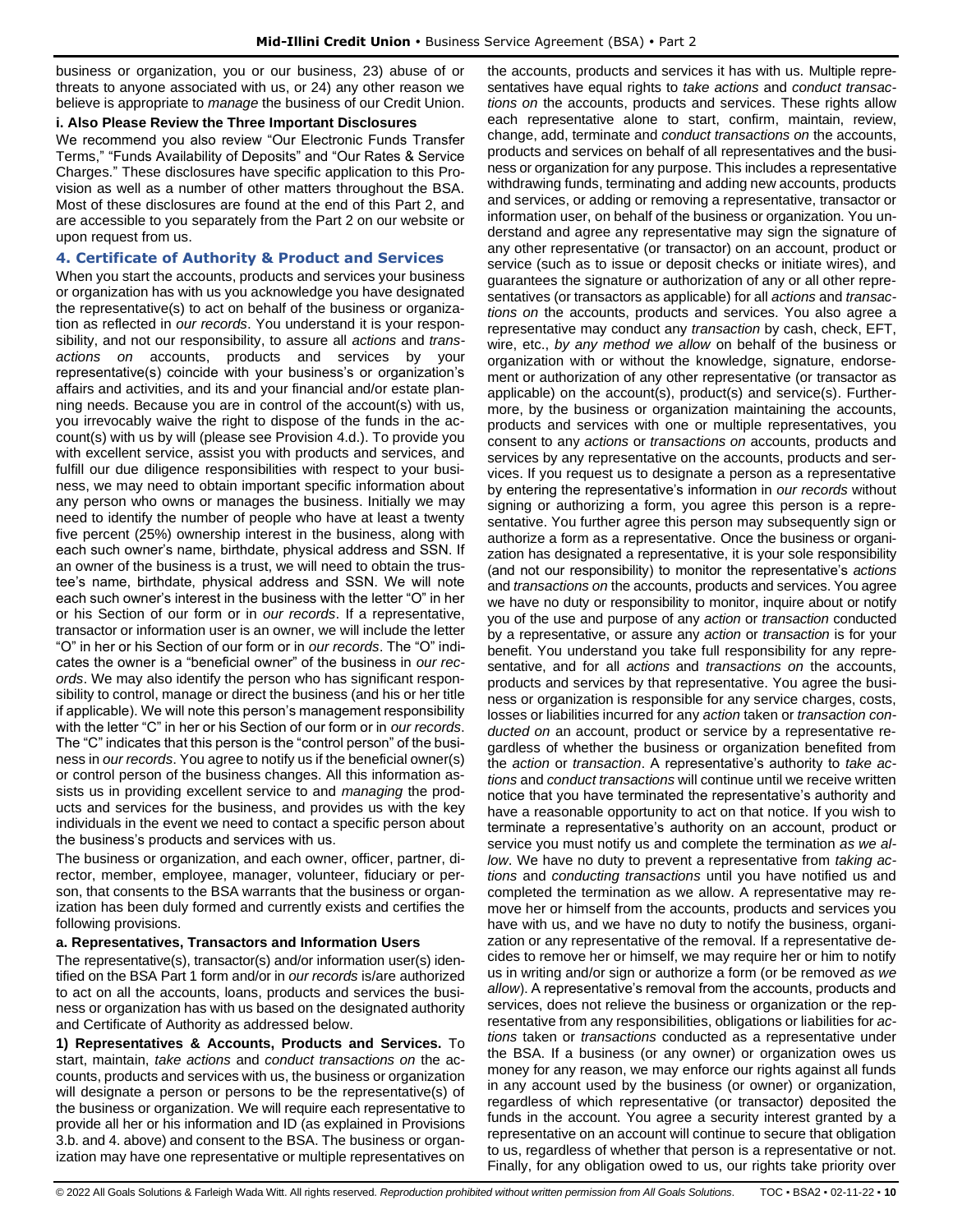all other claims to the funds in an account unless otherwise required by law (please see Provisions 18. and 20.).

**2) Transactors & Accounts, Products and Services.** A representative may designate a person (or persons) to be a transactor on the accounts, products and services that the business or organization has with us. A transactor is authorized by you to *conduct transactions on* (i.e., deposit and withdraw funds, and obtain information about) the accounts, products and services on behalf of the business or organization. We will require each transactor to provide all her or his information and ID (as explained in Provisions 3.b. and 4. above) and consent to the BSA. A transactor only has the right to *conduct transactions on* the accounts, products and services, and has no other rights to the accounts, products and services. Further, a transactor cannot *take action* to start, change, add or terminate an account, product or service, except to remove her or himself from the accounts, products and services as explained in this Provision. You understand and agree any transactor may sign the signature of any representative or other transactor on an account, product or service (such as to issue or deposit checks or initiate wires), and guarantees the signature or authorization of any or all other representatives and transactors for all *transactions on*  the accounts, products and services. You also agree a transactor may conduct any *transaction* by cash, check, EFT, wire, etc., *by any method we allow* on behalf of the business or organization acting alone, with or without the knowledge, signature, endorsement or authorization of any other representative or transactor on the account(s), product(s) or service(s). If you request us to designate a person as a transactor by entering the transactor's information in *our records* or *as we allow* without signing or authorizing a form, you agree this person is a transactor. You further agree this person may subsequently sign or authorize a form as a transactor. Once you have designated a transactor, it is your sole responsibility (and not our responsibility) to monitor the transactor's *transactions on* the accounts, products and services. You agree we have no duty or responsibility to monitor, inquire about or notify you of the use and purpose of any *transaction* conducted by your transactor, or assure that any *transaction* is for your benefit. You understand you take full responsibility for any transactor, and for all *transactions on* the accounts, products and services by your transactor. You agree the business or organization is responsible for any service charges, costs, losses or liabilities incurred for any *transaction on* an account, product or service conducted by a transactor, regardless of whether the business or organization benefited from the *transaction*. The transactor's authority to *conduct transactions* will continue until we receive notice (which we may require in writing) you have terminated the transactor's authority, and we have a reasonable opportunity to act on that notice. Any representative may remove a transactor from the accounts, products and services, which we may require to be confirmed in writing. We may also suspend any further *actions* and *transactions* on the account until you sign or authorize an updated form (or remove the transactor *as we allow*) or terminate the accounts, products and services. A transactor may remove her or himself from the accounts, products and services you have with us, and we have no duty to notify the business, organization or any representative of the removal. If a transactor decides to remove her or himself, we may require her or him to notify us in writing and/or sign or authorize a form (or be removed *as we allow*). A transactor's removal from the accounts, products and services, does not relieve the business, organization or the transactor from any responsibilities, obligations or liabilities for *transactions* conducted by the transactor under the BSA.

**3) Information Users & Accounts, Products and Services.** A representative may designate a person or persons to be an information user on the accounts, products and services that the business or organization has with us. An information user is authorized by you to request and access all information about the accounts, loans, products and services with us on your behalf *by any method we allow*. Your information user and you (and not us) are responsible for how your information user utilizes your information. We will require each information user to provide all her or his information and ID (as explained in Provisions 3.b. and 4. above) and consent to the BSA. An information user only has the right to access all information about the accounts, loans, products and services you have with us and has no other rights to the accounts, loans, products and services. Further, other than accessing information, an information user cannot *take actions* or *conduct transactions on* accounts, loans, products or services, except to remove her or himself as an information user as explained in this Provision. If you request us to designate a person as an information user by entering the information user's information in *our records* or *as we allow* without signing or authorizing a form, you agree this person is an information user. You further agree this person may subsequently sign or authorize a form as an information user. You agree we have no duty or responsibility to monitor, inquire about or notify you of the information user's access to or use of the information about the accounts, loans, products and services, or assure that the access or use of that information is for your benefit. You understand you take full responsibility for any information user on accounts, products or services with us, and for anything your information user does with your information. You agree the business or organization is responsible for any service charges, costs, losses or liabilities incurred for any access of information about an account, product or service by an information user regardless of whether the business or organization benefited from the access of information. The information user's authority will continue until we receive notice (which we may require in writing) you have terminated the information user's authority, and we have a reasonable opportunity to act on that notice. Any representative may remove an information user from the accounts, loans, products and services, which we may require to be confirmed in writing. We may also suspend any further *actions* and *transactions* on the account until you sign or authorize an updated form (or remove the information user *as we allow*) or terminate the accounts, products and services. An information user may remove her or himself from the accounts, loans, products and services you have with us, and we have no duty to notify the business, organization or any representative of the removal. If an information user decides to remove her or himself, we may require her or him to notify us in writing. We may also suspend any further *actions* and *transactions* on the account until you sign or authorize an updated form (or remove the information user *as we allow*) or terminate the accounts, products and services. An information user's removal from the accounts, loans, products and services, does not relieve the business, organization or information user from any responsibilities, obligations or liabilities undertaken or incurred as an information user under the BSA.

#### **b. Certificate of Authority**

The business or organization and each representative, transactor or information user identified in the BSA and/or in *our records* certifies and agrees the business's or organization's accounts, loans, products and services will be governed by the *terms* of the BSA, as amended from time to time. The authority given to a representative, transactor or information user will remain in full force until written notice of revocation is delivered to and received by us. Any such notice will not affect any checks, drafts or items in process at the time notice is given. A representative will notify us of any change in the business's or organization's composition, assumed business names, or any aspect of the business or organization affecting the BSA before the change occurs. We have no duty to inquire about the powers and duties of any representative, transactor or information user and have no notice of any breach of fiduciary duties by any representative, transactor or information user unless we have actual notice of wrongdoing.

#### **c. Your and Our Liability under this BSA**

The business or organization agrees we will not be liable for any losses due to your or a representative's failure to notify us of changes in the business's or organization's composition, assumed business names, or any aspect of the business or organization that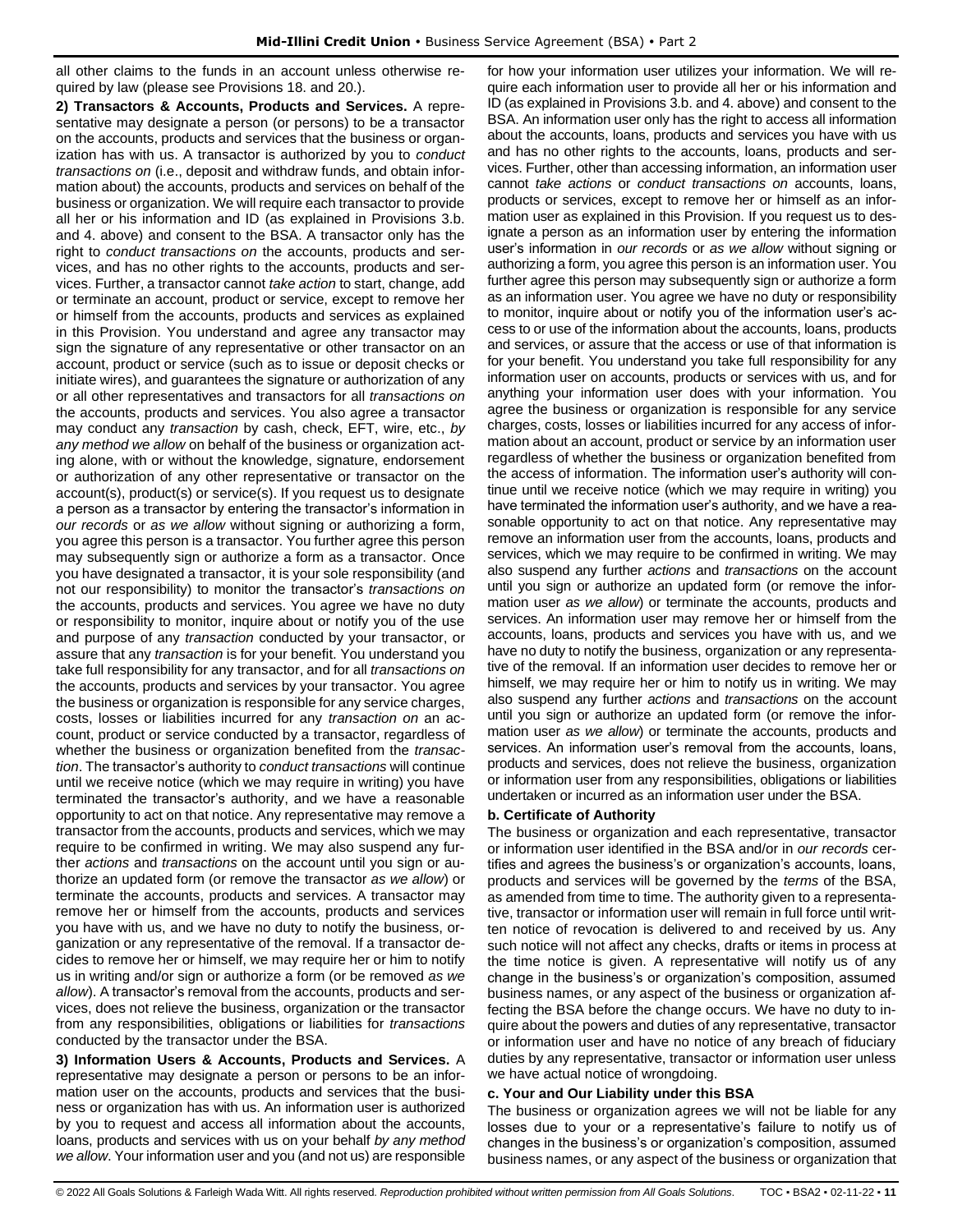affects the BSA. The business or organization and each representative, transactor or information user agree to indemnify and defend us against and hold us harmless from any loss, damage, claim or liability as a result of unauthorized acts of any current or former representative, transactor or information user or acts of any representative, transactor or information user which we rely on before notice of any change to either an account, product, loan or service or the business or organization.

#### **d. Waiver of Testamentary Account Distributions**

You understand and agree it is your sole responsibility as a business (and owner) or organization (and not our responsibility) to assure the features of the accounts, products and services you have with us, as designated by your representative in *our records*, accurately reflect your personal, domestic, financial, business and estate planning needs. Matters you may want to consider include, but are not limited to, those created, changed or terminated by marriage, children, grandchildren, adoption, separation, divorce, remarriage, disability, retirement, death or as a result of any agency, power-of-attorney, guardianship, conservatorship, trusts, wills, businesses, corporations, partnership agreements, contracts, indebtedness, etc. If permitted by applicable state law, you irrevocably waive your rights to make testamentary dispositions from any account, and do so with the understanding that the features of an account control and supersede any inconsistent testamentary disposition. It is your responsibility to assure the features of the accounts, products and services you have with us accurately reflect and take into consideration your personal, domestic, financial, business and estate planning needs. In addition, you can *take action* to start, confirm, maintain, review, change, add or terminate an account, product or service at any time *as we allow*. Therefore, you irrevocably waive your right to make a testamentary disposition of any account at our Credit Union, both now and in the future. You agree since you are in complete control of the features of the accounts with us, and can, as a representative or through a representative, *take action* to start, change, add or terminate the accounts at any time *as we allow*, on your death we may rely exclusively on the BSA and *our records* concerning all matters that affect the accounts, products and services you have with us.

### **e. See "Our Rates & Service Charges"**

We recommend you also review "Our Rates & Service Charges," which has specific application to this Provision as well as a number of other matters throughout the BSA.

# <span id="page-11-0"></span>**5. Product & Service Access, Transactions & Actions a. Authorization of Transactions and Actions**

Your signature on a form, *document* or *as we allow* (when required) is important for identifying you and allowing you to start, consent to, *take actions* and *conduct transactions on* our accounts, loans, products and services. On your request, we may agree to obtain your consent to *take actions* and *conduct transactions* on products and services with the assistance of our employees or the use of our *computer system* (please see Provision 1.f.1)). You understand and agree that all ID, photographs, images, film, voice and image recordings, fingerprints and other biometrics obtained when you take any *action* or conduct any *transaction* are *managed* by us as explained in Provision 3.b. To provide you with excellent service and for your and our protection we may require your physical signature or reconfirm your signature in-person or before a notary public prior to any *action* or *transaction on* an account, loan, product or service. We may also require your ID, a second form of ID and other (or updated) information (such as your physical address, SSN, birthdate, password, mother's maiden name, thumbprint or fingerprint, date and type of last *transaction*, other historical factual and confidential information, etc.) before you may *take action* or *conduct a transaction on* an account, loan, product or service.

You may deposit and withdraw funds by cash, check, EFT, wire or by any other method *we allow*. You may also authorize the payment of checks, other *transactions* or *actions by any method we allow*. You agree we may pay checks and honor *actions* or *transactions on* an account, loan, product or service that contain your signature or authorization, even if you later claim the method of consent or the *action* or *transaction* was not authorized. On your request, we may allow you to include a legend on or notation in *our records* and on checks requiring two or more signatures or authorizations on your checks, *actions*, *transactions* or any other matter pertaining to the accounts, loans, products or services you have with us. You understand this legend or notation requiring two or more signatures or authorizations may only be entered in *our records* or as *we allow*. You agree any such legend or requirement is for your convenience only, and it is your sole responsibility (and not our responsibility) to supervise your internal control affairs with all persons you authorize. You also agree we may pay a check, or honor any *action*, *transaction* or other matter pertaining to the accounts, loans, products or services with us, with only one signature or authorization by any person you authorize. You understand we have only allowed you to add a legend or requirement for two or more signatures or authorizations because you 1) are in the best position to address your own internal control affairs with the persons authorized, and 2) have agreed to take responsibility for and recover any loss that occurs from a violation of your requirement.

If we contact you about an *action* or *transaction on* an account, loan, product or service that you confirm is authorized (which our employee may note in *our records* or *as we allow*), you agree we may rely on your confirmation. If you share your information, password, code or PIN (or any other method of authorization *we allow*) with any person or organization, you agree you authorize *actions* or *transactions on* the account, loan, product or service conducted by this person or organization. You further understand that until you notify us and revoke your authorization, all *actions* or *transactions on* the account, loan, product or service conducted by this person or organization are authorized and genuine, even if they are not conducted for your benefit or according to your instructions. If you request and we agree to provide you with cash for any *action* or *transaction*, you understand once you are in possession of the cash, you (and not us) are completely responsible for its care and safekeeping from any loss, theft, damage or destruction. Should you have any concerns about the loss or theft of cash, please let us know and we may be able to provide you with one of our checks (for which there may be a service charge). Additionally, for your and our protection and security purposes, you agree we may pay any person (including you) requesting a withdrawal in cash with a limited amount of cash, our check, an EFT or wire. You understand and agree these cash withdrawal options are appropriate since a person can obtain cash by depositing the check at her or his own financial institution, and we can schedule the delivery of cash for you on your request.

#### **b. Transaction and Action Options & Required Forms**

When you *take action* or conduct a *transaction on* accounts, loans, products or services, we may require you to use a specific form or *document* to conduct or complete the *action* or *transaction*. If you do not use that form or *document*, for your and our protection we may refuse to honor, perform or complete the *action* or *transaction*. Whether an *action* or *transaction* is honored, completed or not, you are responsible for any loss or liability we incur as a result of your failure to use a required form or *document* or follow the *terms* of the BSA.

#### **c. Account Transfers by Wire or ACH**

We may offer wire transfers or ACH transfers that allow you to send or receive debits or credits to an account with us. We may require all wire transfers to be authorized in writing. When you initiate a wire or ACH transfer you may identify either the recipient or any financial institution by name and account or identifying number. We (and other institutions) may rely on the account or other identifying number you give us as the proper identification number, even if it identifies a different person or institution. You understand we may confirm the information on all wire requests before sending the wire. Once we have sent an outgoing wire, the transfer is final and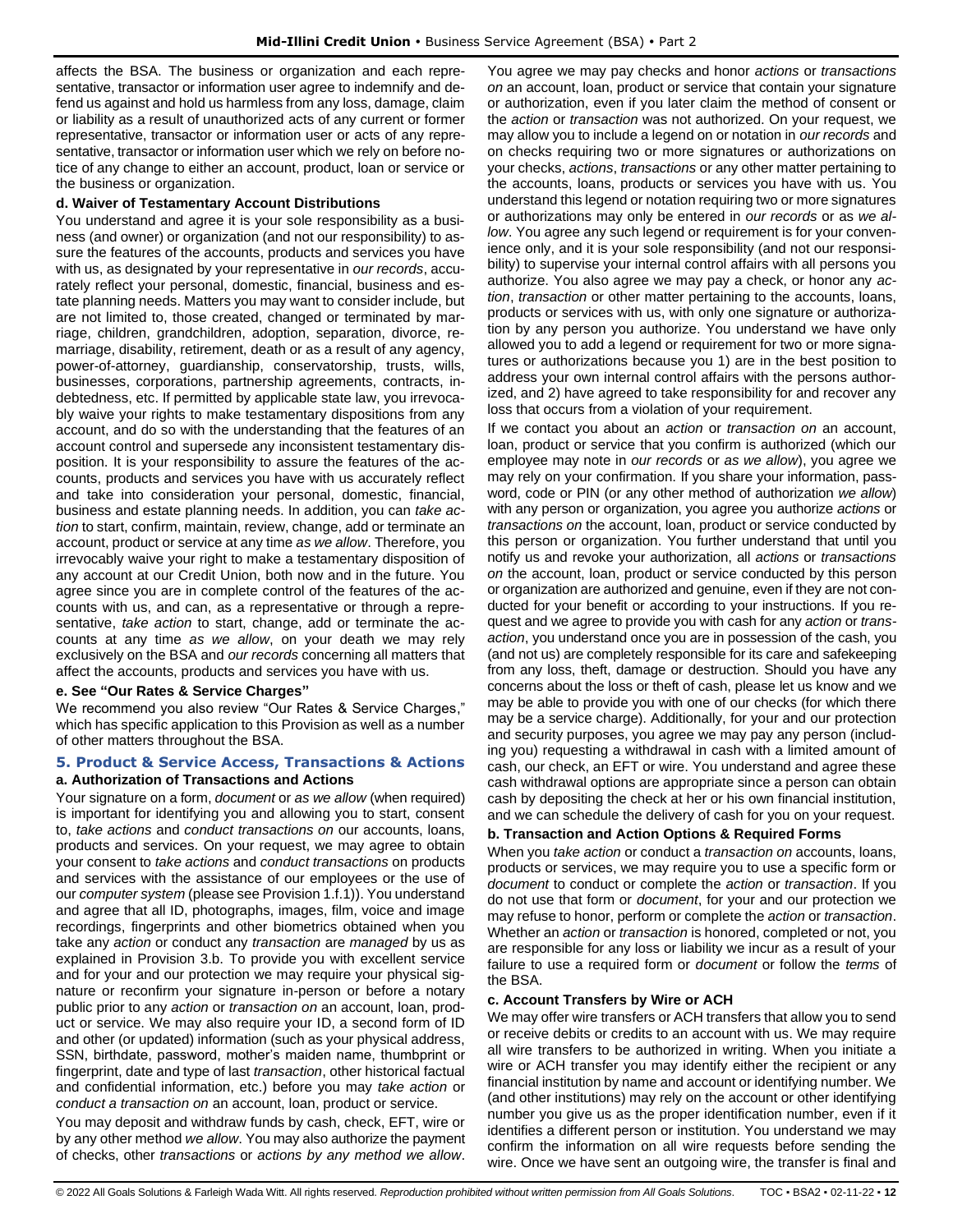cannot be stopped, so please make sure all the information about the wire is correct and that you want the wire sent according to that information. If you provide incomplete or inaccurate written or verbal transfer instructions to us, we will not be responsible for any resulting wire transfer losses, delays or failed *transactions*. You understand international wire transfers may not be completed for several weeks**,** or at all.

Wire transfers are governed by Federal Reserve Regulation J if the transfer is cleared through the Federal Reserve. ACH *transactions* are governed by the rules of the National Automated Clearing House Association (NACHA). You acknowledge that our processing of international *transactions* may be delayed if necessary to complete screening required by Federal law. You must ensure that all international entries you initiate are designated with the appropriate international entry code, as required by NACHA rules. All entries will be credited to or debited from the account you have with us in U.S. dollars. Currency conversion will be at rates determined by, or available to, us or the Automated Clearing House. You bear all currency conversion risk as well as all gains or losses associated with currency conversion for international entries. All wires and ACH transfers must comply with applicable U.S. law. If you use these services and receive funds by wire or ACH transfer, you agree to confirm the transfers by reviewing your periodic statement (or online service we offer), since we are not obligated to notify you when funds are received. While we may conditionally and provisionally credit the account you have with us with an ACH transfer, if we are not finally and ultimately paid for the transfer, we may reverse the credit to the account and the sender will be deemed not to have paid you. If we cannot reverse the credit or you do not have sufficient funds in an account, you agree to reimburse us for the amount of the reversed transfer.

# **d. Limitations on Account Transactions**

**1) Account Withdrawal Limitations.** You understand we have no obligation to honor a request to withdraw funds if you do not have 1) sufficient available funds in an account or 2) one of our overdraft services (please see "available balance" in Provision 6.i.). If a check or other transfer or payment order is presented against insufficient available funds in an account, we will require a service charge. If there are sufficient available funds to pay some but not all checks or items drawn or presented against the account, we may pay or allow withdrawals for those checks, transfer or payment orders for which there are sufficient funds in any order we choose, according to applicable law and the *terms* of the BSA. There are a number of circumstances where you may not be able to withdraw funds from an account, including but not limited to: 1) our methods are inoperative due to emergencies or problems, 2) the product or service has been terminated, 3) we are unable to contact you, 4) failure to provide required documentation, information or ID, 5) failure to use a required method or *document*, 6) exceeding a limit or an amount set by us, 7) failure to meet a minimum balance for thirty (30) days, 8) deposited check funds are not available, 9) funds are collateral for an obligation, 10) any lost or stolen check, card or access device, 11) a breach of or unauthorized access to a product or service, 12) business or compliance purposes, 13) to stop or prevent a loss, 14) potential lack of capacity or victim of undue influence, 15) failure to comply with any *term* of a contract, 16) funds held or offset per a security interest or lien, 17) account and/or funds held for a dispute or uncertainty, 18) unpaid check(s) or EFT(s) for insufficient funds or stop payment orders, 19) deposited item(s) charged back for nonpayment or a claim, 20) a garnishment, levy or similar legal claim or notice, 21) default on any obligation, or 22) our belief that an *action* or *transaction* may be fraudulent. To comply with the law and to protect you and the members of our Credit Union, you understand we may require written notice of your intent to withdraw funds from an account you have with us at least seven (7) calendar days and up to sixty (60) calendar days before the time you would like to make the withdrawal. Finally, you understand in the event any account is overdrawn, any loan is past due, or you are otherwise in default under

any contract with us, we may suspend your ability to conduct *actions or transactions* to any or all accounts, products, services, until you have resolved the matter with us.

**2) Account Transfer Limitations.** You may make unlimited withdrawals from the checking account(s) you have with us by any method *we allow*. In addition, you may make unlimited withdrawals or transfers from a money market account(s) in-person, by ATM, by mail request or by calling us for one of our checks. However, we may limit the number of certain types of withdrawals from some types of accounts as identified in "Our Rates & Service Charges."

**3) Account Transaction Volume Limitations.** We may limit the number of items deposited and the frequency of deposits and other *transactions* you can make each day to the account(s) you have with us. The date we use to determine the number of *transactions* is the date a *transaction* is posted to (actually credited to or debited from) an account, rather than the date you conducted the *transaction*. Should the *transactions on* an account with us exceed the limitations we establish, we may limit your *transaction* activity, require a service charge or terminate the account. You understand if *we allow* or honor a *transaction* that exceeds these restrictions (a nonconforming *transaction*), we are not required to allow or honor any future *transaction* that exceeds these restrictions.

**4) Limits on ATM Transactions.** For your and our protection, we may limit the number and dollar amount of cash withdrawals at ATMs. We may also limit the number and amount of deposits by cash and check at ATMs. Our current limitations on ATM cash withdrawals are stated in "Our Electronic Funds Transfer Terms" at the end of this Part 2 of the BSA. Should you need to make withdrawals and deposits that exceed our ATM limits, you may come to our branch any time we are open for business.

# **e. Accounts May Not be Transferred to Others**

The accounts you have with us are non-negotiable, non-assignable and non-transferable to another person or organization. This means you may not endorse, negotiate, transfer, secure or pledge any account and the funds in that account to a person or organization other than us for any reason. Unless a person's name appears on a service form or is in *our records*, she or he may be denied access to all accounts, products and services and all funds and information pertaining to the accounts, products and services unless otherwise required by law.

# **f. When a Transaction or Action May be Refused**

Generally to conduct an *action* or *transaction* on an account, product or service with us, you must be a representative on the account, product or service. For your and our protection, you understand we may refuse an *action* or *transaction on* an account, loan, product or service for any reason not prohibited by law, including but not limited to, 1) our methods are inoperative due to emergencies or problems, 2) we are unable to contact you, 3) failure to provide required documentation, information or ID, 4) failure to use a required method or *document*, 5) exceeding a limit or an amount set by us, 6) failure to meet a minimum balance for thirty (30) days, 7) inactive or abandoned products or services, 8) deposited check funds are not available, 9) funds are collateral for an obligation, 10) any lost or stolen check, card or access device, 11) a breach of or unauthorized access to a product or service, 12) business or compliance purposes, 13) to stop or prevent a loss, 14) potential lack of capacity or victim of undue influence, 15) the product or service has been terminated, 16) failure to comply with any *term* of a contract, 17) funds held or offset per a security interest or lien, 18) account and/or funds held for a dispute or uncertainty, 19) unpaid check(s) or EFT(s) for insufficient funds or stop payment orders, 20) deposited item(s) charged back for nonpayment or a claim, 21) a garnishment, levy or similar legal claim or notice, 22) default on any obligation, 23) limited to a savings account and voting by mail, 24) ineligible for membership, 25) membership terminated, 26) notification of death, 27) anything unethical or unlawful concerning your business or organization, you or our business, 28) our belief that an *action* or *transaction* may be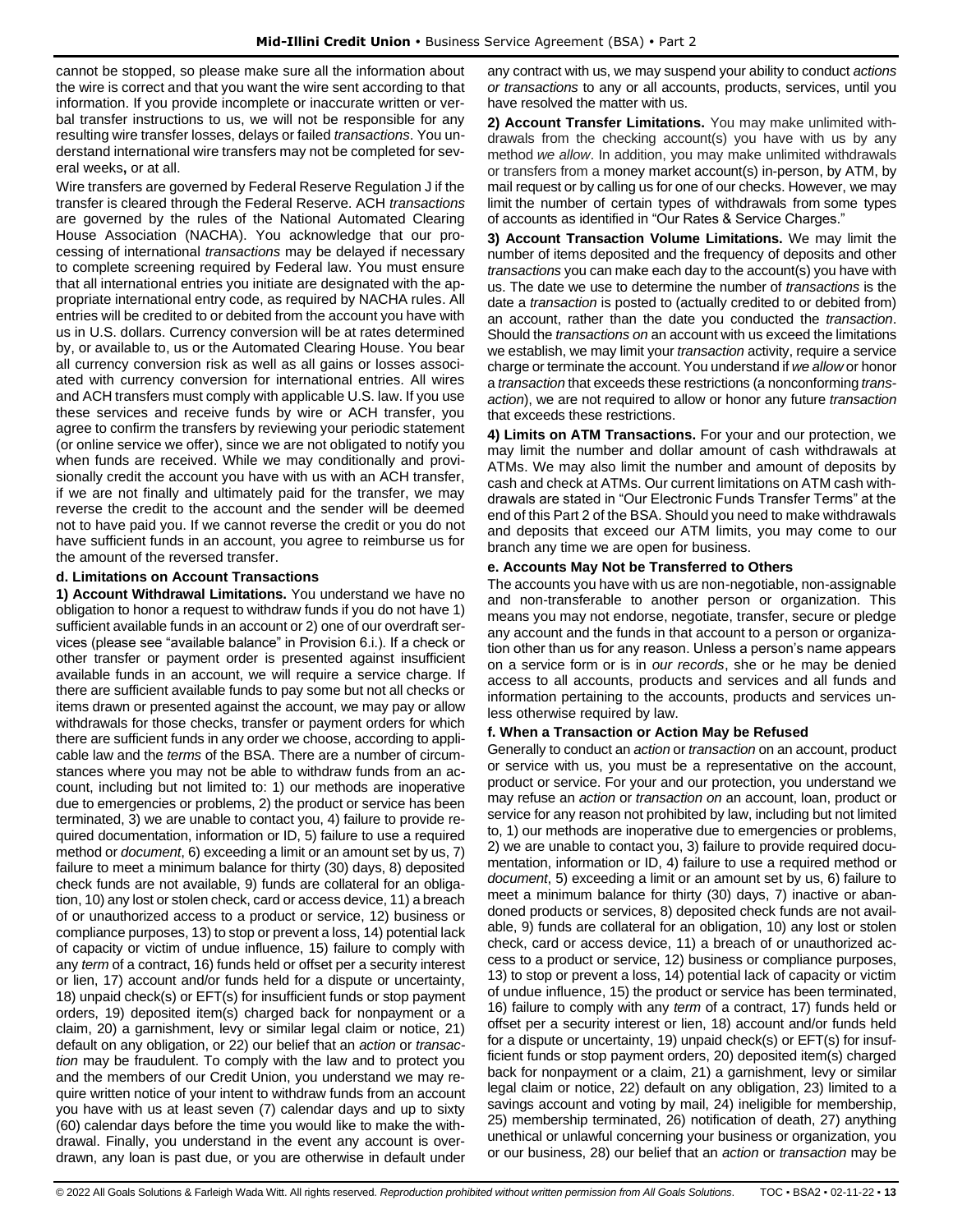fraudulent, 29) any alteration, forgery or fraud concerning your business or organization, you or our business, 30) any falsification or misrepresentation concerning your business or organization, you or our business, 31) any alleged crime concerning your business or organization, you or our business, 32) abuse of or threats to anyone associated with us, or 33) any other reason we believe is appropriate to *manage* the business of our Credit Union.

### **g. Transactions and Actions Online**

We may offer an internet service that allows you to *take actions* or *conduct transactions on* products or services with us online. For your convenience, and in order to remind you to go online to start the service, we may note your request for this internet service on a form or enter it in *our records*. This internet service may be governed by a contract you agree to online, the BSA, all other contracts, as applicable, and *our records*. Should you have any questions about this service, please contact us at your earliest convenience.

# <span id="page-13-0"></span>**6. Your Use of a Checking Account with Us**

# **a. Completing Your Checks and Check Register**

When you write a check drawn on a checking account with us, you must write your payee's name, complete the numerical and written amount lines on the check and sign your name. Always begin by writing the payee's name and the amounts at the start of the farleft side of these lines to avoid leaving any spaces; this will reduce the risk of your check being altered. It is also important to draw a line after the payee's name and after the written amount to protect yourself against alterations. Please make sure all information you write on your check is legible. Finally, make sure the numerical and written amounts of your check match, since the written amount is likely the amount we may pay from the account. If the amounts do not match, you agree we may pay either amount or return the check unpaid, at our sole discretion.

Once completed, you should write the check number, amount, date, payee's name and purpose in your check register or payment records, and deduct the amount of the check from the account balance. This helps you to keep track of the current balances of an account, which in turn helps you avoid insufficient funds or overdraft service charges (please see Provisions 6.i. through l.). It also allows you to detect and report checks with alterations and forged drawer's signatures (please see Provision 15.b.). Please use dark permanent ink (preferably black ink) to complete and sign your checks. You agree you are responsible for any losses incurred for your checks if you do not use a dark permanent ink when writing your checks. You should also keep your checks in a secure location and separate from your ID so they are not stolen from you. If there are multiple representatives or a transactor on the account, each representative or transactor may sign (or authorize), issue and endorse checks in the business's or organization's name. If you require more than one signature on a check drawn on an account with us, you agree we may pay that check regardless of the number of signatures on it if the check is issued by a person authorized to *conduct transactions on* the account (please see Provision 5.a.). You understand when you write a check you are ordering us to pay the check, and that payment is proper even if you did not completely fill out or sign your check.

# **b. Please Use the Check Forms We Provide**

For your protection, when starting a checking account you agree to use the checks we make available that we refer to as, "your checks." Your checks are actually forms (check forms) provided to you by our approved associate. It is important that you use our associate-provided checks because 1) the security features help protect against fraud losses, and 2) the forms help us confirm that a check is your check when presented for payment. Using any other check form may indicate fraud, and you agree we may refuse to pay it if we believe our refusal may prevent a loss, and is not dishonor or wrongful. Alternatively, if you use and we pay a check not provided by our associate that results in any loss or service charges, you agree to be responsible for any loss and service charges incurred. The reason you are responsible for any loss and service charges is because in order to obtain check forms from another organization or person, you must provide your information to unknown people, any of whom may create a fraudulent check drawn on the account. Accordingly, we use an associate's check forms to help avoid losses, and require you to take responsibility for all losses and service charges for not using these forms.

#### **c. Dates on Your Checks**

We may pay a check you write regardless of its date or language limiting payment to a certain time (for example, "stale dated" checks or checks bearing a "void after" date legend). However, we are not obligated to pay a check before its date or more than six (6) months after its date. Attempts to limit payment of a check by date or language are ineffective because 1) checks presented as EFTs or other transfers may not include the date, 2) our processing technology may not allow for the examination of a date, and 3) a person in possession of your unpaid check may take legal action against you for the amount and costs. If you do not want an outstanding check paid, you may place a stop payment order on the check (please see Provision 6.d.). Similarly, if you date a check for payment in the future (often referred to as a "postdated check notice") and notify us, we may agree not to pay a check before its date. Please be aware this postdated check notice will only be effective if it allows us a reasonable amount of time to act on and not pay the check. Additionally, for the notice to be effective we will need your name, your number, the check's number and date, amount and the payee's name. You understand that failure to fulfill any of these requirements may result in payment of the check. If you fulfill these requirements, we will return the check as postdated and require a service charge to cover some of our employee's time. Should you request us to cancel a postdated check notice and pay the check, we may also require a service charge to cover some of our employee's time. For your convenience, we may agree to a verbal postdated check notice that will expire after fourteen (14) calendar days unless you confirm that notice in writing. Once confirmed in writing, the notice will be effective for six (6) months, and can be renewed for an additional six (6) months for a service charge. You understand we have no duty to notify you when your notice will or has expired.

#### **d. Stop Payment Orders on Your Checks and ACHs**

You may request us to stop payment on any check drawn on or ACH debit scheduled from a checking account you have with us by a stop payment order *as we allow* (which we may require to be confirmed in writing). Your request (order) to stop payment will be effective only if we have a reasonable amount of time to act before the check is presented or the ACH entry is transmitted to us. For the request (order) to stop payment to be effective we will need your name, your number, check number, the date of the check or ACH entry, the name of the payee and the amount of the check or ACH entry. You understand that failure to comply with any of these requirements may result in payment of the check or ACH entry. If you fulfill these requirements we will return the check or ACH entry and require a service charge to cover some of our employee's time. Should you request us to cancel a stop payment order and pay the check or ACH entry, we may also require a service charge to cover some of our employee's time. For your convenience, we may agree to a verbal stop payment order that will expire after fourteen (14) calendar days unless you confirm that order in writing or *as we allow*. A stop payment order on a check placed or confirmed in writing will be effective for six (6) months, and can be renewed for an additional six (6) months for a service charge. A stop payment order on an ACH entry will continue until the entry is returned or until you cancel the stop payment order (which may require the payment of a service charge). We have no duty to notify you when your stop payment order will or has expired.

You understand that although you may stop the payment of your check, generally the person or organization in possession of the check may recover the full amount of the check from you (which may include interest and costs). In addition, if you owe money to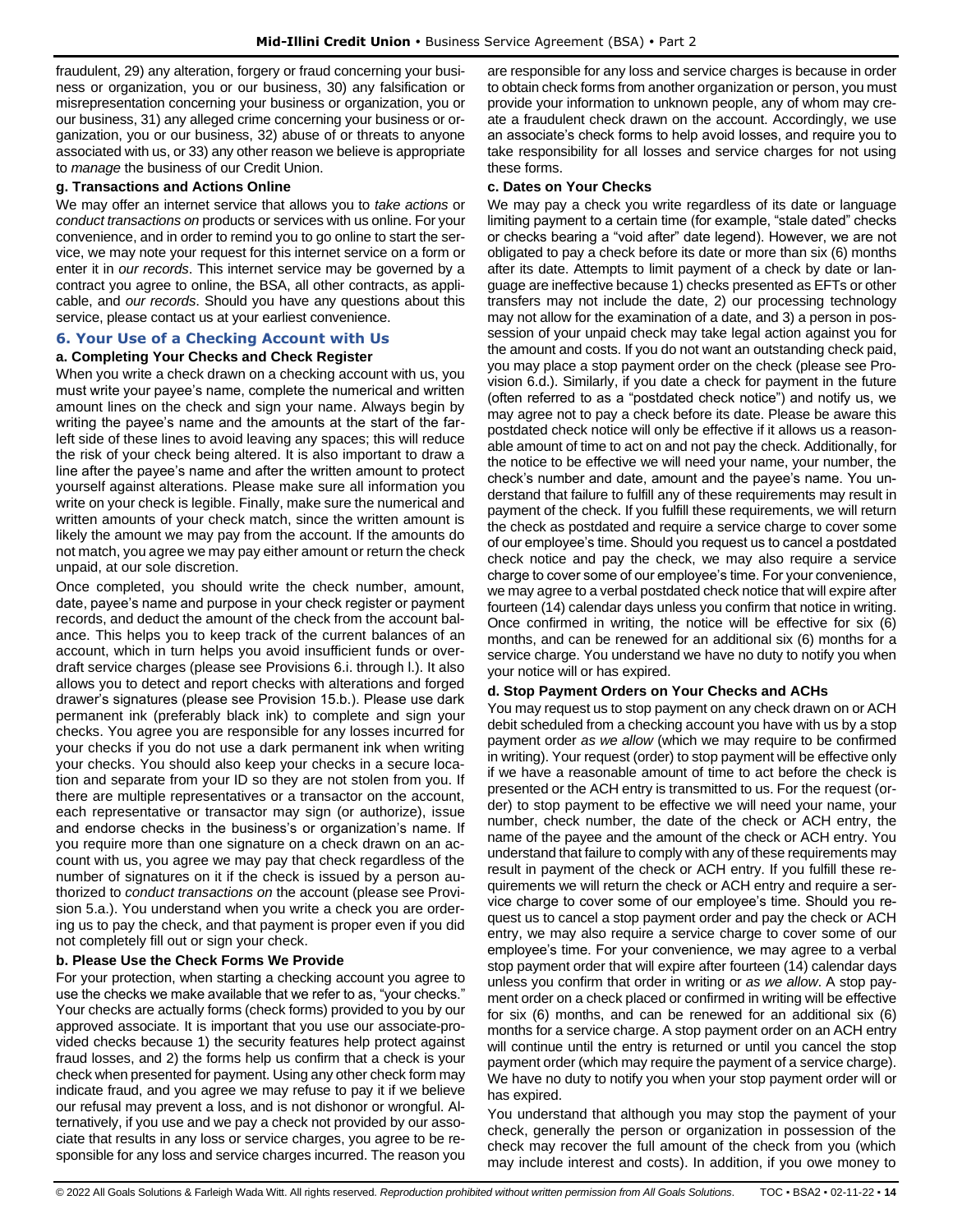the payee of the check or ACH entry, stopping payment on the check or ACH entry means you will not have paid the money to that person. In the unlikely event we pay a check or ACH despite a timely, accurate and complete stop payment order, we may be obligated to credit the account you have with us. We also may not be obligated to credit the account and you will need to address the matter with the payee. If we issue a credit to the account, you agree to sign or authorize a statement explaining the dispute with your payee, and assist us in taking legal action against any and all persons, businesses or organizations to recover our loss. You understand if you repeatedly place stop payment orders on your checks drawn against insufficient funds, we may consider that account abuse and may terminate the account.

# **e. No Stop Payment on Our Cashier's or Teller's Checks**

If we provide you with one of our checks that is payable to you or that you have requested us to make payable to another person, business or organization, it is your sole responsibility to make sure you want the person, business or organization to be paid with the check before you deliver the check to that person, business or organization. You understand that if you give our check to a person, business or organization, and afterwards become displeased with the person, business, organization or *transaction* and do not want the check paid, *we will not be able to stop payment on our check.* If you have any doubt about the person, business, organization or *transaction*, do not give the check to that person, business or organization, since we will not be able to stop the payment of the check. Should you change your mind and decide not to use one of our checks, you may return the actual physical check to us and request a refund for the amount of the check.

# **f. Conversion of Checks to Electronic Fund Transfers**

In some circumstances, a person, merchant, business or organization can convert your check and check information into an EFT and debit the account you have with us. The conversion of your check to an EFT is covered by "Our Electronic Funds Transfer Terms," which is part of the BSA (and is found at the end of this Part 2). You agree we may honor the EFT and debit the account just as if the original check was presented for payment. Should a person, business or organization convert your check to an EFT, you will have to contact that person, business or organization if you wish to access a copy of your check. You understand that if we return your check to a business or organization unpaid for insufficient funds or stop payment, the business or organization may try to re-present the check as an EFT. The EFT that represents the dishonored check will be treated as a re-presented check.

# **g. Presentment of Your and Our Checks**

For your and our protection, compliance purposes and to cover costs for our members, we may require any person presenting your or our check to comply with our due diligence requirements before we pay the check. These requirements may include, but are not limited to, the presenter supplying us with her or his ID, SSN, birthdate, physical address and authority to present (negotiate) the check. We may also require the person to sign a statement of receipt, place her or his thumbprint or fingerprint on the check and pay a service charge. If a check is payable to two or more persons (whether payable sequentially or together), we may require all payees or endorsers to sign the check in-person at our Credit Union (or *as we allow*) to assure all endorsements are valid. You agree that if a person presenting a check declines to carry out any of these requirements, we may refuse to pay the check, and that our refusal is not dishonor or wrongful since this person has not complied with our presentment requirements. (A presenter always has the option to deposit and receive funds for the check at the presenter's own financial institution). For your and our protection, checks presented after our 2 p.m. cut-off hour may be treated as if presented on the next business day we are open. You agree to be responsible for legal advice we require regarding any matter concerning a check drawn on an account you have with us (please see Provision 1.g.). Also, for your and our protection and security, we

may pay a person presenting your check with our check or an EFT, and we may decline to pay this person with cash. You understand and agree that payment with our check is not wrongful since this person can obtain cash by depositing the check at her or his own financial institution. Additionally, for your and our protection and security purposes you agree we may pay any person (including you) presenting our check with a limited amount of cash, our check or an EFT, and may decline to pay the check entirely with cash. You understand and agree these payment options are appropriate since a person presenting our check can obtain cash by depositing the check at her or his own financial institution, and we can schedule the delivery of cash to you on your request, for which there may be a service charge.

# **h. Our Use of Automated Collection and Payment Processes**

We use electronic check deposit, transmission, presentment, payment and return technology to *manage* the greatest number of checks in the most cost-effective manner for the benefit of the members of our Credit Union. These automated processes rely on and can only recognize information in the Magnetic Ink Character Recognition (MICR) line at the bottom of the check, which contains your number, amount of the check and check number. To achieve these cost efficiencies for our members, you agree when we pay or take a check for deposit and collection we may disregard all information on the check (including notes and legends) other than 1) the identity of the institution the check is drawn on, and 2) the information encoded in the MICR line (whether consistent with other information on the check or not). You also agree when we pay a check without physically or visually examining it, it does not mean we failed to exercise ordinary care in paying the check.

# **i. Determination of Available Balance to Pay Items**

Checks and other *transactions on* a checking account with us are paid based on your available balance, and not the actual balance. Your actual balance is the actual amount of funds in the account (based on credits and debits posted to the account at that time). Your available balance is generally equal to the actual balance, less the amount of any holds placed on recent deposits, holds placed for other reasons, and holds for pending *transactions* (such as debit card purchases) we have authorized but have not yet posted to the account. If an item presented for payment against the account exceeds the available balance, we will treat it as presented against insufficient funds even if the actual balance exceeds the amount of the item (please see Provision 6.k.).

# **j. The Order in which Checks and Other Items are Paid**

In general, we pay checks and other *transactions* in the order they are presented to us, regardless of when you issued or authorized them. Insufficient funds balances on accounts may result from 1) checks paid, 2) holds on funds of deposited checks, 3) ACH debits such as online bill payment *transactions*, 4) payments authorized by a representative (or transactor) or other withdrawal requests, 5) items deposited by a representative (or transactor) and returned unpaid by the paying institution, and 6) imposition of requested or required service charges. Checks and ACH debits may be presented to us in batches or data files, and are paid when we process the data file. Checks in the same data file are processed in low to high order by dollar amount. Checks presented for payment at our branch are processed at the time of payment. Debit card *transactions* are processed when transmitted to us, which may occur immediately or up to several days later. You understand that the merchant or its processor (and not us) determines when the *transaction* will be transmitted to us. When a merchant obtains authorization for a debit card *transaction*, we place a temporary hold against the funds in the account for the amount of the authorized *transaction*. In some cases, such as restaurants, gas stations, or car rental *transactions*, there may be a hold for an initially authorized amount, but the *transaction* is submitted at a different amount. You should be certain there are sufficient funds in your available balance at all times to pay checks or *transactions*, or they will be handled according to the overdraft and insufficient funds *terms* of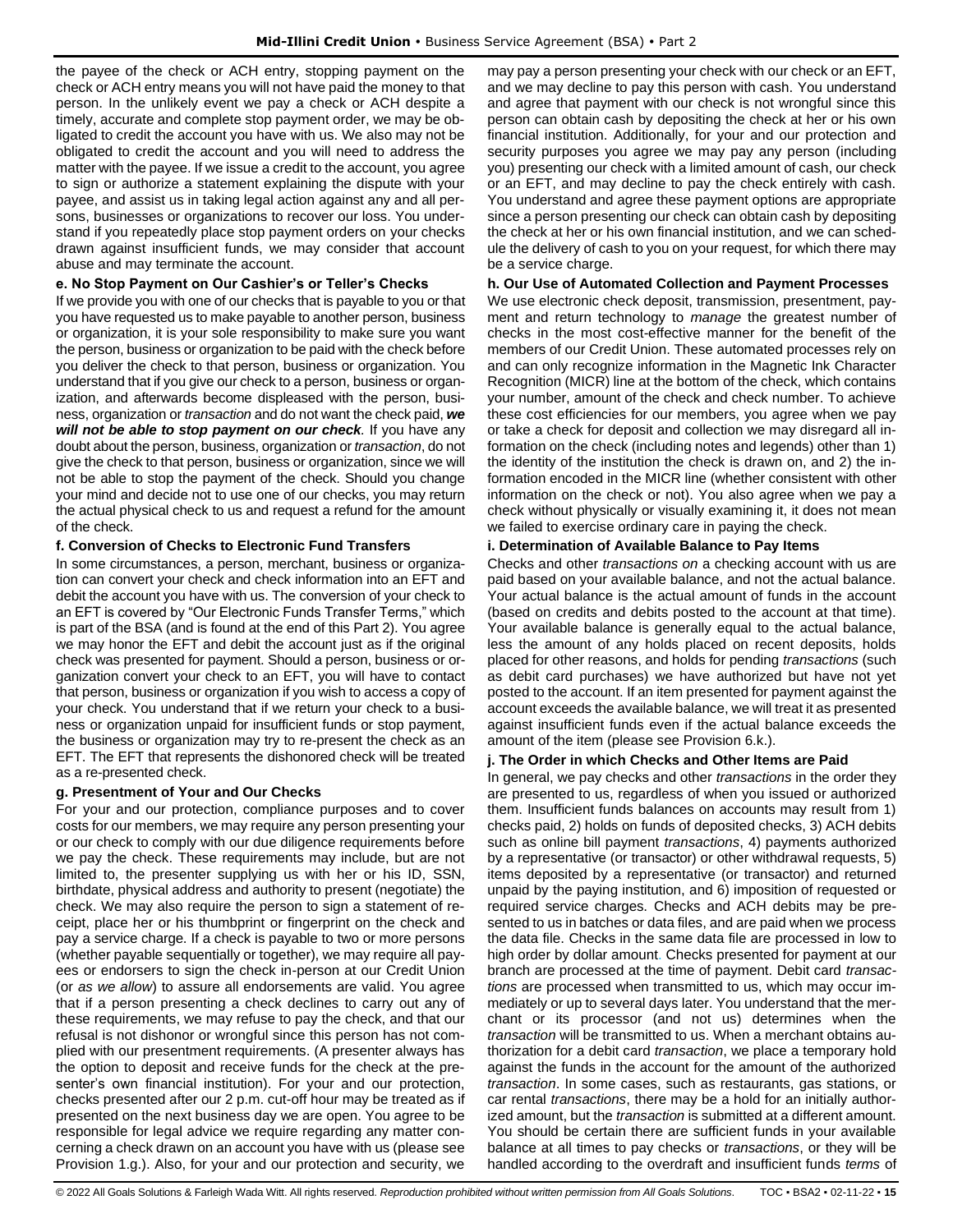the BSA, or paid under one of our check overdraft services if applicable. This Provision reflects our practices in effect at the time the BSA was prepared. You agree we may change these practices at any time without prior notice to you to address data processing constraints, changes in law, regulation, clearing house rules or to *manage* the business of our Credit Union.

#### **k. Insufficient Funds to Pay Checks and Other Items**

If the available balance of funds in a checking account are not sufficient to pay a check or other item presented on the account, we may return it for insufficient funds, and require a service charge for the dishonored check or item (as explained in Provision 9.). You understand we have no duty to notify you if there are insufficient funds to pay your check or other items drawn on an account: *this is a matter you must pay attention to and are responsible for*. If we pay a check or transfer that exceeds the available balance in an account, you agree to immediately repay us the amount of the paid check or transfer and any charge for that service, unless otherwise addressed by the BSA or other contract with you. If we pay a check or transfer that exceeds your available balance, it does not mean we will pay a check or transfer that overdraws an account in the future. If we charge an account you have with us for any obligation you owe, you understand the balance thereafter may be insufficient to pay a check or item drawn on the account, and we will rightfully refuse to pay the check or item for insufficient funds. If we return an item for insufficient funds, the payee (or the payee's institution) may re-present it. Each presentment against insufficient funds will result in a separate fee. Finally, if we are repeatedly presented with checks or items drawn on an account for insufficient funds, we may consider that account abuse and may terminate the account.

**l. Payment of Checks & Items that Overdraw an Account** 

**1) Account & Lending Overdraft Transfer Payment Services.** To assist you when you want or need your checks and EFTs or other items paid, we may provide you with overdraft payment services. If you qualify for and we agree to provide these services, we will pay your checks or EFTs drawn against insufficient funds by transferring funds from another account or loan to a checking account with us, and require a service charge. Transfers from account(s) to a checking account are covered by the BSA and "Our Electronic Funds Transfer Terms," whereas transfers from a loan to a checking account are governed by a separate loan agreement. You agree we may apply funds deposited to account(s) with us to your outstanding overdrafts and service charges, regardless of the source of the deposit, including directly deposited government entitlements or benefits, such as Social Security deposits.

**2) Overdraft Courtesy Pay Services.** If you have a checking account and are in good standing, you may use the privilege of our overdraft service, which allows you to overdraft an account up to a set limit. To be in good standing requires that you have a checking account for at least sixty (60) calendar days, be eighteen (18) years of age or older, and to have not caused us a loss. If you qualify, the services will take effect 90 days later, and we may pay your overdrafts up to a set limit and require a service charge. If you use this service, we will notify you of the amount paid and the service charge for each *transaction*, and you will have thirty (30) calendar days to reimburse us for paid checks, EFTs and service charges. For more information about this service, please contact us at 309.661.1166 or toll free at 800.527.2205.

# **m. Your Lost or Stolen Checks: Notify Us Immediately!**

If your checkbook, a box of checks or a check is lost or stolen, please contact us immediately at 309.661.1166 or toll free at 800.527.2205. The sooner you contact us, the less liability you have for unauthorized checks drawn on the account, and the sooner we can provide new checks, a new account and new number as required. When you notify us that your checks are lost or stolen, we may require you to sign or authorize a notice (*as we allow*) so we can rightfully refuse to pay the check(s) if presented for payment. You further agree that for your and our protection we may terminate an existing account and provide you with a new account (and potentially a new number to

replace your number) to avoid a loss to you or us. In fairness to our members, there may be a service charge for all termination and replacement costs when you lose your checks. However, there will not be a service charge when your checks are stolen. If you give, mail or send your check to your payee (such as a creditor) who informs you that your check is purportedly lost or stolen, please contact us immediately at 309.661.1166 or toll free at 800.527.2205. When you notify us that your check to a payee is lost or stolen, for your and our protection you agree to sign or authorize a notice (*as we allow*) so we can rightfully refuse to pay the check if presented for payment.

### **n. Lost or Stolen Cashier's or Teller's Checks**

If one of our cashier's or teller's checks in your possession is lost, stolen or destroyed, you (and your payee if applicable) agree to sign or authorize a notice (*as we allow*) so we may rightfully refuse to pay the check if presented for payment. We may require you (or your payee if applicable) to post a bond, furnish us with collateral or a security interest in collateral, or wait ninety-one (91) calendar days from the date of the check, to receive a replacement check or refund. If you do not receive one of our checks that was sent or mailed to you, you agree to sign or authorize a notice (*as we allow*) so we may rightfully refuse to pay the check if presented for payment. At our discretion, we may require you to post a bond or furnish us with collateral or a security interest in collateral, prior to obtaining a replacement check or refund for our check that you did not receive.

**1) Delivery of Our Checks to You.** When you request one of our cashier's or teller's checks and are unable to take possession of the check in-person, we may send the check to you by a secure delivery service. This service may include but is but not limited to using Federal Express or United Parcel Service, which require your signature and proof of receipt. We use this secure method to deliver our checks for your and our protection to assure only you receive the check, and to spare you from having to post a bond and/or furnish collateral. Since this service is for your convenience and protection, you may be responsible for the cost of this method of check delivery. If you authorize us to deliver the check to you by regular U.S. mail, you agree to all time delays and to repay all costs and losses if the check is lost or stolen.

# **o. Your Checks & Family Members, Friends and Employees**

If you report your check has been forged or altered, we will investigate the potential crime. If we determine your family member, friend or employee committed or assisted with the crime, we will investigate your use of ordinary care in the matter. If we determine you failed to use ordinary care (i.e., were negligent) in handling or managing the check (or your ID), you agree to take responsibility for recovering any loss for the check. You understand you, like each member of our Credit Union, are in the best position to both prevent and address the crime with your family member, friend or employee, rather than imposing the cost on the members of our Credit Union.

#### **p. Right to Refuse Payment for Potential Risks**

For your and our protection, we may refuse to pay any check or item we believe has a potential payment or fraud problem. Payment problems include, but are not limited to, insufficient funds, stop payment, closed account, illegible checks or checks or items written in a language other than English. Fraud problems include, but are not limited to, alterations and forgeries. You understand our non-payment or non-action under these circumstances is beneficial to you because it protects your funds and reduces the risk of loss and is therefore not wrongful. Alternatively, if we believe there is a fraud problem with your check and the presenter is the perpetrator of the fraud, you agree that for your and our protection we may retain the check to determine if it is fraudulent. You understand that our retention of the check protects you and us from incurring a loss on the account. You also agree that retaining the check is not wrongful because it may substantiate the commission of a crime, and its retention eliminates potential additional crimes. Following appropriate due diligence, if we determine the check is not fraudulent, we will either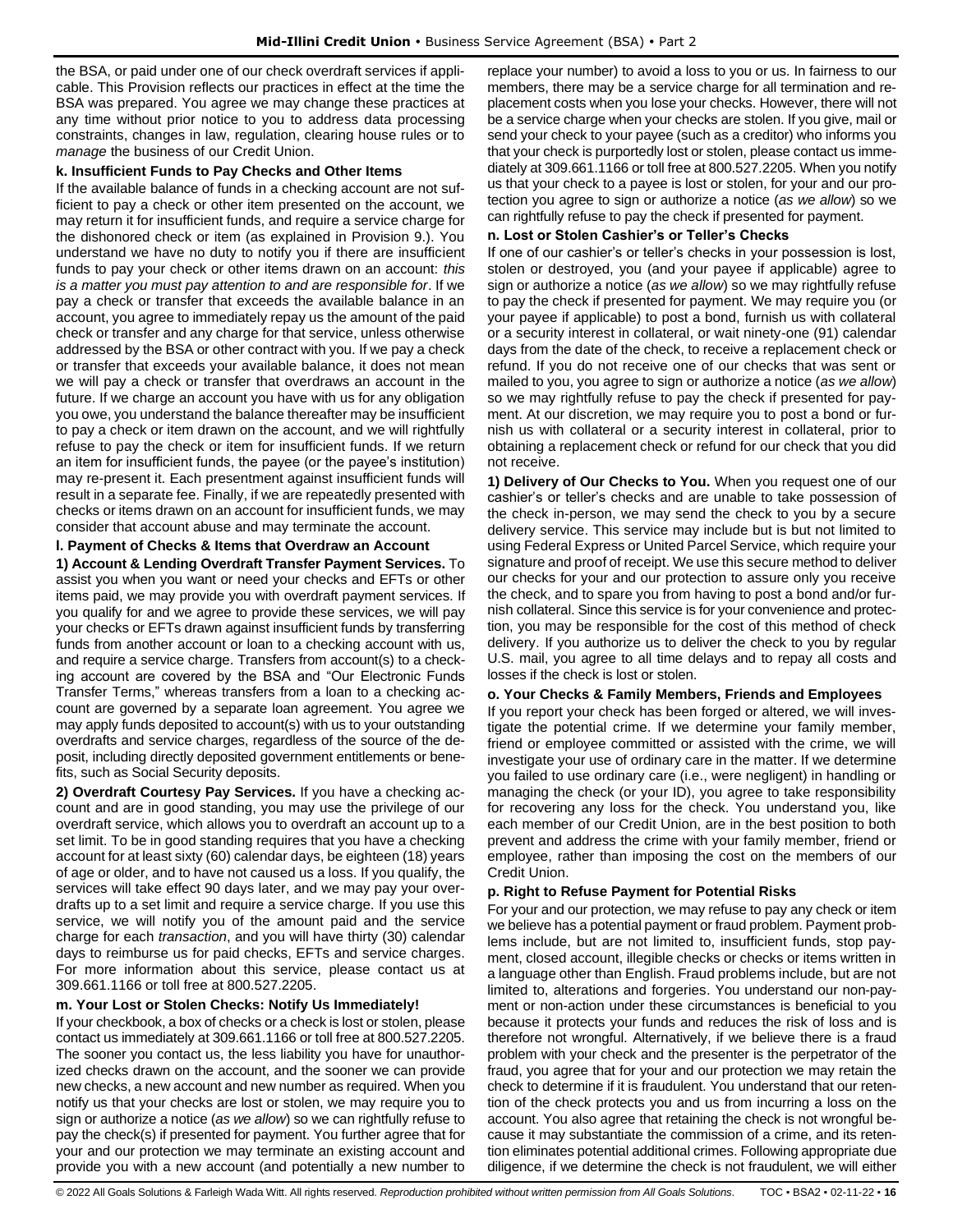pay the check or offer to return it to the presenter. Finally, if we believe there is a fraud problem with your check and the presenter is not the perpetrator of the fraud, you agree that for your and our protection we may note the type of fraud on the face of the check before returning it to the presenter to alert branches and other institutions of the potential fraud problems with the check. Our action or inaction in these circumstances is purely at our discretion. You agree we are not required to take or refrain from taking any particular action on any of these matters.

# <span id="page-16-0"></span>**7. Your Deposits to an Account with Us**

*Please see our "Summary of Our Service for Your Checks Offered for Deposit" for an overview of our check deposit services.*

#### **a. How You May Deposit Funds**

You may make deposits to an account with us *by any method we allow*, including in-person, mail, phone, online, ATMs, night depository, wire transfer and EFT. You may deposit funds in the form of cash (U.S. dollars), check, wire transfer and EFTs as we offer.

#### **b. Our Rights on Your Deposit**

When we agree to take your deposits we are providing you a service by saving you the time and expense of having to go to the paying institution to receive your funds. In providing this service, we will credit the amount of the deposit to the account you have with us. However, depending on the type of deposit, we may hold some or all of the funds from the deposit. We may also refuse or return a deposit if we believe it is necessary to prevent you and us from incurring a loss. If we elect to hold the funds from your deposit the time period for the hold will depend on 1) the type of deposit (cash, check, wire, etc.), 2) the amount, 3) the account it goes into, 4) the source of funds, 5) our ability to verify persons, organizations and institutions issuing, negotiating and making payment, and 6) any other facts we consider important. In addition to this Provision, we encourage you to review "Funds Availability of Deposits," which is part of the BSA and found at the end of this Part 2. You understand if we make funds available to you from a check you deposit (in cash or otherwise) we are only *providing you with credit,* and are not *cashing, promising or guaranteeing payment of the check you deposited*.

Please be aware any check you deposit that is drawn on another financial institution can come back to us for a number of reasons. For reference, we group these reasons into two categories: nonpayment reasons (such as, but not limited to, insufficient funds, stop payment, closed account) and fraud reasons (such as, but not limited to, alterations or forgeries). It may take as many as nine days (seven business days and two weekend days), and in some instances more, for your deposited check to be returned by the paying institution for a nonpayment reason. If there is a fraud problem with the check, the paying institution may make a claim against us (even after the check has been paid) and demand repayment for the amount of the check for several years after you deposit the check (the number of years varies by state). If your deposited check is returned unpaid or we are required to repay the amount of the check for any reason, you are responsible for the amount of the check and all related service charges and costs. Accordingly, when we take your checks drawn on other institutions for deposit, to attempt to prevent losses for you and us, you agree we may hold the funds from the deposited check for a period of time. Also please see "Funds Availability of Deposits" at the end of this Part 2.

If we have reasonable cause to doubt collectability of a check you offer for deposit (typically for a nonpayment or fraud reason), we may hold the funds from the check. If we hold the funds in a checking account, we will provide you with a notice of the status of your deposit and when the funds will be available. If we believe there may be a problem with a check, we may choose to not take the check for deposit unless you agree that we may place an extended hold on the funds of the check offered for deposit. The extended hold is for your and our protection to determine if the check will be paid or is not subject to a fraud claim. In such cases, if you do not want us to place an extended hold on the funds, please tell us before we have processed the check for payment and we will return the check to you so you may obtain payment elsewhere.

In some instances, we may require the check to be deposited into a savings account that has transactional limitations, with the funds held for an extended number of days. We may provide you with a notice of the status of your deposit and when the funds will be available. We may choose to not allow you to deposit the check unless you consent to an extended hold on the funds of the check. The extended hold is for your and our protection because it gives us time to attempt to determine if the check will be paid and is not subject to a fraud claim. If you do not want us to deposit the check to a savings account and place an extended hold on the funds, please tell us before we have processed the check for payment and we will return the check to you so you may obtain payment elsewhere.

On your request and consent, we may also send a check you offer for deposit for special collection. Special collection means that we will not deposit the check in an account, but rather send the check directly to the paying institution for payment (for which there may be a service charge). You understand if we send the check for special collection, no funds will be deposited to an account you have with us until the paying institution agrees to pay the check. If we send the check for special collection it may take an extended (indeterminate) amount of time for the check to be finally paid. If you do not want us to send a check you offer for deposit for special collection, please tell us and we will return the check to you so you may obtain payment elsewhere.

Please be aware that we have no way to guarantee that any check you offer for deposit that is not drawn on our Credit Union will not be sent back to us for a nonpayment, fraud or other reason that requires us to repay the amount of the check. This is true even if we place a hold on funds from the check or send it for special collection. You understand if the check comes back to us and we are required to repay it, you are responsible for the amount of the check, and all related service charges and costs. You also agree that before you deposit a check, you will tell us about any circumstances or information you are aware of that could indicate the check may not be paid, or may be fraudulent or issued in connection with an illegitimate, unlawful or fictitious *transaction* or enterprise. You understand, regardless of the facts, circumstances and information you disclose about the check, you are still completely responsible for the amount of the check and all service charges and costs if it is dishonored, returned or a claim is made. Further, you understand that for your and our protection, prior to or after your deposit, should we believe there is a problem with the check you have offered for deposit, we may refuse to take the check and may return it to you so you may obtain payment elsewhere. Alternatively, if you request us to take a check for deposit and we believe there is a fraud problem with the check, for your and our protection you agree we may retain the check to determine if the check is fraudulent, and if so, the identity of the perpetrator of the fraud. You understand that our retention of the check protects you and us from incurring a loss on the check. You agree that in such cases, our retention of the check is not wrongful because the check may substantiate the commission of a crime, and our retention of the check avoids additional potential crimes. Following appropriate due diligence, if we determine the check is not fraudulent, we may take the check for deposit or return the check to you. Finally, if we believe there is a problem with a check and elect to return the check to you, you agree we may note the problem on the face of the check to alert branches and institutions of any potential fraud or nonpayment problem. You understand that if you do not want us to retain or make a notation on a check with a potential problem, you should not offer the check to us, because once the check is offered for deposit it has potentially involved us in a criminal or nonpayment and collection matter.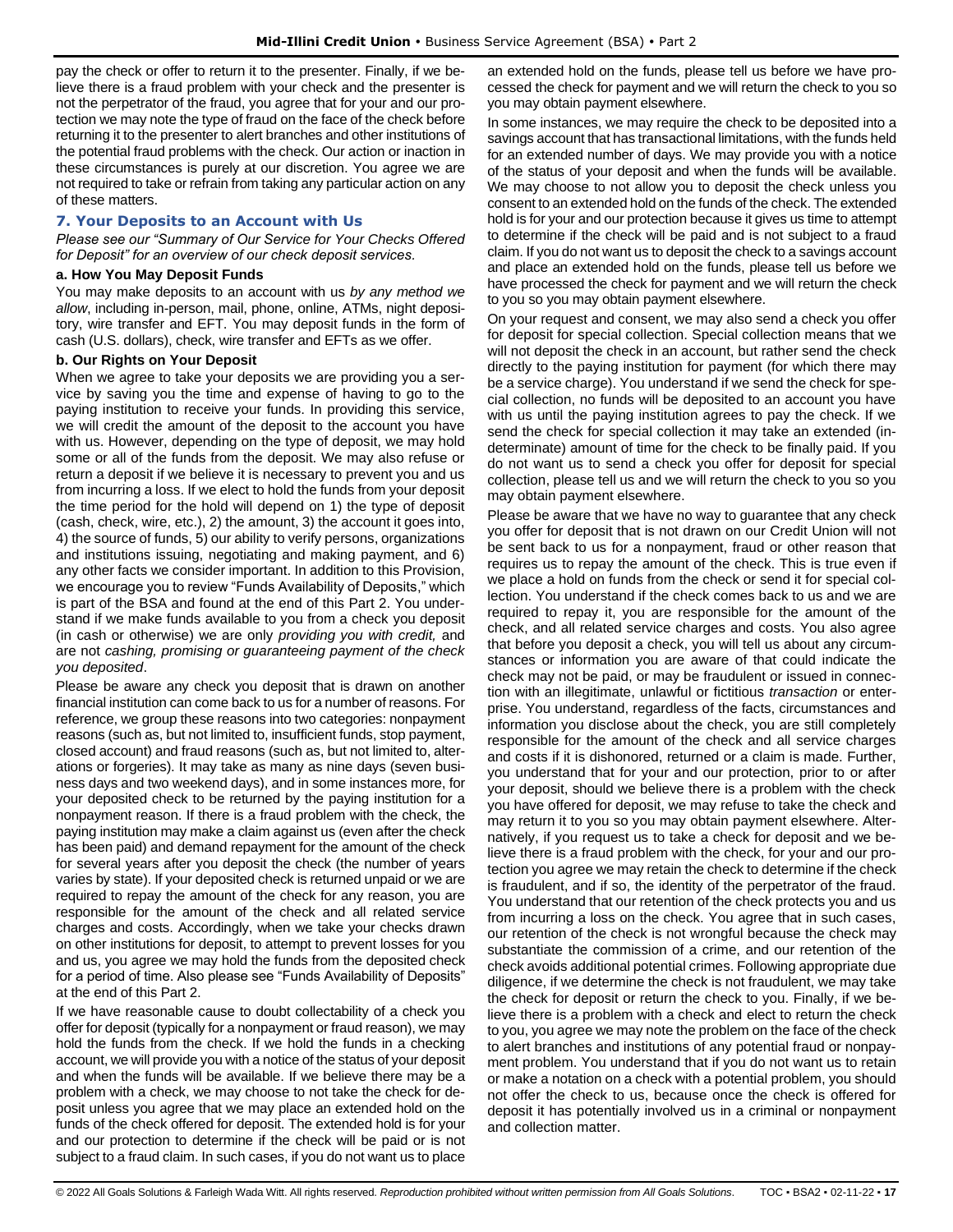#### **c. How to Endorse a Check You Wish to Deposit**

When you wish to deposit a check payable to you in an account with us, please turn the check over and locate the designated place for your endorsement on the back of the check at one end (which may have pre-printed lines). We recommend you write the words "For Deposit Only," sign your name beneath those words, and write your number beneath your signature in the endorsement space. If there is no designated endorsement space (or lines) on the back of the check, please write "For Deposit Only," sign your name and write your number in the blank area no more than one and one-half (1½) inches from the top edge of the check. If you are depositing the check using an internet service please write: "FOR MOBILE DEPOSIT ONLY AT MID ILLINI CREDIT UNION" or "FOR MOBILE DEPOSIT ONLY AT MICU", sign your name and write your number in the blank area at the very top end of the check. Please make sure the endorsement language, signature(s) and number go on the back of the check at the top edge, and are no more than one and one-half (1½) inches from the top edge of the check. Endorsing the check in any other way may risk the account not being credited for the amount of the check.

You agree we may ignore any other language or markings on the check, and you will be responsible for any loss that results from endorsements, language or markings inside or outside of your designated endorsement space. Also please use dark permanent ink (preferably black ink) for all endorsements, since you are responsible for any losses incurred for not meeting this requirement. Finally, you should use our deposit slips and envelopes when making your deposit. You understand you may not deposit 1) a substitute check without our consent, or 2) a substitute check or similar item you have created or for which no institution has made the substitute check warranties and indemnity. If you do so, you agree to indemnify us for all losses we incur in connection with the substitute check or item.

#### **d. How to Write Your Check for Deposit with Us**

If you want to write a check drawn on an account you have at another financial institution, and deposit it into an account with us (in order to receive money back for the deposited check), please complete the check as follows. Make the check payable to yourself as the payee, and then complete and sign the check. Turn the check over and write "For Deposit Only" on the top of the back of the check, sign your name below this language along with your number and offer the check to us for deposit. While your check will be treated as any other check offered for deposit that is drawn on another institution, should you have an immediate need for cash or credit, please let us know. We have a number of ways we may be able to assist you.

# **e. Authority to Negotiate Checks and Endorsements**

We may take checks for deposit into any accounts you have with us, and recommend you endorse all checks you deposit. If we take a check for deposit without your endorsement, you agree that your liability for the check is the same as if you had endorsed it. If there are multiple representatives or transactors on the account, each representative or transactor may endorse and deposit checks for the business or organization. For identification and tracking purposes we may place your number on any check you offer for deposit. If you do not want your number on a check, please tell us and we may return the check to you to obtain payment elsewhere. For your and our protection, we may confirm the endorsement on any check you offer for deposit, and require you to carry out specific endorsement requirements for business, insurance or government checks.

If you wish to deposit any check payable to two or more persons, businesses or organizations (whether negotiable sequentially or together), we may require the check to be endorsed (or re-endorsed) in-person at our Credit Union by everyone required to endorse the check. However, we may choose to take such a check for deposit regardless of the number of endorsements on it (or whether those endorsements were made in-person at our Credit Union) if the check is deposited by you or a person you have authorized according to the BSA. For checks not made payable to you as the payee (or endorsee), we may require proof 1) of your authority to endorse a check on behalf of another person, business or organization, and 2) that any endorsement on a check prior to your endorsement is authentic and authorized. These measures are necessary so we can provide you with our check deposit services and for your and our protection. You agree to be responsible for legal advice we require regarding any matter concerning a check you offer for deposit (please see Provision 1.g.). Finally, if you send us a check for deposit (payable to you or us) and do not specifically tell us in writing what is to be done with the check (i.e., you do not explain the exact purpose or reason you are sending the check to us, such as for a loan payment), we may deposit the check to either a checking or savings account you have with us.

#### **f. Your Options for Direct Deposit Services**

We offer direct deposit services that allow you to preauthorize deposits to accounts with us or preauthorize transfers from accounts with us (such as regularly-scheduled payments to creditors). You must initiate direct deposits by a method acceptable to the initiator of the deposit. You understand we may refuse and return any or all funds transfers for any lawful reason. Should we be required to reimburse the federal or state government or other initiator of a transfer for any payment directly deposited into an account you have with us, you agree we may deduct the reimbursed amount from the account, and may recover any amount you owe according to the *terms* of the BSA unless otherwise required by law. If you file for bankruptcy and do not cancel a direct deposit authorization to an account, you agree we should continue to apply your direct deposits according to the instructions previously given to us.

# **g. Deposits Made at a Night Depository**

If you make deposits at a night depository, you agree to use any special container, bag or envelope we may require. You understand we access night depositories only once on each business day we are open. Containers, bags or envelopes placed into the night depository before we access it are processed that business day, whereas those placed after we access it are processed the next business day. Night depositories are opened and items placed in the depository are removed and logged in the presence of two (2) of our employees or associates. The contents of each container, bag and envelope is counted, and we issue a credit to the account on the deposit ticket accompanying the deposit for the amount, as indicated by our count.

You agree we are a bailee of items placed in the night depository (i.e., we are simply in possession of the container, bag and envelope) until we have opened the containers, bags and envelopes, verified the contents, and credited the contents to an account you have with us or returned the container, bag or envelope and contents to you. You acknowledge that our count of any deposit placed into the night depository is the final determination of the contents of a container, bag or envelope placed in the depository. We will use reasonable efforts to notify you of any difference between the amount of a deposit we counted and that shown on a deposit ticket, though we will not be liable for any delay or failure of this notification. No deposit is considered to have been made until we have removed it and processed it as explained in this Provision, and a credit has been issued to the account you have with us. You agree you will be responsible for any damage to the night depository or delay in crediting deposits if you use a container or bag other than those we supply or you do not follow our instructions on the use of envelopes. You understand and agree the procedures explained in the BSA are commercially reasonable, and if we follow these procedures, we are not negligent in handling items placed into the night depository.

# **h. Taking Checks from You for Deposit is a Service**

You understand that in handling checks, drafts, items, images or money you wish to deposit, we are providing you a valuable service. Not only are we saving you the time and expense of having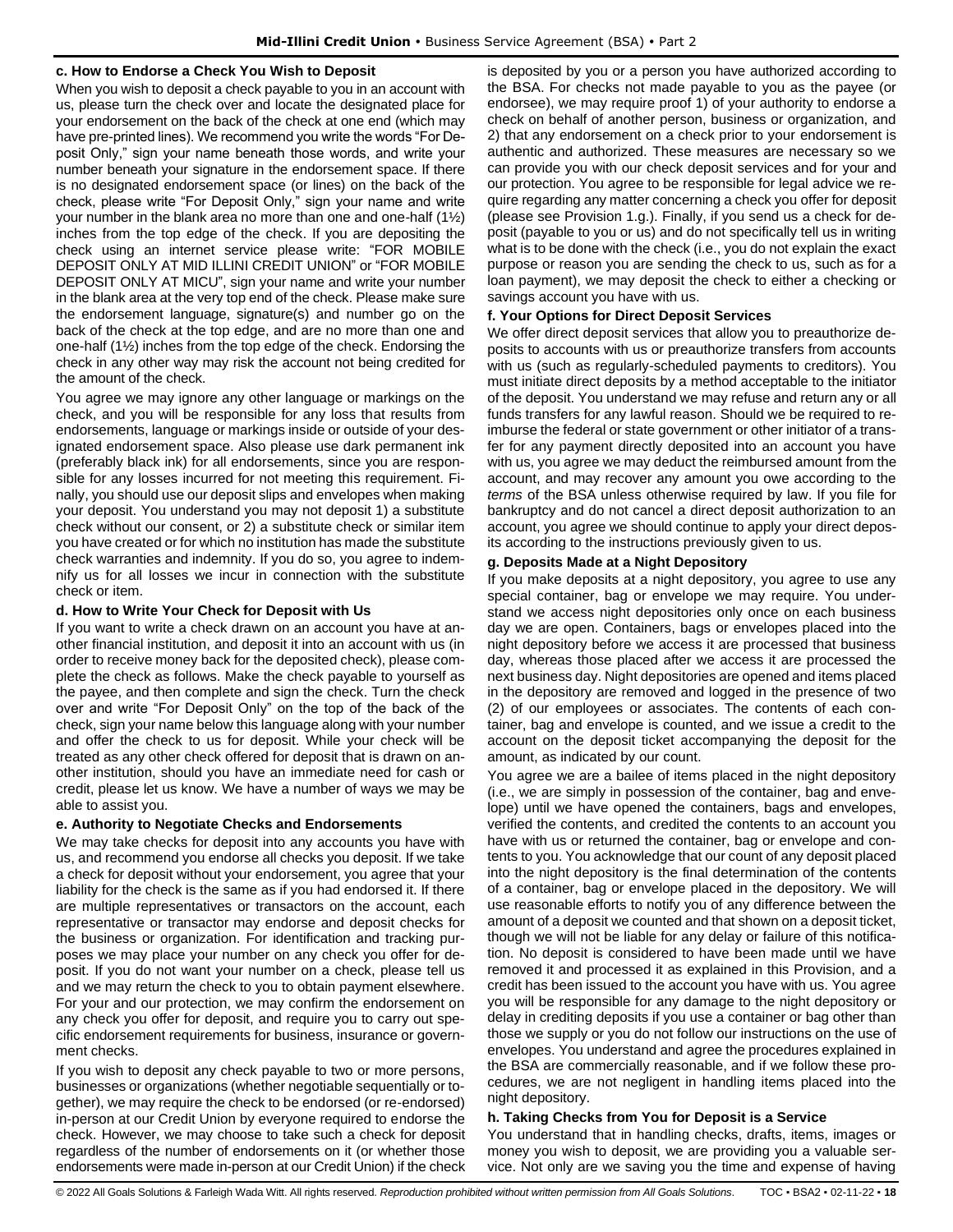to take checks or items to the institution they are drawn on and present them in-person for payment, we are also safeguarding and paying dividends/interest on your money. While we are pleased to provide you with this service when collecting the payment of your deposited checks or items, we act only as your agent, and assume no responsibility for the checks or items beyond using ordinary care as a depositary institution. We are also not responsible for any deposit sent by mail or made at an unstaffed facility (for example, an ATM not at a branch) until we actually receive the deposited item or money. We are not liable for the negligence or default of any correspondent institution or for loss in transit, and each correspondent will only be liable for its own negligence. You agree we may send any check offered for deposit for special collection, as explained in Provision 7.b. You further agree we have the right to charge an account you have with us for any check taken for deposit should it become lost in the collection process.

#### **i. When Your Deposits Will be Credited to an Account**

Deposits to an account with us will generally be credited on the business day of the deposit. Deposits made after our end of business or on a Sunday or holiday, will be credited to the account on the next business day we are open (please see "Funds Availability of Deposits" at the end of this Part 2). Deposits made at unstaffed facilities (for example, an ATM not at a branch) will be credited to an account on the day funds are removed and processed by us. Deposits of coin or currency will not be finally credited until we have counted the deposit and confirmed the amount. If we are aware of a discrepancy between the amount on a deposit slip and the cash or checks we count, we will provide you with a notice of the discrepancy by mail or other method accessible to you. In rare instances, an actual discrepancy may not be detected. In such cases, the amount credited will be the final amount of your deposit unless you or we discover the discrepancy and are able to correct it without loss to our Credit Union. Credit to an account you have with us for funds deposited is conditional (provisional) until we are actually paid for the deposited items (i.e., when we receive final payment). Checks drawn on an institution or organization outside the U.S. may be handled on a special collection basis only (as explained in Provision 7.b.), to attempt to prevent a loss for you or us on the foreign check.

# **j. When We Do Not Take a Check for Deposit**

For your and our protection, we may decline to take a check from you for deposit if we believe the check has a potential nonpayment, fraud or other problem. Nonpayment problems include, but are not limited to, insufficient funds, stop payment, closed account, illegibility or checks or items written in a language other than English. Fraud problems include, but are not limited to, potential alterations and forgeries. We may also decline a check that we have agreed is ineligible for deposit under this or any contract you have with us (typically for the type or amount of the check when deposited online or at an ATM). You understand that when we decline to take a check from you for deposit, we are providing you with an important service by sparing you from being obligated to us for the amount of the check and all related service charges and costs if the check is dishonored and returned or a claim is made.

# **k. Erroneous or Fraudulent Deposits to an Account**

If a deposit, payment or other credit (whether by check, cash, EFT, wire or otherwise) is made in error or by fraud to an account you have with us, we may debit the account for the amount of the erroneous or fraudulent deposit, payment or credit. We may do so without notice to you, regardless of when the original deposit, payment or credit took place. If you withdraw any or all of the funds erroneously or fraudulently deposited, paid or credited to an account or you, you agree you will reimburse us for the amount of the erroneous or fraudulent *transaction*, plus all dividends/interest paid on the erroneous or fraudulent amount, along with all service charges and costs.

#### **l. Your Responsibility for Unpaid Deposits and Claims**

All deposits or other credits to an account (including checks, items, EFTs, ACH transfers, wire transfers, etc.) are subject to being paid (they are "provisional"). This means if we do not receive final payment on any deposit or credit, we will charge an account you have with us for the amount of the unpaid check or item and a return service charge. Further, if we incur a service charge or any cost to collect a check or item deposited by you, we may charge that service charge or cost to the account you have with us. If the amount in the account is not sufficient to cover the unpaid check or item, and all related service charges and costs, you are responsible for the difference.

After we have received final payment, we refer to these deposits as collected items. If any check or other item deposited to an account is returned to us for any reason, we have the right to charge the account you have with us for the amount of the check or item, plus any service charge incurred. We may charge an account regardless of whether the amount of the check or item was available for your use or not. If any check or other item credited to an account you have is returned to us for any reason, you waive your right to any notice of non-payment or dishonor for the check or item. For your benefit and ours, you agree we may pursue payment of a dishonored check or other item at any time, including giving the financial institution the check or item is drawn on extra time beyond any midnight deadline limits.

Furthermore, if anyone makes a claim against us based on a check or other item credited to an account you have with us, we may charge the account for the amount of the check or item and all service charges and costs even if you have already received final credit and withdrawn the funds. Such claims may include, but are not limited to, forged or missing endorsements, alterations or conversion. If the amount in the account is not sufficient to cover the claim on the check or item, and all service charges and costs, you are responsible for the difference. Finally, even if we provide you with *immediate availability of funds* for your deposited check or other item, you are responsible for the amount of the check or item and all related service charges and costs if we do not receive final payment or whenever a claim is made.

# **m. Your Deposit Returned as a Substitute Check**

Any check drawn on another financial institution that you deposit in an account you have with us can come back to us for a nonpayment, fraud or other reason. When a check you deposited is sent back by another financial institution, under federal law that institution may send the check back to us as a "substitute check." A "substitute check" is a paper image of the front and back of the original check that satisfies certain legal requirements. The front of a substitute check states: "This is a legal copy of your check. You can use it the same way you would use the original check." If the check you deposited is sent back to us as a substitute check, we will debit the account you have with us for the amount of the check and all service charges and costs owed to us. If the account with us is not overdrawn, we will return the substitute check to you along with a notice that explains your rights when you receive a substitute check. Should you have any questions about checks being returned as substitute checks, please contact us during business hours and we will be happy to assist you.

#### **n. Depositing Checks Through a Mobile or Online Service**

We may offer an internet service that allows you to deposit checks to an account you have with us online. For your convenience, and in order to remind you to go online to start the service, we may note your request for this service on a form or enter it in *our records*. This internet service is governed by the contract you agree to online, the BSA, all other contracts, as applicable, and *our records* (please see Provision 7.c. for endorsement requirements for checks deposited by image). Should you have questions about this service, please contact us at your earliest convenience.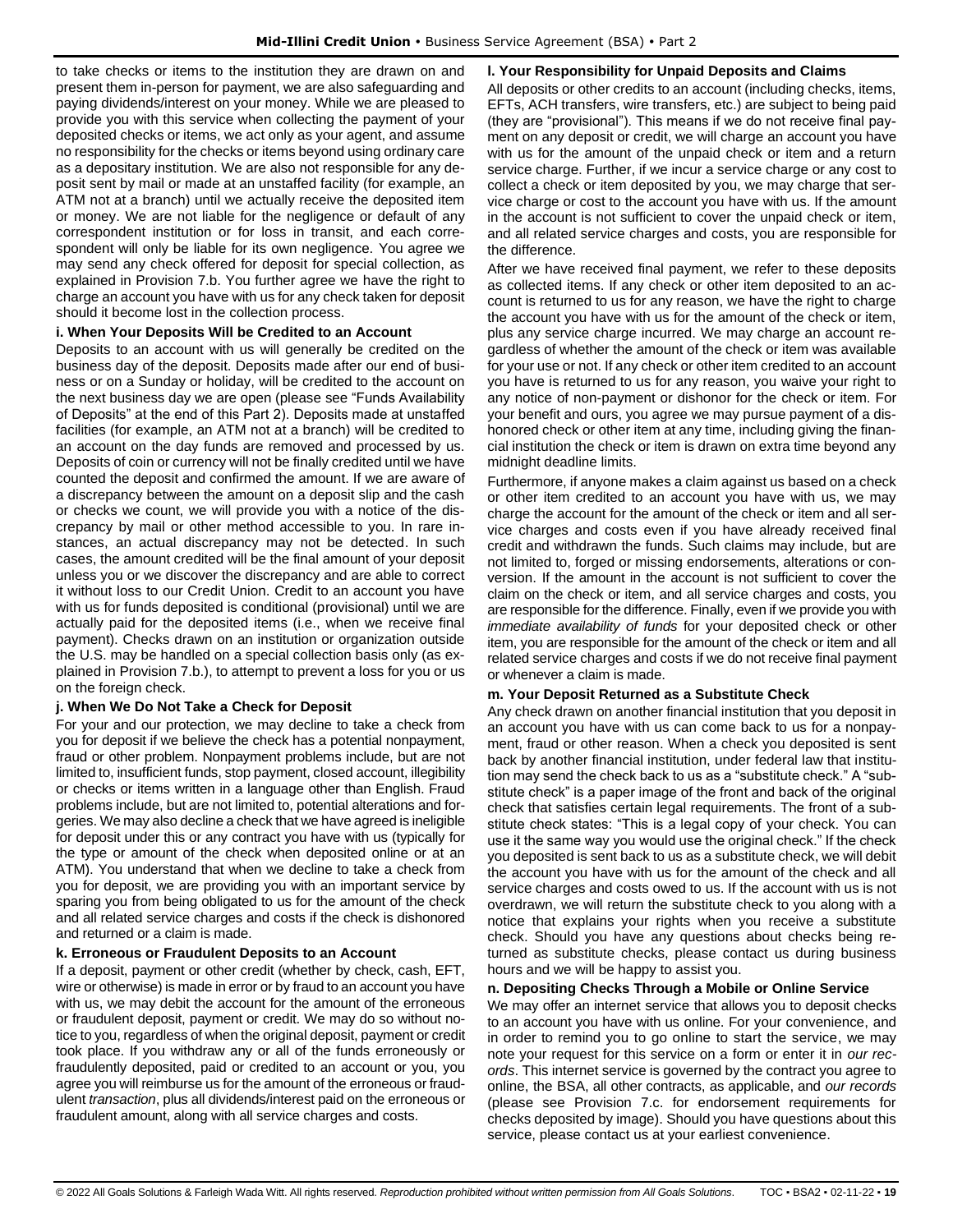### <span id="page-19-0"></span>**8. Your Dividends (or Interest) and Our Rates**

The dividends/interest earned on account(s), the dividend/interest rates, balance requirements, annual percentage yields, compounding, crediting and *terms* are provided to you in "Our Rates & Service Charges" of the BSA. Some of this information is also in your periodic statement. To serve the best interests of the members of our Credit Union, we may change or add account dividend/interest rates and annual percentage yields from time to time as explained in that disclosure and this Part 2. You understand you may request and confirm the rate on any account or your information in *our records* (particularly for a term account), or request a copy of the disclosure, by contacting us during business hours. You may also review and confirm the rates on accounts on your periodic statement or through the use of internet services we offer. Further, you can access "Our Rates & Service Charges" of the BSA (along with this Part 2 and all our disclosures) on our website.

You may also confirm the rate on a loan by contacting us any time we are open for business.

#### <span id="page-19-1"></span>**9. Our Services, Related Service Charges & Costs**

We require the payment of service charges and the reimbursement of costs in two circumstances: 1) for products and services that we provide, or services you incur, or 2) as a result of another person's, organization's or your requests or claims for funds or information concerning you or the products and services you have with us. (Please see the definition of "Service Charge" in Provision 1.e.) The amount of each service charge is provided or accessible to you in "Our Rates & Service Charges," and may be noted in your periodic statement. In general, there will be a service charge to cover some of our employees' time and other costs of *managing* a product or service, *action* or *transaction*, or addressing any request or claim for information or funds. We require service charges so that each member is responsible for the cost of each product, service, *action*, *transaction*, request or claim applicable to that member, rather than imposing that cost on the members of our Credit Union. To serve the best interests of the members, you understand and agree we may change or add product and service charges from time to time. We will notify you of changes and additions as explained in the BSA or as required by law. We would be pleased to show you a number of ways to reduce service charges by maintaining sufficient funds to pay checks and EFTs, timely payments on obligations or through the use of the internet services we offer. For help with these cost-savings recommendations, please contact us any time we are open for business.

You may also confirm the amount and reason for a service charge related to a loan by contacting us any time we are open for business.

#### <span id="page-19-2"></span>**10. Funds Held in Accounts with Us are Insured**

We are committed to protecting our members' savings and deposits held with us. In addition to the strength provided by our capital, members' funds are insured at a minimum of \$250,000 for each member by the National Credit Union Share Insurance Fund (NCUSIF). If you are interested in learning more about the account insurance coverage for your funds, please contact us at your earliest convenience.

#### <span id="page-19-3"></span>**11. Maintenance of Products and Services with Us**

Because you are a valued member, we strive to provide you with excellent service when assisting you with the accounts, loans, products and services we maintain and *manage* for you. To assure you are aware of the advantages of membership and new product and service opportunities that may benefit you, you agree we may contact you by any method you have consented to as explained in the BSA. We maintain and *manage* the accounts, loans, products and services you have with us (and your *actions* and *transactions* on the same) to assure they are active, operational and beneficial to you, and to provide you with the best financial service possible. You, in turn, maintain products and services by using or retaining them with us. By maintaining the products and services you have with us and allowing us to maintain and *manage* them for you, you confirm your ongoing consent to the BSA, your other contracts, as applicable, and any changes and additions we make to them from time to time. Should you have any questions about the maintenance and *management* of our products and services, please contact us during business hours and we will be happy to assist you.

#### **a. Safeguard all Information and Documents**

You may request to review and access a copy of your information and *documents* in *our records* for products and services any time we are open for business. Please be aware that a copy of your information or *documents* may contain all your personal financial information, along with passwords, codes, PINs and other data to access the products and services with us. If you request a copy of your information or a *document*, you agree it is your responsibility to keep all information and *documents* confidential, in a secure location, and assure that no one else can access them. If any of your information, *documents*, checks or cards are lost or stolen, please contact us immediately to minimize your liability (please see Provisions 12. and 15.). In fairness to the members, if a copy of your information or a *document* you requested or your passwords, codes, PINs or other data, is/are lost or stolen, we will investigate your use of ordinary care in the matter. If we determine you failed to use ordinary care (i.e., were negligent) in handling or safeguarding a copy of your information or a *document* or any access information, and your negligence contributes to a loss from *actions* or *transactions*, you may be responsible for all losses, costs and service charges that we incur as a result of the loss or theft.

#### **b. Reviewing Products and Services with Us Online**

We may offer an internet service that allows you to review and maintain the products and services you have with us online. For your convenience, and in order to remind you to go online to start the service, we may note your request for this internet service on a form or enter it in *our records*. You understand this service may be governed by the contract you agree to online, the BSA, all other contracts, as applicable, and *our records*. Should you have any questions about these services, please contact us at your earliest convenience.

#### **c. Lack of Capacity and Undue Influence**

If we believe you do not have the capacity to *take actions* or *conduct transactions*, or a person is exerting undue influence over you, we may act to prevent losses for you and us (though are not obligated to do so). Such measures include, but are not limited to, 1) declining to follow instructions, 2) suspending all methods to access the accounts and any loan or line of credit (or any other product or service) with us, 3) placing a hold on the funds in the accounts (as explained in Provision 19.b.) with us, 4) performing due diligence to determine if you have the capacity to *take actions* or *conduct transactions* or are a victim of undue influence over your affairs with us, and 5) notifying the appropriate authorities. Though we may undertake any of these activities, you agree we are not required to do so. You further agree we may continue the hold on the funds and decline all requests and the continue suspension of all methods to access the products and services you have with us, until we 1) determine that you can personally handle your own business and affairs and/or are not the victim of undue influence, or 2) receive lawful notice instructing us otherwise.

# **d. Computer System and Internet Service Disruptions**

While we do our best to minimize disruptions to our internet services, website, phone system and any other component of our *computer system*, disruptions may occur on a planned and unplanned basis. We strive to restrict such disruptions to non-business hours, but are not always able to do so. In the event of planned disruptions (for upgrades and repairs), we may provide advanced notice and assist you when contacted during business hours. In the event of unplanned disruptions (caused by natural disasters or other emergencies or problems), we have taken every precaution to protect your information and funds, and will be working to restore our internet services, website or *computer system* to normal operations as soon as possible. We apologize in advance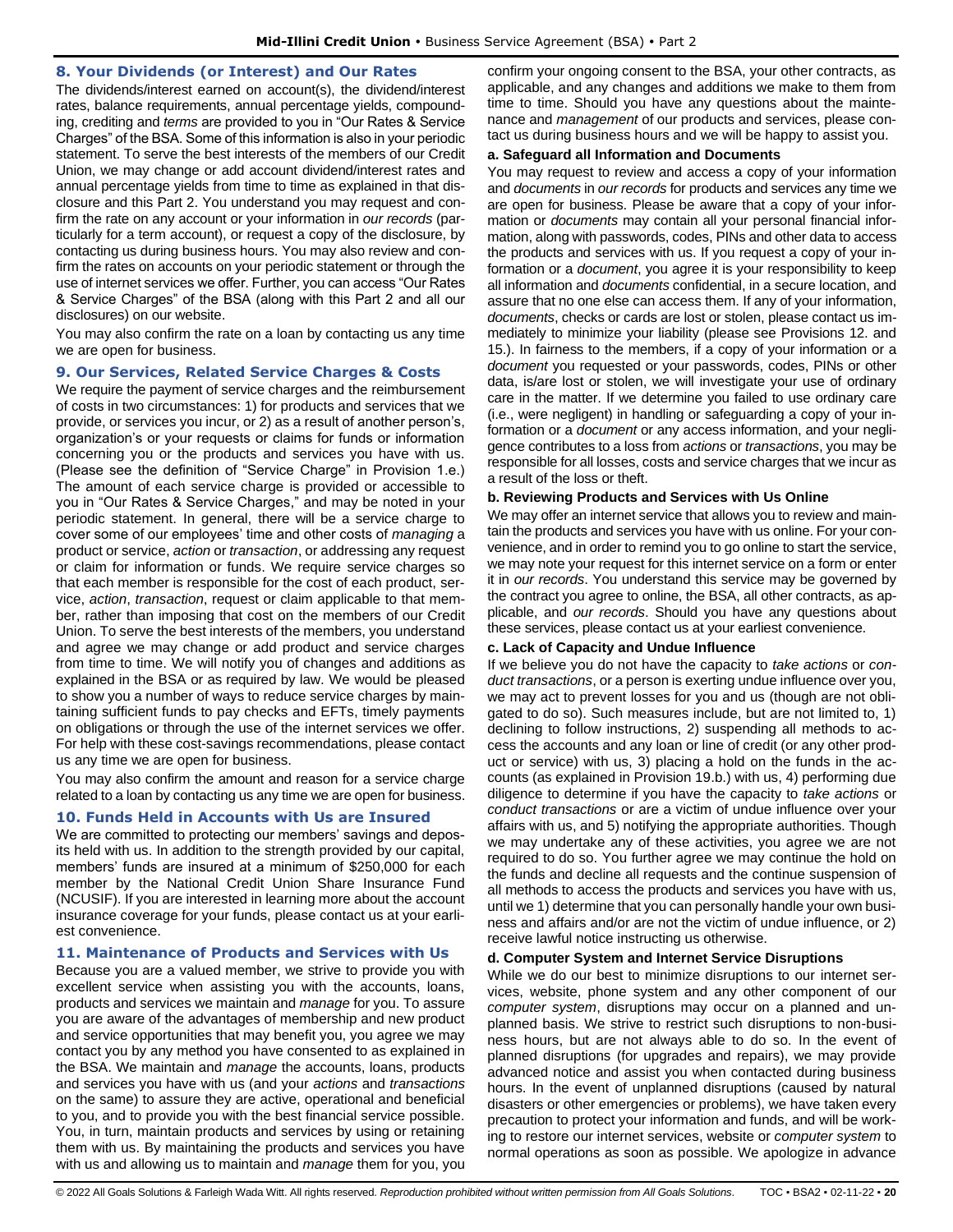for any inconvenience a disruption causes you, and greatly appreciate your patience and understanding. Should you need assistance during a disruption, please contact us during business hours and we will do our best to assist you.

### **e. Proactive Steps for Data Security Incidents**

While we take every precaution to protect the information in our *computer system*, in the event of a data security breach we (or our associate) may notify you about the specific matter and information involved, along with any instructions for you to minimize or eliminate potential problems. Please be assured we have taken every proactive measure to safeguard the information and funds you have with us. Should you have any questions about a data security incident, please contact us at your earliest convenience and we will be happy to assist you.

#### **f. Please Help Us with Recommendations or Complaints!**

*We apologize in advance* for any inconvenience or dissatisfaction we may cause you, and thank you for giving us the opportunity to address any recommendation or complaint. Excellent member service and your complete satisfaction with our accounts, loans, products and services is extremely important to us. Therefore, *we take all complaints very seriously*, and *greatly appreciate any recommendations to improve our service*. Please contact us during business hours and we will do our best to address your suggestion or problem immediately.

We thank you in advance for your time and valuable input, and will do our utmost to address all suggestions or concerns expediently and in a manner that serves the best interests of the members and you.

#### **g. Suspension of an Action or Transaction**

For your and our protection and/or to *manage* our business, you understand we may suspend (hold and delay) an *action* or *transaction on* an account, loan, product or service for any reason not prohibited by law, including but not limited to, 1) our methods are inoperative due to emergencies or problems, 2) the product or service has been terminated, 3) we are unable to contact you, 4) failure to provide required documentation, information or ID, 5) failure to use a required method or *document*, 6) exceeding a limit or an amount set by us, 7) failure to meet a minimum balance for thirty (30) days, 8) inactive or abandoned products or services, 9) deposited check funds are not available, 10) funds are collateral for an obligation, 11) overuse of *actions* on our products or services, 12) any lost or stolen check, card or access device, 13) a breach of or unauthorized access to a product or service, 14) business or compliance purposes, 15) to stop or prevent a loss, 16) potential lack of capacity or victim of undue influence, 17) failure to comply with any *term* of a contract, 18) funds held or offset per a security interest or lien, 19) account and/or funds held for a dispute or uncertainty, 20) unpaid check(s) or EFT(s) for insufficient funds or stop payment orders, 21) deposited item(s) charged back for nonpayment or a claim, 22) a garnishment, levy or similar legal claim or notice, 23) default on any obligation, 24) limited to a savings account and voting by mail, 25) ineligible for membership, 26) membership terminated, 27) notification of death, 28) the person for IRS reporting is removed or deceased, 29) causing us a loss, 30) not voluntarily repaying a loss, 31) anything unethical or unlawful concerning your business or organization, you or our business, 32) our belief that an *action* or *transaction* may be fraudulent, 33) any alteration, forgery or fraud concerning your business or organization, you or our business, 34) any falsification or misrepresentation concerning your business or organization, you or our business, 35) any alleged crime concerning your business or organization, you or our business, 36) abuse of or threats to anyone associated with us, or 37) any other reason we believe is appropriate to *manage* the business of our Credit Union.

# <span id="page-20-0"></span>**12. Lost, Stolen or Breached Products & Services**

If a check (or checks), any of your information or *documents* (we have provided or made accessible to you), is/are lost or stolen, or there is unauthorized access to any account or service, please call us immediately at 309.661.1166 or toll free at 800.527.2205. If a debit card or ATM card is lost or stolen, or there is unauthorized access to any account or service, please call us immediately toll free at 800.554.8969. If a PIN is lost or stolen, please call us immediately toll free at 800.567.3451. The sooner you contact us, the less liability you will have for unauthorized *actions* or *transactions*, and the sooner we can provide new accounts, products, services, checks, cards, PINs, internet services and numbers. Also, if a credit card is lost or stolen, please call us immediately toll free at 800.322.8472. In fairness to the members, we may require a service charge for terminating and starting new accounts, products, services and numbers (and replacing checks or cards) when you lose a check (or checks), ATM or debit card. However, we will not require a service charge when checks, ATM or debit card are stolen. We may also require a service charge for terminating and starting a new internet service and related accounts, products and services. Additionally, in fairness to the members, if you notify us of unauthorized access, *actions* or *transactions on* an account, we will investigate your use of ordinary care in the matter. If we determine you failed to use ordinary care (i.e., were negligent) in handling or safeguarding the methods of access to the account, you agree to take responsibility for all losses, costs and service charges that you or we incur. If we incur a loss or a crime or potential crime is committed concerning the products or services you have with us, you agree to cooperate with us and any person and organization with a business or law enforcement interest in the loss, crime or potential crime to assist in the enforcement of rights or the prosecution of the crime. To protect you and the members of our Credit Union, if we incur a loss or a crime or potential crime is committed against you or us pertaining to the products or services you have with us, on our request you agree to file a police report and assist with the prosecution of anyone associated with the crime or potential crime. Additionally, if we incur a loss or a crime or potential crime is committed against us or an associate pertaining to the products or services you have with us, we may file a police report. While we will always comply with all required applicable law in addressing a loss, purported loss, crime or potential crime, you understand and agree that your failure to fulfill the obligations of this Provision in specific, and the BSA in general, may result in the termination of products, services and membership with us after we have complied with all applicable law.

# <span id="page-20-1"></span>**13. Membership, Product and Service Information**

You understand the business or organization and any representative, transactor, information user or other person you authorize may access information about the accounts, loans, products and services you have with us. You also understand any person you authorize may be able to see, access and release all information about all the accounts, loans, products or services you have with us, even if they have no interest in, or access to, such accounts, loans, products or services. You understand if this person is a representative, transactor or information user you may remove this person or otherwise change or terminate the account, loan, product and service any time we are open for business and as *we allow*. For these reasons, you agree that all *actions* and *transactions on* accounts, loans, products and services with us by this person are authorized, even if they are not conducted for your benefit or according to your instructions. If you do not want another person to be able to see, access, use and release all information about the accounts, loans, products or services you have with us (or potentially *take actions* or *conduct transactions on* the accounts, loans, products or services), please let us know and we will explain your options to remove this person or change or terminate the accounts, loans, products or services. We may also be able to offer new or additional accounts, loans, products or services that only you may access (which may require the payment of a service charge).

We may require a service charge for research to cover any employee time and other costs involved in addressing your request, or another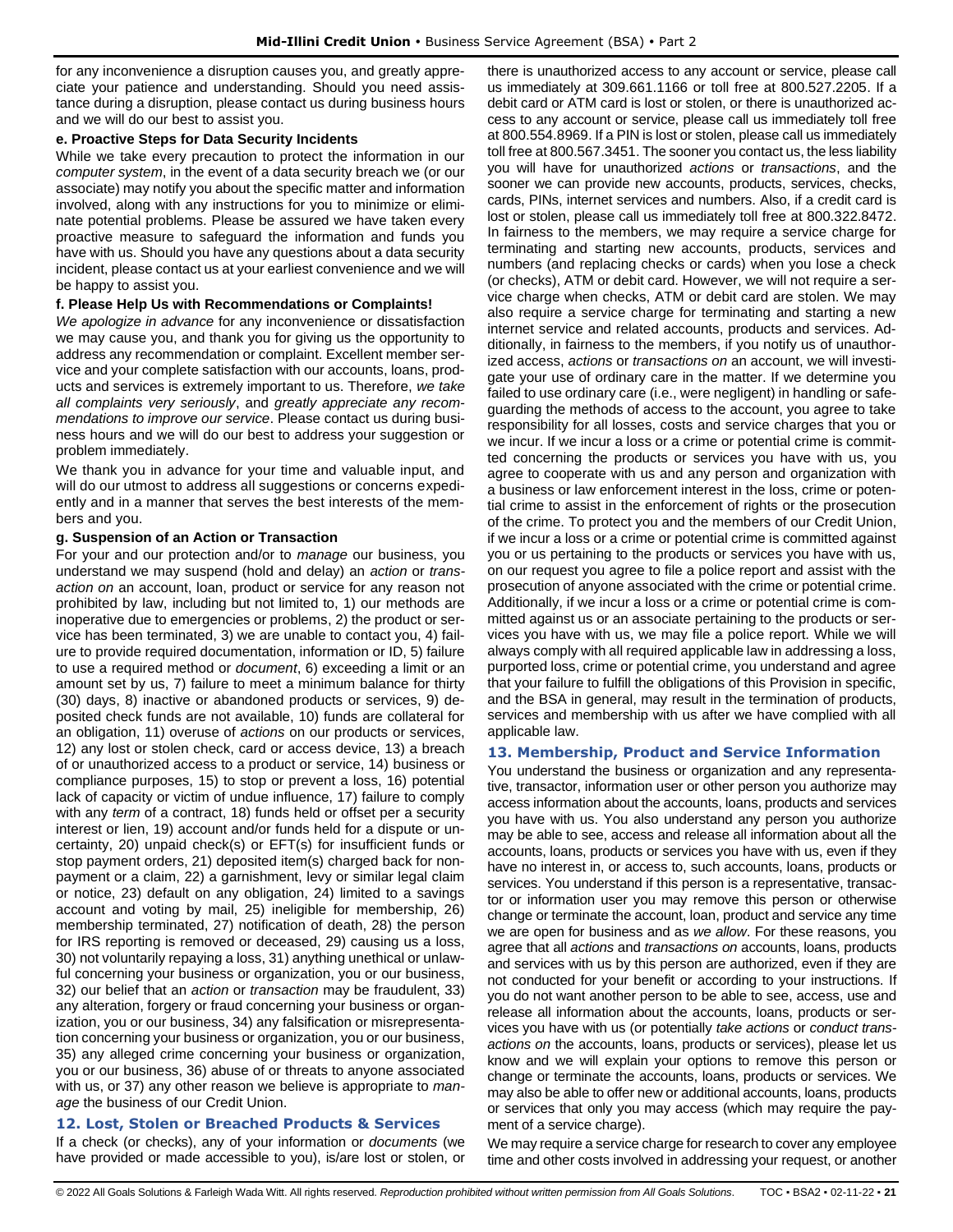person's or organization's lawful claim, for information concerning the accounts, loans, products or services you have with us. To save you time, money and avoid or reduce research service charges, we encourage you to ask us about and use the internet services we offer that enable you to access your information.

We will not release your information to any person or organization without your consent unless the person or organization provides us with a valid subpoena, summons, search warrant, court order or other required documentation, or the disclosure of your information is otherwise permissible under applicable law. We may require a service charge from you for our time spent researching the information. Again, we require this charge so that each member is responsible for the time and expense we incur for any research caused by a third-party's (non-Credit Union) demand for member information, rather than imposing those costs on the members of our Credit Union. You also agree that we may require a service charge for research when addressing any claim you make concerning an *action* or *transaction on* accounts, products or services that is determined to be authorized. We require this service charge so that each member is responsible for the time and expense we incur addressing an authorized *action* or *transaction* involving that specific member, rather than imposing those costs on the members of our Credit Union. You agree to be responsible for legal advice we require to assist with or that results from any matter concerning a claim for information involving you (please see Provision 1.g.). Finally, you agree if you are ever obligated to repay us for any service charges, costs, losses or liability in connection with any product or service you have or had with us, we may share your information with any associate (including but not limited to credit reporting services, collection agencies or attorneys) assisting us with the collection of your obligation, whether or not you are still a member of our Credit Union.

#### **a. Our Records Govern Account Features**

Depending on the accounts selected, we may provide or make accessible to you a number of *documents* (i.e., periodic statements, information returns, maturity notices, etc.) that contain account information. You may also be able to access information about the account(s) you have with us through an internet service we offer. You understand that for confidentiality purposes and data processing constraints, *documents* and internet services may not include all the information about and do not control the accounts, products and services you have with us. You agree only the most recent service form we use (and if applicable previous forms) and/or *our records*, control the number of representatives (transactors and information users, if any) on the accounts, products and services with us. To confirm the specific *terms* of any account, product or service with us, please contact us or request a copy of your information or a *document* in *our records* any time we are open for business.

# <span id="page-21-0"></span>**14. Notice by Us to You and Notice by You to Us**

To benefit our members, we may change and add to the *terms* of the BSA, which is accessible to you anytime on request and on our website. We will also notify you of any changes or additions to *terms*, rates and service charges that affect our accounts, products and services as required by law. Written notice we provide to you is effective when sent to you at the address or contact information in *our records* or made accessible through an internet service we offer. You understand we may rely on the information you provide to us in *our records*, for all *actions* and *transactions on* the accounts, loans, products or services you have with us. It is your responsibility to notify us of any changes to this information, and if we accept them, those changes are part of the BSA. You agree we may communicate with and contact you at all addresses, phone numbers and email addresses you provide in *our records*. You further agree we may contact you by any of these methods to assure you are aware of the privileges and advantages of new product and service opportunities that may benefit you. If we are unable to locate or contact you, we may suspend (or terminate) products and services and/or require a service charge for our attempt to locate

you. For accounts, products and services with multiple representatives, you agree that notice to one representative is notice to all representatives and the business or organization.

Should you have questions about any matter we have notified you of regarding accounts, loans, products or services, please contact us at your earliest convenience. You may communicate with us about matters pertaining to accounts, loans, products, services, *actions*, *transactions* or any other matter *by any method we allow*. To provide excellent service and assure we know the key persons to contact about any matter concerning your products and services, you agree to notify us if the beneficial owner(s) or control person of the business has changed. We may require you to notify us about any matter in writing or to confirm the matter in writing. Any written notice from you is effective only when actually received and confirmed by us in writing at PO Box 1266, Bloomington, IL 61702. You agree your failure to notify us in writing about any matter on our request may have the same effect as if no notice was provided by you about the matter. You also understand that any messages, instructions or recordings (including text messages and emails) you leave with us are not effective unless we agree to them in writing or note that we agree to them in *our records*. You agree it is your sole responsibility (and not our responsibility) to confirm any messages, instructions or recordings you leave with us in-person or by phone during business hours. Should you have questions about any matter you have communicated with us (or attempted to communicate with us), please contact us during business hours and we will be happy to assist you.

# <span id="page-21-1"></span>**15. Periodic Statements: Receipt/Access & Review**

#### **a. Purpose, Receipt of or Access to & Copies of Checks**

We will provide or make accessible to you a periodic statement that shows the *transactions* and may also show *actions on* the accounts, products and services you have with us during the statement period. For accounts, products and services with multiple representatives, you agree that one statement mailed to the address in *our records* or otherwise made accessible as requested, is sufficient for all representatives and the business or organization. To minimize unnecessary losses, please review your statements and the accounts, products and services often, as well as your information that can be reviewed instantly online as we offer. You can learn more about our internet services by going to our website or by contacting us during business hours.

If you do not receive or cannot access your periodic statement, you agree to notify us within fourteen (14) calendar days of the time you regularly receive or can access your statement. This notification will assist you and us in avoiding and reducing losses on the accounts, products and services you have with us. You further agree your statement is correct for all purposes and we have no liability to you for any *action* or *transaction on* the accounts, loans, products or services unless you notify us within the stated time periods for unauthorized *transactions*, *actions*, errors or irregularities, as explained in the BSA or other contracts, as applicable. Your statement may also provide you with an opportunity to review all rates paid on accounts, payments made on loans and any service charges incurred during the period. When a check drawn on an account with us is paid, you understand we own the original check. We will make a copy of the check accessible to you on request for which we may require a service charge. You understand that both your statements and copies of checks are accessible to you on the date the statement is mailed to you or when they are accessible to you online as you have requested. If you request an original or sufficient copy of a check, you agree we may provide you with a substitute check or an *electronically managed* copy of the original check.

# **b. Your Responsibility to Look for Errors and Fraud**

You are responsible for looking at every statement and notifying us of all unauthorized *actions* and *transactions on* accounts, products and services with us (particularly withdrawals) and any fraud, errors, inconsistencies or irregularities as soon as possible. We may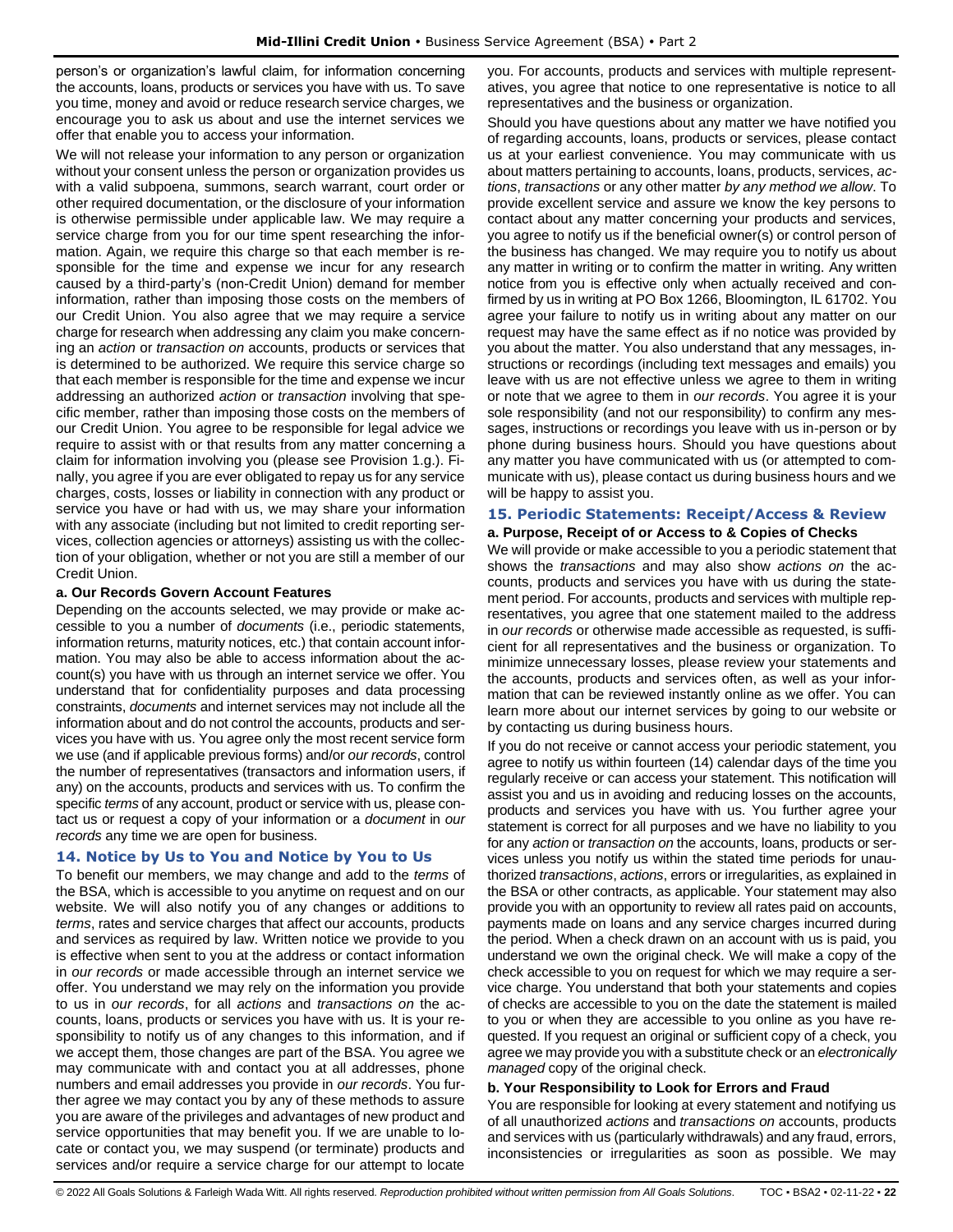require you to confirm your notification in writing (or as *we allow*) and assist us in addressing the *action*, *transaction*, fraud, error or problem. You are responsible for any altered, forged or unauthorized check drawn on an account you have with us if: 1) you do not notify us within thirty (30) calendar days of the mailing or accessibility of the statement identifying the matter, or 2) someone could not reasonably detect the fraud (such as the unauthorized use of facsimile signatures). You assume this liability because you, as the drawer of your checks, are in the best position to prevent and detect any altered, forged or unauthorized check drawn on the account. You can determine an unauthorized amount, because the amount of the check on your paper and *electronic* statement does not match the amount of the check you recorded in your check register or payment records. Similarly, you can identify forged drawer's signatures on checks, counterfeit checks and unauthorized remotely-created checks, because there may be a check number on your paper and *electronic* statement for a check you did not write. Only you will know the checks you authorized as well as the amount you authorized, and can compare the information provided on your paper and *electronic* statement with your register or records. You agree that our retention of your checks does not affect your responsibility to look at your paper and *electronic* statements and notify us of any and all unauthorized *actions*, *transactions*, fraud, errors or irregularities within the stated time limits explained in the BSA, other contracts, as applicable, or as required by law. You agree our retention of your checks does not affect your responsibility to look at your statements and notify us of any and all unauthorized or erroneous *actions*, *transactions* (including cash transactions), fraud, errors or irregularities within the stated time limits explained in the BSA, other contracts, as applicable, or as required by law.

**1) EFT Notification Time Periods.** Please see "Our Electronic Funds Transfer Terms" (at the end of this Part 2) to review the notification time periods for erroneous and unauthorized EFTs.

# **c. Actions and Transactions that Appear or are Removed**

On your request, we may agree to allow you to *take actions* and *conduct transactions on* products and services with the assistance of our employees or the use of our *computer system* (please see Provision 1.f.1)). Depending on the *action* or *transaction*, you understand that some information pertaining to your request may appear on or be removed from your periodic statement (or the internet services we offer) and some may not. You understand and agree if the information pertaining to the requested *action* or *transaction* appears on or has been removed from your periodic statement (or an internet service we offer), it provides you with notice of and another method to confirm the *action taken* or *transaction*. Should you need to confirm the information pertaining to your request in *our records*, you may contact us any time we are open for business.

# **d. Electronic Periodic Statements Accessible Online**

We may offer an internet service that allows you to access *electronic* periodic statements (a.k.a., e-statements) online. For your convenience, and in order to remind you to go online to start the service, we may note your request for this service on a form or enter it in *our records*. This internet service may be governed by the contract you agree to online, the BSA, all other contracts, as applicable, and *our records*. Should you have any questions about this service, please contact us at your earliest convenience.

# <span id="page-22-0"></span>**16. Exceptions to the Business Service Agreement**

We may, at our discretion, and for any reason not prohibited by law, make exceptions to or waive any of the *terms* of the BSA to serve the best interests of our Credit Union. If we make an exception to the BSA, you understand it does not affect our right to rely on or apply any of the *terms* of the BSA in the future. You further understand and agree we may decline to make an exception to the *terms* of the BSA based on any reason not prohibited by law.

<span id="page-22-1"></span>**17. Changes and Additions to Products & Services** You may *take action* to change any information or matter pertaining to a person, account, product or service as *we allow*. Changes include, but are not limited to, updating addresses, phone numbers and email addresses, revising passwords, codes and PINs, adding or terminating overdraft services or internet services, adding or removing transactors and information users, and adding or removing a representative (please see the definition of "Change" in Provision 1.e.). You may also simultaneously terminate an account, product or service along with any change to an account, product or service, which may be reflected as a "change" in *our records*. As addressed later in this Provision, you may also *take action* to add a new account, product or service with us as we offer *by any method we allow* (please see the definition of "Addition" in Provision 1.e.).

Where there are multiple representatives on the accounts, products and services, any representative acting alone may take *action* to make any changes or additions to an account, product or service, including the addition or removal of a representative, transactor or information user. When any person is removed from an account, product or service it is your responsibility to change (or request our help in changing) any password, code, PIN or other security identifying number for all the accounts, loans, products or services you have with us, to prevent the person removed from *taking actions* or *conducting transactions on* the products or services. You agree that until you make such a change (or request our help in making such a change) all *actions* or *transactions on* the accounts, loans, products or services conducted by this person with the password, code, PIN or other security identifying number are authorized. By maintaining the accounts, products and services with multiple representatives, you consent to any changes or additions to (along with any other *actions* or *transactions on*) the accounts, products and services by any representative. Prior to honoring your request to make a change to an account, loan, product or service we may require you to provide us with your ID and confirm your SSN and other confidential information (as explained in Provision 3.). When you request us, or we require you, to *take action* to make a change to an account, product or service, we may require you to sign or authorize a service form to *manage* the changed account, product or service. We may note the change by placing a "C" (for changed) in a box on the form. Alternatively, on your request we may agree to *manage* any changes to products and services with the assistance of our employees or the use of our *computer system* (please see Provision 1.f.1)). You understand and agree that all ID, photographs, images, film, voice and image recordings, fingerprints and other biometrics obtained when you make any change to a product or service are *managed* by us as explained in Provision 3.b. You understand we may require a service charge for multiple changes to accounts, products or services in a calendar year. If the person whose SSN is used for IRS reporting purposes on accounts, products and services with multiple representatives is removed or is deceased, we may at our discretion permit you to keep the account open. You may request or we may allow you to continue to use the account and your number by completing a new service form or by entering the information in *our records* as *we allow*.

To start a new additional account, loan, product or service we may require you to provide us with your ID and confirm your SSN and other confidential information (as explained in Provision 3.). We (or you) may also complete a service form, *document* or enter the information in our *computer system* to start the requested the new additional account, loan, product and service. Once you have reviewed your information you will consent to the *terms* of the BSA (and any other contract) and to the account, loan, product or service added (please see Provision 17.a. to see the matters we address for additions of new products and/or services). We may require you to sign or authorize a service form to *manage* the new product or service. We may note the addition by placing an "A" (for added) in a box on the form. You may also simultaneously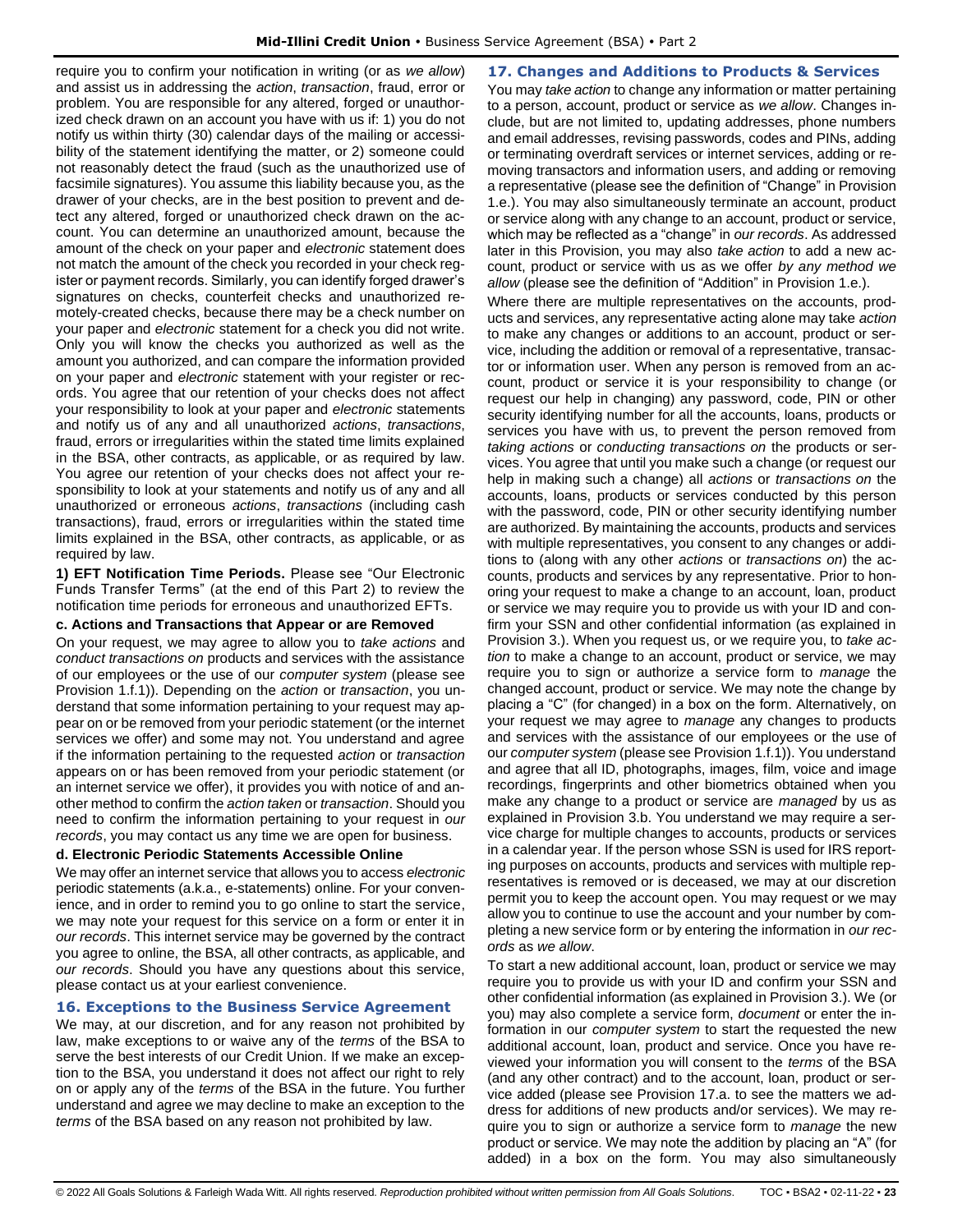terminate an account, product or service along with an addition of a new account, product or service, which may be reflected as an "addition" in *our records*. If you wish to start new accounts, products or services under a different number (or *as we allow*), we may require you to sign or authorize a service form to *manage* the new product or service. We may note the original use of the form by placing an "O" (for original) in a box on the form. Alternatively, on your request we may agree to start, obtain your consent, add and *manage* the new products and services with the assistance of our employees or the use of our *computer system* (please see Provision 1.f.1)). You understand and agree that all ID, photographs, images, film, voice and image recordings, fingerprints and other biometrics obtained when you add a new product or service are *managed* by us as explained in Provision 3.b. You agree we may review your account, employment and credit history to confirm your eligibility for any new additional account, loan, product or service. We may also require additional information from you to serve any currency needs for the new accounts, loans, products and services you have requested. You understand we may require a service charge for multiple additions to accounts, products or services in a calendar year. You agree for purposes of accuracy, we may subsequently verify and correct, complete or update your information concerning any changes or additions in *our records*. You also agree to notify us if the beneficial owner(s) or control person of the business has changed to assure we know the key persons to contact concerning any requested change to or addition of a product or service on behalf of the business. To protect all information, reduce costs and for the convenience of the members, you agree we may *electronically manage* (e.g., image or otherwise enter in our *computer system*) all changes and additions that pertain to the accounts, loans, products or services you have requested. For these same reasons, you understand and agree once we have *electronically managed* any paper *document* along with your information addressing the change or addition*,* we may also destroy the paper *document* and the information unless otherwise required by law. You agree that along with all paper *documents* and any information*,* all *electronically managed documents* and your information addressing the change or addition in *our records* are binding on you and us. You understand you may request to review or receive a copy of the information or a *document* pertaining to a change or addition in *our records* during business hours or *by any method we allow*. You agree that for all changes and additions, we may rely exclusively on the BSA, other contracts, as applicable, *our records* and any changes and additions we make to these contracts from time to time. Further, you understand any changes or additions you make to the account, loan, product or service are governed by the BSA, other contracts, as applicable, *our records* and any changes and additions we make to them from time to time.

For the benefit of our members and our Credit Union, you understand and agree we may make changes and additions to our products and services as well as changes and additions to the terms of the BSA at any time. We will notify you of changes and additions we make to our products, services, the BSA and other contracts, as applicable, as required by law. You understand and agree you are bound by these changes and additions, and may access the current version of this Part 2 and all disclosures by contacting us during business hours, and visiting our website. If you do not want to be obligated to any change or addition we make to our products, services, the BSA and other contracts, as applicable, you may always terminate the products, services and/or membership you have with us any time we are open for business as explained in the BSA and other contracts, as applicable.

# **a. Matters We Address to Start a New Product and Service**

When you start a new additional account, loan, product or service we: 1) may require additional documentation and information that validates the business's or organization's request and the authority of any person making the request, 2) may obtain relevant account, employment and credit reports, as needed, 3) review important information about the new account, loan, product or service with you, 4) enter the information about you and the product(s) and/or service(s) in a form or our *computer system* and review that information with you, 5) offer you a paper Part 2 of the BSA (or offer to mail it to you), email you the Part 2 of the BSA (if we have an address on file), and make the Part 2 of the BSA accessible to you on our website or in an internet service we offer, 6) run all required verifications and reviews, and address all applicable compliance requirements, 7) have you consent to the new account, loan, product, service and the BSA *as we allow*, 8) start the new additional account, loan, product or service you have requested, and 9) ask you (or advise you to ask) if you have any questions and encourage you to contact us during business hours about any matter pertaining to the new additional products or services. Finally, we will remind you that you may always access a current Part 2 of the BSA and disclosures on our website, and contact us about the information or *documents* in *our records* any time we are open for business.

#### **b. Changes and Additions to Products and Services Online**

We may offer an internet service that allows you to *take action* to change a product or service, or add a new product or service, you have with us online. For your convenience, and in order to remind you to go online to start the service, we may note your request for this internet service on a form or enter it in *our records*. This internet service may be governed by a contract you agree to online, the BSA, all other contracts, as applicable, and *our records*. Should you have questions about this service, please contact us at your earliest convenience.

#### **c. Changes and Additions to Products and Services by Mail**

On your request and for your convenience, we may at our sole discretion mail *documents* with your information to you to make changes or additions to products and services. We do not advise mailing your confidential information since it exposes you to numerous problems (ID theft, fraudulent *transactions*, etc.). We recommend you come to our Credit Union at your convenience (or use an internet service we offer) to make changes or additions to products and services. In fairness to the members, if you request us to mail your information you agree to take responsibility for all losses, costs and service charges that you or we incur as a result of the theft and unauthorized use of your information. Please contact us during business hours for any questions about changes or additions by mail.

#### **d. Denial of Additional Products or Services**

For your and our protection and/or to *manage* our business, you understand we may deny a requested new additional product or service for any reason not prohibited by law, including but not limited to, 1) our methods are inoperative due to emergencies or problems, 2) the product or service has been terminated, 3) we are unable to contact you, 4) failure to provide required documentation, information or ID, 5) exceeding a limit or an amount set by us, 6) failure to meet a minimum balance for thirty (30) days, 7) inactive or abandoned products or services, 8) any lost or stolen check, card or access device, 9) a breach of or unauthorized access to a product or service, 10) overuse of *actions* on our products or services, 11) information from a third-party report,12) business or compliance purposes,13) to stop or prevent a loss,14) potential lack of capacity or victim of undue influence, 15) failure to comply with any *term* of a contract, 16) funds held or offset per a security interest or lien, 17) account and/or funds held for a dispute or uncertainty, 18) unpaid check(s) or EFT(s) for insufficient funds or stop payment orders, 19) deposited item(s) charged back for nonpayment or a claim, 20) a garnishment, levy or similar legal claim or notice, 21) default on any obligation, 22) chronic dissatisfaction with us, 23) disparaging our reputation, 24) limited to a savings account and voting by mail, 25) ineligible for membership, 26) membership terminated, 27) notification of death, 28) the person for IRS reporting is removed or deceased, 29) causing us a loss, 30) not voluntarily repaying a loss, 31) anything unethical or unlawful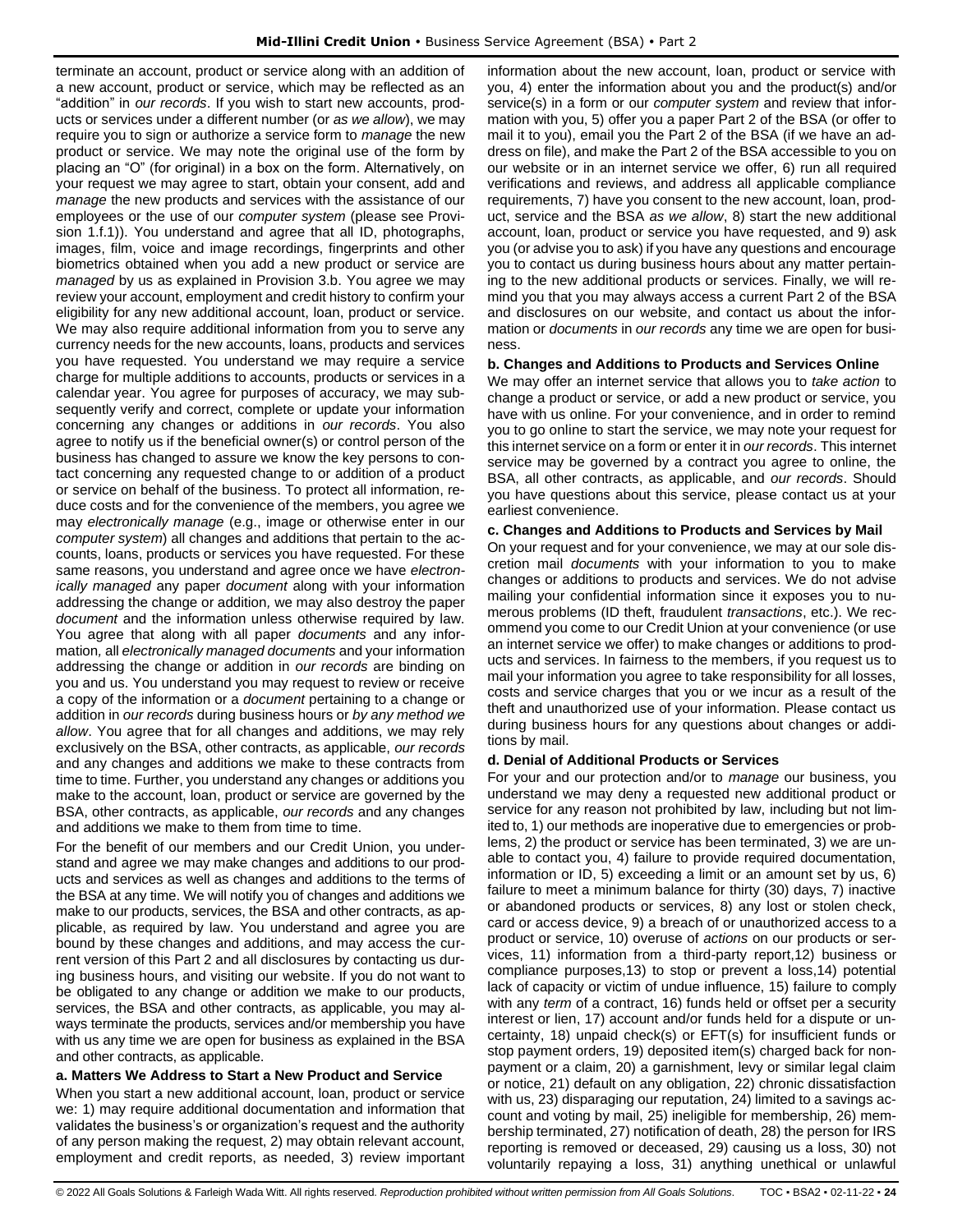concerning your business or organization, you or our business, 32) our belief that an *action* or *transaction* may be fraudulent, 33) any alteration, forgery or fraud concerning your business or organization, you or our business, 34) any falsification or misrepresentation concerning your business or organization, you or our business, 35) any alleged crime concerning your business or organization, you or our business, 36) abuse of or threats to anyone associated with us, or 37) any other reason we believe is appropriate to *manage* the business of our Credit Union.

# <span id="page-24-0"></span>**18. Lien and Security Interest in Funds**

To protect all our members' funds, the law provides us with a lien on the funds in the account(s) you have with us under federal or state law, as applicable. This means we have a right to retain the funds in the account(s) you have with us to pay any debt or obligation owed to us by you or another responsible person or organization. Additionally, to protect all members' funds, you grant us a contractual security interest in the funds in the account(s), checks and EFTs you have an interest in, which also secures any amount you owe us for any reason. Our lien rights, contractual security interest and any right of set off apply no matter the source of funds in the account, check or EFT, including directly deposited government entitlements or benefits, such as Social Security deposits. However, they do not apply to any retirement accounts.

At our discretion, we may at any time apply the funds from an account, check or EFT you have any interest in to pay off your obligations to us without notice to you. You agree if you owe us money and either you or we have terminated an account, we may re-start the account to collect or obtain money owed to us, and may subsequently terminate the account again. You understand and agree if you owe us money, our lien rights and security interest also apply to any funds, check or item you deposit to any other account with us. You also agree that if you (or anyone you allow to use the accounts, products or services with us) owe us money and we are uncertain whether our lien rights, security interest or right of set off apply to the funds, we may hold and not release the funds as explained in Provision 19.b. If we decide not to enforce our lien or contractual security interest at any time, our non-action is not a waiver of our right to enforce our lien or security interest at a later time. You agree that a security interest granted by or on behalf of the business or organization on its account(s) with us will continue to secure that business's or organization's obligation to us until that obligation is completely satisfied.

### <span id="page-24-1"></span>**19. Third-Party Actions and Uncertainty about Funds a. Third-Party Legal Actions or Matters Concerning You**

If a person or organization notifies us of a legal action or other matter concerning you or the accounts, products and services you have with us, we may provide information and pay funds from an account in response to that legal action or matter. Alternatively, we may withhold information and hold funds in an account until the legal action or matter is resolved or we have completed any necessary due diligence. Examples of such actions and matters include, but are not limited to, a levy, garnishment, attachment, claim, subpoena, summons, court order, litigation, prosecution, investigation or other dispute. All legal actions or matters are subject to our lien rights and contractual security interest in the funds in an account (please see Provision 18.). You understand and agree we may require a service charge for research for any time spent by our employees (or associates) addressing any legal action or matter concerning you or the accounts, products and services you have with us. We require this service charge so that each member is responsible for the time and expense we incur addressing a thirdparty's (non-Credit Union) legal action or matter pertaining to you, rather than imposing those costs on the members of our Credit Union. You also agree to be responsible for legal advice we require in connection with any third-party's (non-Credit Union) legal action, matter or dispute involving you or the accounts, products and services you have with us (please see Provision 1.g.).

**b. Disputes or Uncertainty about Accounts and Funds** 

If there is a dispute over, or we are uncertain who is authorized to access an account, the funds in an account or funds in our possession, you agree we may hold the funds, and suspend all *actions* and *transactions on* the account(s), products and services. The hold on the funds and suspension on the account, products and services will continue until either 1) all persons and organizations affected by the dispute or uncertainty agree in writing regarding what should be done with the account(s), products, services and/or funds, or 2) we receive appropriate notice or direction from a court or other legal authority instructing us on what to do with the account(s), products, services and/or funds. Examples of uncertainty include, but are not limited to, 1) conflicting, illegible or missing information and/or *documents* in *our records*, 2) competing claims to the account(s), products, services and/or funds, 3) our need to complete due diligence on any claim made to the account(s), products, services and/or funds, 4) a person's potential lack of capacity or victim of undue influence (e.g., elder abuse), or 5) the applicability of lien rights or security interests. During the hold period, we will continue to pay dividends/interest on the funds held in an account as explained in "Our Rates & Service Charges." You understand a suspension of access to the account(s), products and services, and/or hold on funds, is beneficial to you and us to assure only an authorized person or organization may access the account(s), products, services or funds. You agree to be responsible for the cost of legal advice we require in connection with any matter concerning a dispute or uncertainty involving the account(s), products, services or funds with us or you (please see Provision 1.g.). Alternatively, in the event of a dispute or uncertainty over who is authorized to access the account(s), products, services or funds, at our discretion we may deposit the funds with a court and ask the court to resolve the dispute or uncertainty over who is authorized to access the funds. In such instances, we may deduct our attorney fees and court costs from the funds to be deposited with the court. If we deposit the funds with a court, you agree the account(s), products and services may be terminated and all persons and organizations will need to claim the funds by contacting the court.

# <span id="page-24-2"></span>**20. Your Obligations to Us**

If we incur any fees, charges, costs, interest, losses, liability or obligation (including reasonable attorney fees) in connection with an account, loan, product or service we have provided you, or as a result of any *action*, *transaction*, error, dispute, uncertainty, membership or other matter concerning any obligated person or you, you agree you are jointly and individually liable to us. This means you are responsible for the full repayment of any fees, charges, costs, interest, losses, liability or obligation (including reasonable attorney fees), whether you are a member or not. If another person, business or organization is also responsible, we may attempt to collect from that person, business or organization, but we have no obligation to do so. You understand if you owe us money and use another person's, business's or organization's account at our Credit Union for a *transaction* and deposit your funds or a check in that account, funds from the deposit or check are also subject to our lien rights, security interest and your obligations and may be claimed by us. You agree we may contact you about any fees, charges, costs, interest, losses, liability or obligation (including reasonable attorney fees) you owe to us at all addresses, phone numbers and email addresses you have shared with us by any method of communication you have agreed to. You understand since membership is a privilege, if you cause us a loss (even if discharged in bankruptcy), we may request you to voluntarily repay that loss to retain the privilege of membership, accounts, products and services, or to be eligible for additional new products and services. Your failure to voluntarily repay a loss may result in denial or termination of existing accounts, products and services and expulsion from membership. You also agree that if you are ever obligated to us for anything, we may share your information with any associate (such as collection agencies or attorneys) assisting us with the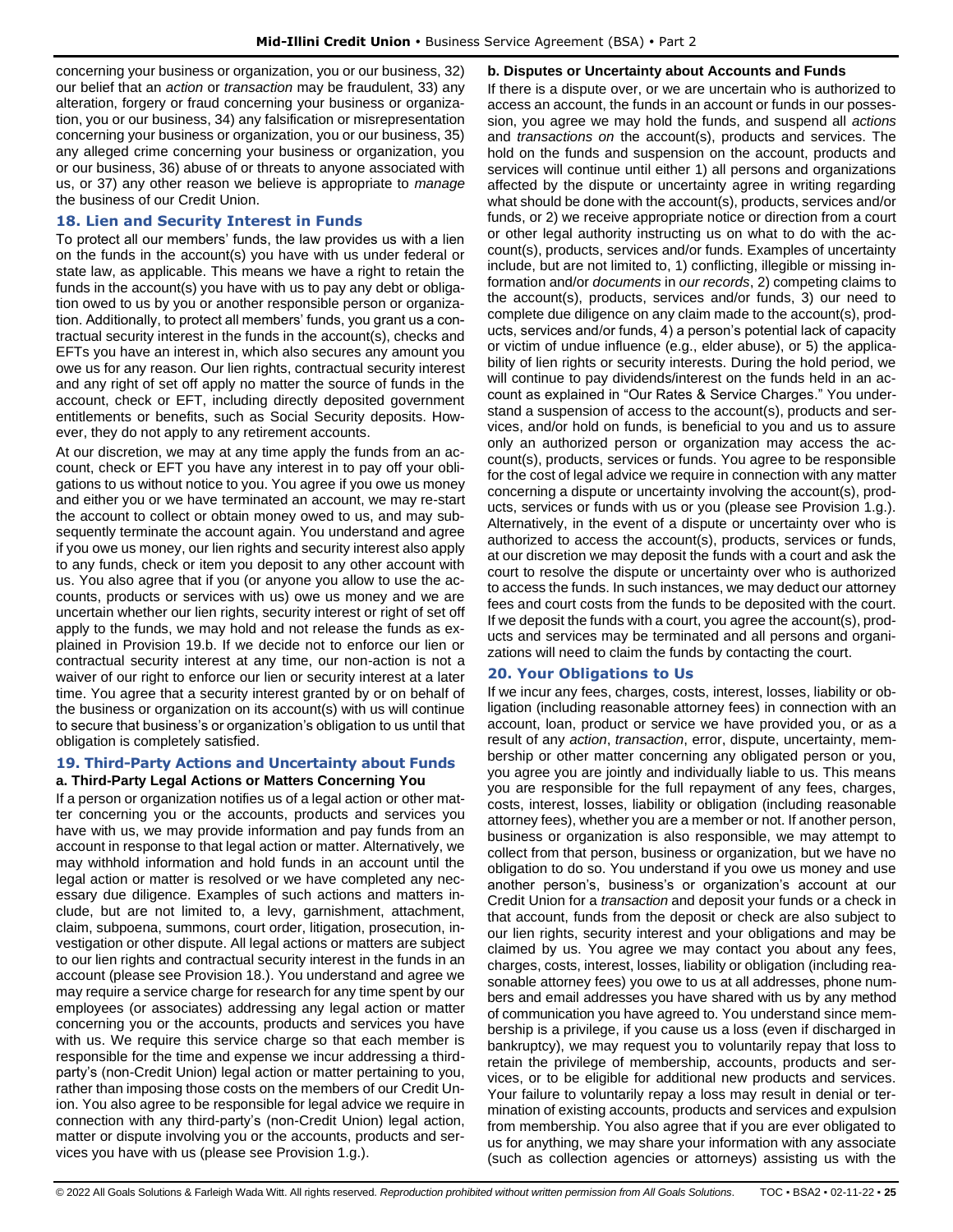collection of your obligation, whether or not you are still a member of our Credit Union. You understand we may report any delinquent obligations you owe to us to account and credit reporting agencies. In some circumstances, federal law requires us to report a cancellation of indebtedness to the IRS even if we still retain the right to collect that debt. If we are required to report a cancellation of a debt to the IRS, we retain the right to collect that debt from you unless we have reached a settlement with you or we are barred by law from collecting the debt.

We may deduct any fees, charges, costs, interest, losses, liability or obligation (including reasonable attorney fees) from the account(s) you have with us without notice to you, regardless of the source of those funds according to our lien rights and contractual security interest (please see Provision 18.). You agree if you owe us money and either you or we have terminated an account, we may re-start an account to receive a deposit or credit, collect the money owed to us, and then terminate the account again. You also agree to pay any other reasonable fees, charges, costs, interest, losses, liability or obligation (including reasonable attorney fees) we may incur in providing you with accounts, loans, products, services, membership and *action*s or *transaction*s *on* the same, regardless of whether they are specifically covered by the BSA or other contract with us. Additionally, you understand that in the event of your death, if you owe us money for any reason, funds held in the accounts you have with us (or otherwise) may be used to repay your obligations to us before any funds are released to any other person or organization.

If either you or we commence legal proceedings to enforce or interpret any of the *terms* of the BSA, you and we agree the successful party is entitled to payment by the losing party for any reasonable attorney fees and costs, including those incurred on any appeal, bankruptcy proceeding and post-judgment action, unless otherwise limited or prohibited. You agree to indemnify, defend us against, and hold us harmless from any loss, damage, claim, liability or legal action (including reasonable attorney fees) arising from or related to membership, accounts, loans, products and services and your *actions* and *transactions on* the same. If any account is overdrawn, any loan is past due, or you are otherwise in default under any contract you have with us, we may suspend your ability to conduct *actions or transactions* on any or all accounts, products and services, until the default is cured.

# **a. Full Payment Checks for Loans and Obligations**

If you are making a payment on a loan or other obligation you owe to us, please direct that payment as explained in the loan agreement or as we otherwise instruct. If you write, endorse or negotiate a check or any item to us that has a "full payment" legend or memo (such as "Paid in Full") or other language intended to indicate full satisfaction of any outstanding obligation, you must mail or deliver the check or other item to the attention of our CEO at the office or branch where she or he works. Otherwise, any payment you make is accepted with full reservation of our rights to recover any and all outstanding obligations or indebtedness you owe us.

# <span id="page-25-0"></span>**21. Our Responsibility for Errors**

If we are responsible for an erroneous *action* or *transaction*, we may be liable to you for losses up to the amount of the *action* or *transaction* unless otherwise required by law. We will not be liable for losses arising from: 1) insufficient funds to complete a *transaction*, 2) your negligence or the negligence of others, 3) your failure to follow any time limits, deadlines or amount limits as explained in the BSA, your other contracts and loans with us, as applicable, 4) circumstances beyond our control that prevent the performance of an *action* or *transaction* (such as natural disasters or other emergencies or problems), 5) occasions where you or we have entered information about an account, loan, product, service, *action*, *transaction* or you in *our records* on your request that you could have reviewed, changed, corrected and/or terminated but failed to do so, or 6) any losses caused by your failure to follow any *term* of the BSA, your other contracts or loans with us, as applicable. Our

conduct in *managing* all products, services, *actions* and *transactions* will constitute the use of ordinary care if such conduct is consistent with applicable law, Federal Reserve regulations and operating circulars, clearing house rules and general banking practices followed in the area in which we service the accounts with us. If we ever disburse an amount of funds greater than you request or order to any person or organization you know (e.g., relative, friend, employee, business associate, creditor, etc.), you agree to assist us in recovering our funds, including participation in collection, litigation and prosecution. Finally, if you report that an *action* or *transaction on* an account, loan, product or service is erroneous or unauthorized, and we determine the *action* or *transaction* was taken, conducted and/or assisted by your family member, friend or employee (which is potentially a crime), we will investigate your use of ordinary care concerning the *action* or *transaction*. If we determine you failed to use ordinary care (i.e., were negligent) concerning the *action* or *transaction on* the account, loan, product or service, you agree to take responsibility for recovering any loss. You understand you are in the best position to address the loss and potential crime with your family member, friend or employee, rather than imposing the cost on the members of our Credit Union.

# <span id="page-25-1"></span>**22. Inactive Accounts and Unclaimed Property**

### **a. Accounts Determined Inactive**

If the amount of funds in an account falls below the minimum balance required by "Our Rates & Service Charges" of the BSA, and you are not using specific products or services, we may consider an account inactive. If an account you have with us is inactive, we may require a service charge (and may require a service charge to notify you of any inactivity). We require service charges on inactive accounts because of the cost incurred by the members in *managing* accounts not being used by a member (who is also not using products or services that would otherwise justify this cost). We will discontinue the service charges once you meet the balance or product or service use requirements. We may also terminate an inactive account and deposit the funds in another account, mail a check to you at an address in *our records*, or if allowed remit the funds to a state as unclaimed property.

# **b. Funds & Checks Presumed Unclaimed Property**

If there is no activity on an account, such as deposits and withdrawals, and we are unable to contact you for a set period of time, state law considers the funds in the account "abandoned" and requires or allows us to send the funds to the state as unclaimed property. Once we have sent the funds to the state, the account will be terminated and you will need to reclaim the funds by contacting the appropriate state agency. Similarly, if our cashier's or teller's checks are outstanding and unpaid for a specified period of time, state law also considers them "abandoned," requiring or allowing us to send the funds to the state as unclaimed property. If anyone presents our check after the funds have been sent to the state as unclaimed property, she or he will need to seek payment by contacting the appropriate state agency.

# <span id="page-25-2"></span>**23. Termination of Products and Services**

Any representative (whether on the accounts, products and services individually or with multiple representatives) may terminate the accounts, products and services with us acting alone *by any method we allow*. When you request us, or we require you, to terminate an account, product or service, we may require you to sign or authorize a service form to *manage* the termination. We may note the termination by placing a "T" (for terminate) in a box on the form. Alternatively, on your request we may agree to *manage* the termination of products and services with the assistance of our employees or the use of our *computer system* (please see Provision 1.f.1)). You understand and agree that all ID, photographs, images, film, voice and image recordings, fingerprints and other biometrics obtained when you terminate any product or service are *managed* by us as explained in Provision 3.b.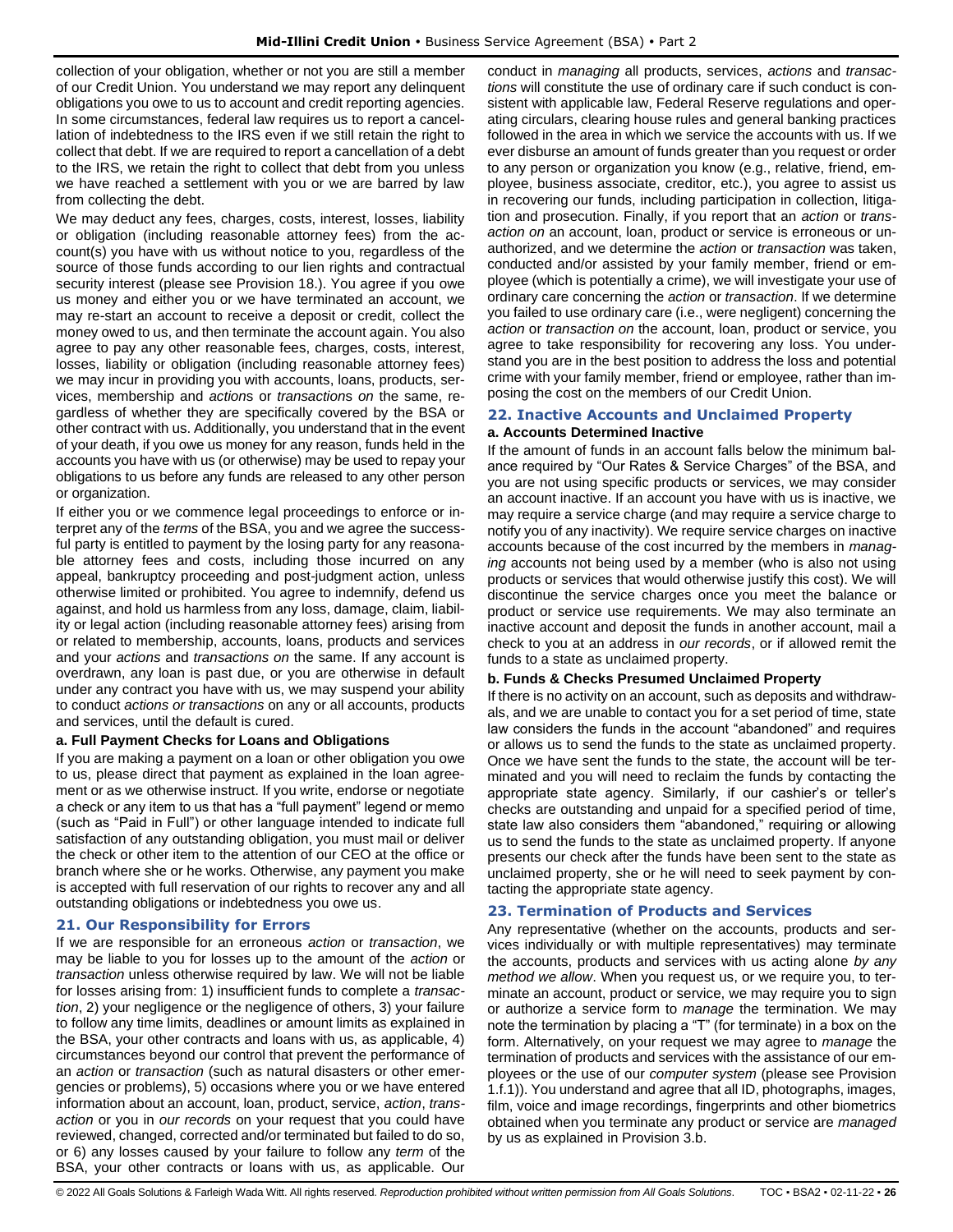You agree that you (and not us) are responsible for any *actions* or *transactions on* an account, loan, product or service until the account, loan, product or service is terminated. You also agree that if we pay any check or transfer on an account you have with us after the account is terminated, you will reimburse us for the amount of the check or transfer, including any service charges and costs. If you ask us to change an existing account, product or service, you agree we may require you to terminate and start a new account, product, service and number *as we allow*. To cover our employee's time and costs, we may require a service charge for multiple terminations and new accounts, products or services (a.k.a. multiple *actions*) in a calendar year.

We may terminate accounts, products, services or your number with us at any time and, without notice for any reason allowed by law, including but not limited to, 1) the product or service has been discontinued, 2) a request to change a product or service, 3) we are unable to contact you, 4) failure to provide required documentation, information or ID, 5) failure to meet a minimum balance for thirty (30) days, 6) exceeding a limit or an amount set by us, 7) inactive or abandoned products or services, 8) failure to use products or services to justify membership, 9) any lost or stolen check, card or access device, 10) a breach of or unauthorized access to a product or service, 11) overuse of *actions* on our products or services, 12) business or compliance purposes, 13) to stop or prevent a loss, 14) potential lack of capacity or victim of undue influence, 15) failure to comply with any *term* of a contract, 16) funds held or offset per a security interest or lien, 17) account and/or funds held for a dispute or uncertainty, 18) unpaid check(s) or EFT(s) for insufficient funds or stop payment orders, 19) deposited item(s) charged back for nonpayment or a claim, 20) a garnishment, levy or similar legal claim or notice, 21) default on any obligation, 22) chronic dissatisfaction with us, 23) disparaging our reputation, 24) limited to a savings account and voting by mail, 25) ineligibility for membership, 26) membership terminated, 27) notification of death, 28) the person for IRS reporting is removed or deceased, 29) causing us a loss, 30) not voluntarily repaying a loss, 31) anything unethical or unlawful concerning your business or organization, you or our business, 32) our belief that an *action* or *transaction* may be fraudulent, 33) any alteration, forgery or fraud concerning your business or organization, you or our business, 34) any falsification or misrepresentation concerning your business or organization, you or our business, 35) any alleged crime concerning your business or organization, you or our business, 36) abuse of or threats to anyone associated with us, or 37) any other reason to *manage* the business of our Credit Union.

If we terminate an account, we may deposit the funds into another account you maintain with us, or mail you a check for the balance in the account at an address in *our records*. If we cannot locate you and it is allowed by law, we may remit the funds to a state as unclaimed property. You understand whether the accounts, loans, products and services are terminated by you or us, once terminated all *actions* or *transactions* will be dishonored, not paid, refused, rejected or returned. You agree any termination does not release you or any person from any service charges, costs, losses, obligations or liabilities incurred on the account, loan, product or service under the BSA or other contract you have with us, as applicable. Finally, you agree if you owe us money and either you or we have terminated an account, we may re-start the account to collect or obtain money owed to us, and may then terminate the account.

#### **a. Termination of Products and Services Online**

We may offer an internet service that allows you to *take action* to terminate a product or service with us online. For your convenience, and in order to remind you to go online to start the service, we may note your request for this internet service on a form or enter it in *our records*. This internet service may be governed by a contract you agree to online, the BSA, all other contracts, as applicable, and *our records*. Should you have any questions about this service, please contact us at your earliest convenience.

<span id="page-26-0"></span>**24. Termination of Membership with the Credit Union** Membership with us is a privilege granted to you by our Credit Union under applicable law. However, you may terminate membership with us at any time by communicating to us your desire to no longer be a member of our Credit Union. When you request us to terminate membership, we may require you to sign or authorize a service form to assist us in *managing* the termination. We may note the termination by placing a "T" (for terminate) in a box on the form. Alternatively, on your request we may agree to *manage* the termination of membership with the assistance of our employees or the use of our *computer system* (please see Provision 1.f.1)).

In the interest of the members and to protect our Credit Union, we may terminate (expel) any member for cause, which includes: 1) ineligibility for membership, 2) we are unable to contact you, 3) failure to provide required documentation, information or ID, 4) exceeding a limit or an amount set by us, 5) failure to meet a minimum balance for thirty (30) days, 6) inactive or abandoned products or services, 7) failure to use products or services to justify membership, 8) any lost or stolen check, card or access device, 9) a breach of or unauthorized access to a product or service, 10) overuse of *actions* on our products or services, 11) business or compliance purposes,12) to stop or prevent a loss, 13) potential lack of capacity or victim of undue influence,14) failure to comply with any *term* of a contract, 15) funds held or offset per a security interest or lien, 16) account and/or funds held for a dispute or uncertainty, 17) unpaid check(s) or EFT(s) for insufficient funds or stop payment orders, 18) deposited item(s) charged back for nonpayment or a claim, 19) a garnishment, levy or similar legal claim or notice, 20) default on any obligation, 21) chronic dissatisfaction with us, 22) disparaging our reputation, 23) notification of death, 24) the person for IRS reporting is removed or deceased, 25) causing us a loss, 26) not voluntarily repaying a loss, 27) anything unethical or unlawful concerning your business or organization, you or our business, 28) our belief that an *action* or *transaction* may be fraudulent, 29) any alteration, forgery or fraud concerning your business or organization, you or our business, 30) any falsification or misrepresentation concerning your business or organization, you or our business, 31) any alleged crime concerning your business or organization, you or our business, 32) abuse of or threats to anyone associated with us, or 33) any other reason to *manage* the business of our Credit Union. You understand that for the protection and safety of our employees, volunteers, members or any associate, if you are abusive or threaten the safety of any of our employees, volunteers, members or associates, we may immediately suspend your privileges to enter our premises and do business with us in-person and may begin the process to lawfully terminate all aspects of the membership relationship you have with us. Whether the privilege of membership is terminated by you or us, the termination does not release any person or you from any loans, service charges, costs, losses, liabilities or other obligations to us as explained in the BSA or other contracts, as applicable.

# <span id="page-26-1"></span>**25. Decedents' Accounts, Products and Services**

# **a. Disbursal of Funds to Representative or Claimant**

In the event your estate representative (or a claimant, such as a creditor or relative) attempts to claim the funds in an account with us, you agree that the estate representative or claimant is bound by the terms of the BSA. If we agree to investigate any claim, we may require an estate representative or claimant to prove her or his authority with documentation as an estate representative or claimant of the funds before we will release the funds held in any account. Any estate representative or claimant will also need to provide us with her or his ID, SSN, birthdate, physical address and other identifying information as we require (such as a second form of ID, thumbprint or fingerprint, etc.) for us to complete our due diligence before we can honor any claim for the funds in an account (or other product or service, such as a safe deposit box). We may require an estate representative or claimant to indemnify, defend us against and hold us harmless before we will release any of the funds held in an account.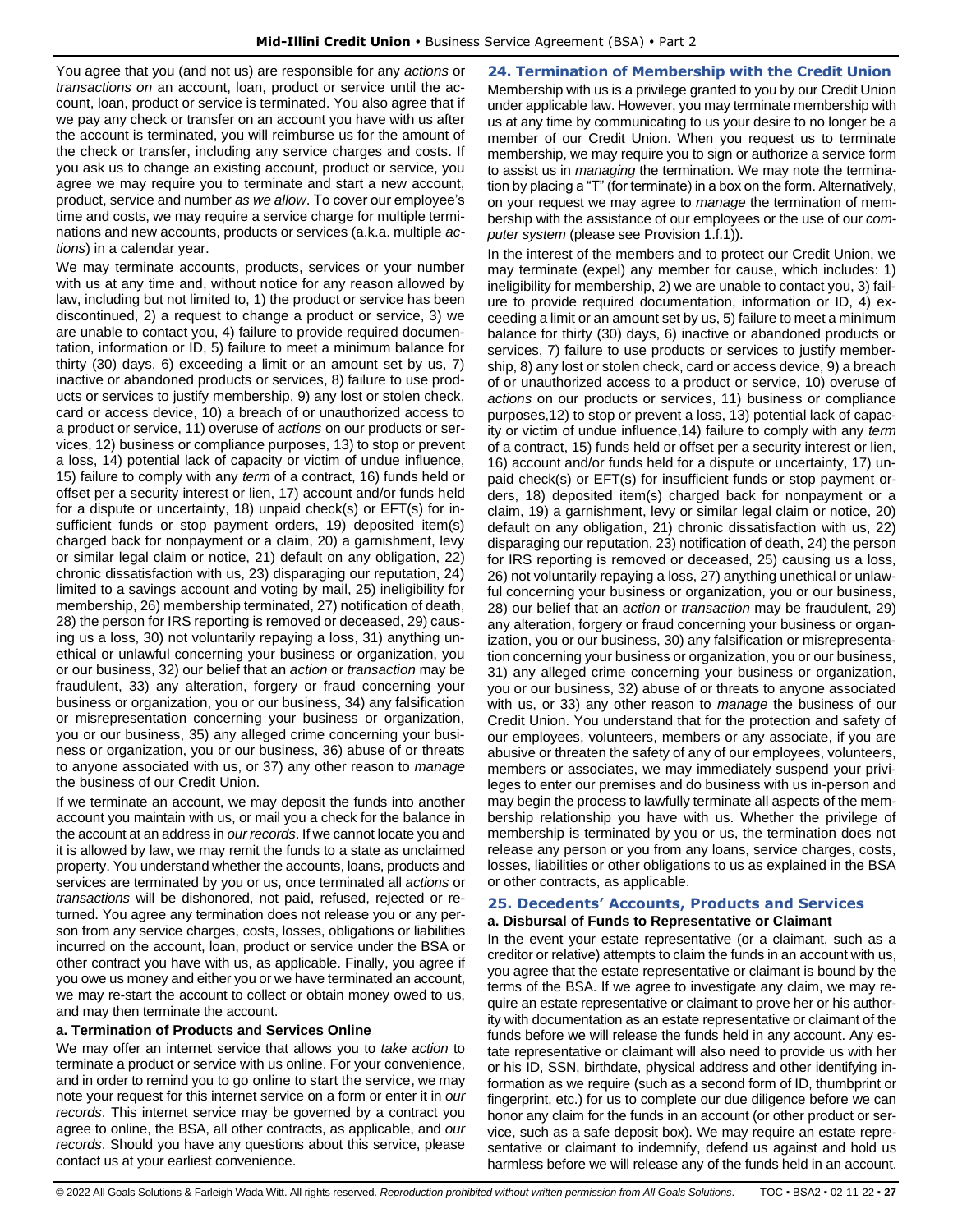We may continue to honor all *actions* and *transactions* on an account, product or service until we receive a certified copy of the relevant person's death certificate, along with proof of the estate representative's or claimant's authority and identification as an estate representative or claimant. The business (and owner(s)) or organization agrees to be responsible for legal advice we require in connection with any matter concerning a claim involving the accounts, products and services with us (please see Provision 1.g.). The business (and owner(s)) or organization also understands if and when we honor a claim made on the funds in the accounts, we may do so by issuing our check payable to the business or organization or the relevant deceased person's estate. Alternatively, if there is a dispute or uncertainty about who is entitled to the funds in an account (or that we otherwise hold), we may either hold the funds or deposit them with a court at our discretion (please see in Provision 19.b.). Finally, the business (and owner(s)) or organization understands and agrees if the business (and owner(s)) or organization owes us money for any reason, the funds held in the account(s) or otherwise may be used to repay the business's (and an owner's) or organization's obligations to us before any funds are distributed to an estate representative or claimant.

# **b. Disbursal of Funds to Beneficiaries and POD Payees**

If we allow one or more beneficiaries/POD payees to be designated on an account for a sole proprietorship, any distributions to a beneficiary or POD payee from the account will be governed by and made according to the Member Service Agreement. You understand you may contact us and request to review or access a paper or *electronically managed* copy of your information or *document* in *our records* and a current version of the Member Service Agreement Part 2 any time we are open for business. You may also access a current version of the Member Service Agreement Part 2 on our website.

# **c. Non-Authoritative Requests for Product Information**

You agree it is your responsibility to communicate information about the accounts, loans, products and services you have with us to any person(s) you believe should have that information. You understand we will not be able to provide information or access to any product or service to a person until she or he has first established his or her legal authority to access the information, product or service with us.

# <span id="page-27-0"></span>**26. The BSA & State and Federal Law**

Membership, accounts, products and services you have with us are primarily governed by Parts 1 and 2 of the BSA, *our records* and/or any other contract with us, as applicable. They are also governed by the applicable law of the state in which the branch or service center where you started the account in-person is located. If you started the account by mail, phone or through our internet services (as we offer), the accounts, products and services are governed by the laws of the State of Illinois. Finally, federal law and regulations, Federal Reserve operating circulars, and clearing house rules also govern our accounts, products, and services to the extent applicable. If any *term* of the BSA conflicts with controlling law, that *term* will be nullified and stricken from the BSA to the extent that it is inconsistent with the law and the law will govern. If any *term* of the BSA is declared invalid, unenforceable, unconscionable or unlawful by a court, that *term* will not affect the validity of any other *terms* of the BSA, which will continue in full force and effect.

# **Our Electronic Funds Transfer Terms**

<span id="page-27-1"></span>"Our Electronic Funds Transfer Terms" explains your and our rights and responsibilities concerning electronic fund transfer (EFT) debits from and credits to the accounts you have with us. EFTs are electronically initiated transfers of money involving an account with us and multiple access options, including Home Banking, direct deposits, automated teller machines (ATMs), Visa Rewards Debit Card (Card), and CUTIE Telephone services.

# <span id="page-27-2"></span>**1. EFT Services**

# **a. Automated Teller Machines**

You may use your Card and personal identification number (PIN) at Automated Teller Machines (ATMs) of our Credit Union, Accel™ Network, and such other machines or facilities as we may designate. At the present time, you may use your Card to:

- Withdraw cash from the checking or savings account with us.
- Make deposits to the checking or savings accounts.
- Transfer funds between the checking and savings accounts.

# **b. Direct Deposit**

On the instruction of (i) your employer, (ii) the Treasury Department, or (iii) other financial institutions, we will accept direct deposits by EFT of your paycheck or of federal recurring payments, such as Social Security.

# **c. Preauthorized Debits**

You may make direct withdrawals by EFT from the checking or regular savings account you have with us to a particular person or company, at least periodically, which you have arranged with that person or company, provided you have enough funds in the account with us to cover the payment.

# **d. CUTIE Telephone Services**

If we approve your application for telephone access to the accounts you have with us under the CUTIE Telephone Service, you may use a telephone to access the account with us and conduct EFTs by calling 309.661.1166 or toll free at 800.527.2205. You must use your PIN along with the account number you have with us to access the accounts. At the present time you may use the CUTIE Telephone Service to:

- Make loan payments from the savings or checking account with us.
- Transfer funds between these same accounts.
- Obtain balance information on the checking and savings accounts.
- Obtain check clearing information.

# **e. Home Banking**

If we approve your application for Home Banking, you may use a personal computer to access the accounts. For this service, you will need a personal computer with internet access. The address for Home Banking services is www.midillinicu.com. You may select a password. You must use your password along with your Login ID to access the accounts. You are responsible for the installation, maintenance, and operation of your computer and software. We will not be responsible for any errors or failures involving any telephone service, internet service provider, your software installation or your computer. A service charge may apply. At the present time, you may use the Home Banking service to:

- Transfer funds between the checking, savings, and loan accounts with us.
- Obtain account information related to the checking, savings, or loan account regarding current balance, history, interest, rates, payroll and automatic deductions.
- Make loan payments from any checking account to a loan account with us.
- Make payments to merchants (payees) using Online Bill Pay Plus.
- Make payments on your credit card bill.
- Access the e-bill service.

Transactions involving the accounts you have with us are addressed by the BSA, whereas transactions involving a loan are addressed by the applicable loan agreement(s).

# **f. Online Bill Pay Plus**

You may use Online Bill Pay Plus (accessed through Home Banking or MICU Mobile) to make payments to third parties. Use of Online Bill Pay Plus requires enrollment in Home Banking and agreement to the Online Bill Pay Plus service terms and conditions. You may use Online Bill Pay Plus to: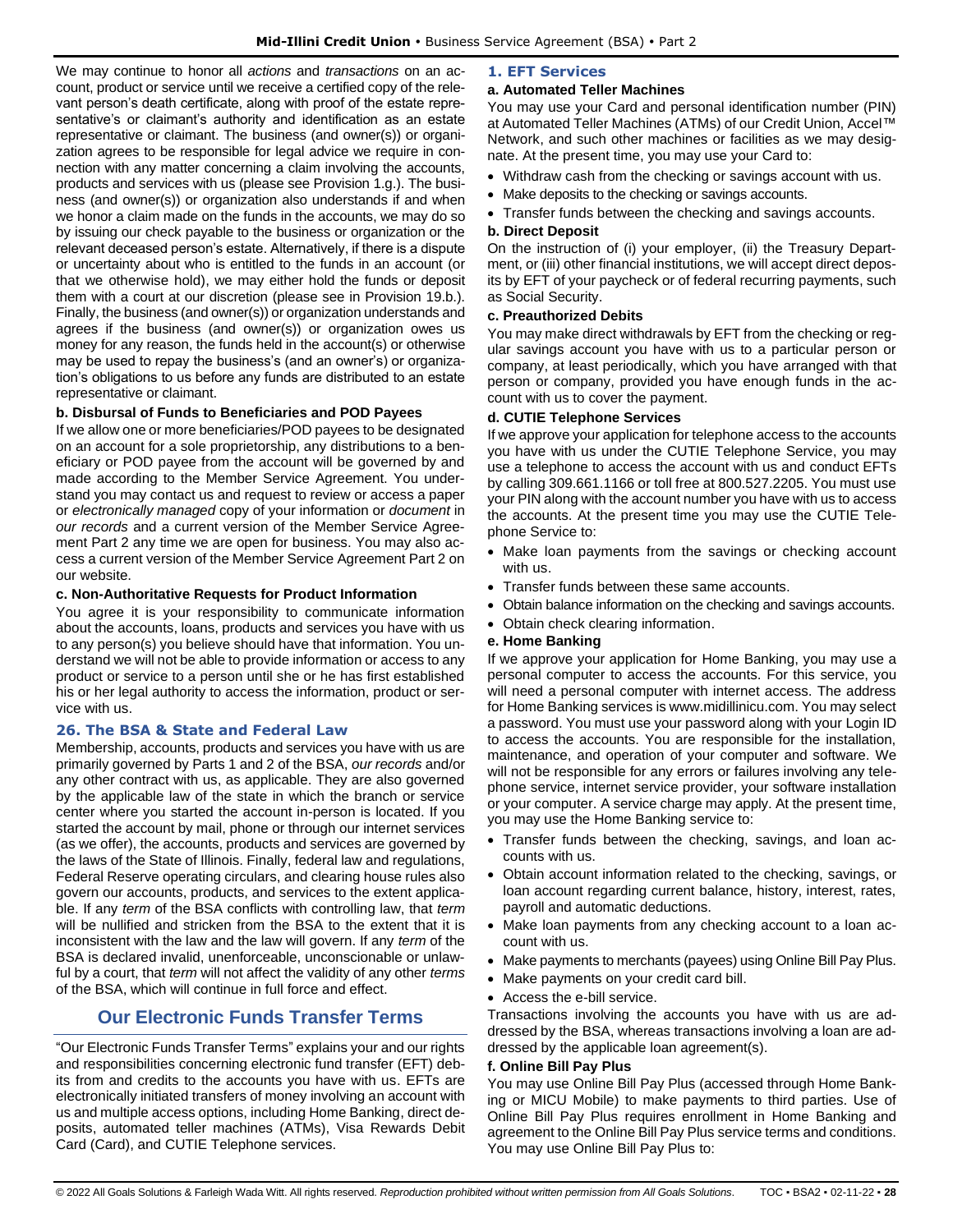- Make loan payments from any checking or savings account to a loan account with us.
- Make payments from any checking or savings account to another financial institution.
- Pay bills from any checking or savings account with us.
- Transfer funds to other people using the account to account (A2A) or person to person (P2P) transfer feature.

Please note that if payment to a payee is made by check, the check may be processed and debited from your account before the scheduled payment date.

# **g. MICU Mobile**

MICU Mobile is a personal financial information management service that allows you to access account information, make payments to merchants who have previously consented to accept payments through our Home Banking service and make such other transactions as described in the Home Banking Service Agreement using compatible and supported mobile phones and wireless devices ("Wireless Device"). You agree and understand that the MICU Mobile service may not be accessible or may have limited utility over some mobile telephone networks, such as while roaming. The services that you may access through MICU Mobile are the same account and service transactions available through Home Banking. When you register for MICU Mobile, the designated accounts and bill payment payees linked to the account through Home Banking will be accessible through MICU Mobile.

Please note that the Pro Pay system is not accessible through MICU Mobile.

For all mobile check deposits, you must endorse the original paper check with your signature and write: "FOR MOBILE DEPOSIT ONLY AT MID ILLINI CREDIT UNION" or "FOR MOBILE DEPOSIT ONLY AT MICU" in the endorsement area. If you fail to provide this endorsement, we may refuse the deposit and return it to you. You agree to indemnify our Credit Union from any liability or loss to our Credit Union arising from the payment of the original paper check without such required endorsement.

# **h. Visa Rewards Debit Card**

You may use your Visa Rewards Debit Card to purchase goods and services any place Visa is honored by participating merchants and merchants accepting the Card and PIN at point of sale (POS) terminals. Funds to cover your Card purchases will be deducted from the checking account. If the balance in the account is not sufficient to pay the transaction amount, we may treat the transaction as an overdraft request pursuant to any overdraft protection plan, or we may terminate all services under the BSA.

Some merchants may permit you to initiate debit and bill payment transactions with your card using either the Visa network or another network shown on your card. We will honor your debit transactions processed by any of these networks.

Depending on our authorization protocols and network availability, transactions processed over other networks may or may not require you to use your PIN to validate a transaction. Generally, you enter your card number or swipe your card and provide or enter a PIN. You may instead be asked to sign a receipt or payment authorization. Provisions applicable only to Visa transactions (such as Visa's zero liability protections) will not apply to non-Visa debit transactions and the liability rules for other EFTs in the section titled "Member Liability" will apply.

# **i. Electronic Check Transaction**

You may authorize a merchant or other payee to make a one-time electronic payment from the checking account using information from your check to pay for purchases, pay bills or pay other obligations ("Electronic Check Transactions"). You agree that your authorization for an electronic check transaction occurs when you initiate such a transaction after receiving any required notice regarding the merchant's right to process the transaction or payment, including any written sign provided by the merchant at the time of your transaction. All terms governing electronic funds transfer services will apply to Electronic Check Transactions. You remain responsible for notifying us of any unauthorized electronic check transaction shown on your statement.

# <span id="page-28-0"></span>**2. Service Limitations**

# **a. Automated Teller Machines**

**1) Withdrawals.** Cash withdrawals from ATMs can be made as often as you like. You may withdraw up to \$510 (if there are sufficient funds in the account) per business day. For purposes of determining whether you have reached the daily limit, a day ends at 11:59 p.m. If you qualify, you may request a larger daily limit.

# **b. CUTIE Telephone Service**

The accounts with us can be accessed under the CUTIE Telephone Service via a touchtone telephone only. Not all push button phones are touchtone. Converters may be purchased for pulse and rotary dial phones. CUTIE Telephone Service will be available for your convenience seven (7) days a week. This service may be interrupted for a short time each day for data processing. If you call during this time, you will hear a message directing you to call back. We may limit the number of certain types of withdrawals from some accounts, as described in "Our Rates & Service Charges." No transfer or withdrawal may exceed the funds available in an account with us. We reserve the right to refuse any transaction which would draw upon insufficient funds, exceed a credit limit, lower an account below a required balance or otherwise require us to increase our required reserve on the account.

# **c. Online Banking**

**1) Transfers.** We may limit the number of certain types of withdrawals from some accounts, as described in "Our Rates & Service Charges." Bill payer transactions are unlimited. You may transfer or withdraw up to the available balance in the account or available credit line at the time of the transfer, except as limited under other agreements. We reserve the right to refuse any transaction that would draw upon insufficient or unavailable funds, lower an account below a required balance or otherwise require us to increase our required reserve on the account.

**2) Account Information.** Account balance and transaction history information may be limited to recent account information. The availability of funds for transfer or withdrawal may be limited, due to the processing time for ATM transactions. See "Funds Availability of Deposits."

**3) Email and Stop Payment Requests.** We may not immediately receive email communications that you send and we will not act based on email requests until we actually receive your message and have a reasonable opportunity to act. Any stop payment request you transmit electronically is deemed to be a verbal request and will expire in fourteen (14) days unless confirmed in writing as addressed in the BSA. Contact us immediately regarding an unauthorized transaction or stop payment request.

# **d. Online Bill Pay Plus A2A and P2P Transactions**

For A2A and P2P transfers, limits will be set at the time you use the service and will be disclosed to you prior to your use of the service.

# **e. MICU Mobile**

You are fully responsible for understanding how to use MICU Mobile before you actually do so, and you must use MICU Mobile in accordance with any use or operational instructions posted on our web site. You are also responsible for your use of your Wireless Device and the MICU Mobile Service software provided to you. If you authorize the use of biometric login (for example, fingerprint or retinal scan) for MICU Mobile, the service may be accessed using any biometric login recognized by your wireless device, even if it is not your own. If you have permitted another person to use their own biometrics to authorize activity on your wireless device, their biometrics will also gain access to MICU Mobile if you have authorized biometric login. We will not be liable to you for any losses caused by your failure to properly use MICU Mobile, the Software or your Wireless Device. You may experience technical or other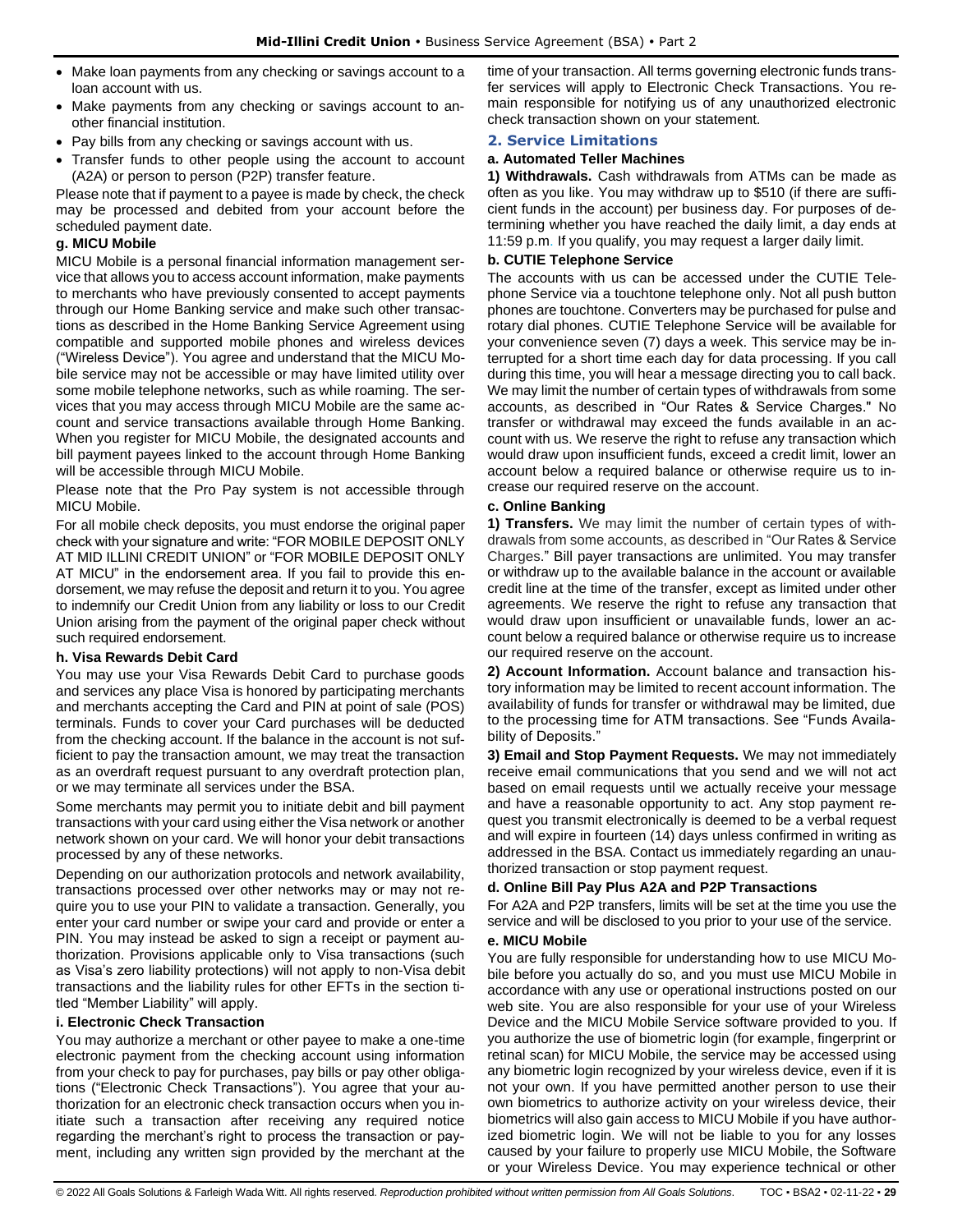difficulties related to MICU Mobile that may result in loss of data, personalization settings or other MICU Mobile interruptions. We assume no responsibility for the timeliness, deletion, misdelivery or failure to store any user data, communications or personalization settings in connection with your use of MICU Mobile. We assume no responsibility for the operation, security, or functionality of any Wireless Device or mobile network that you utilize to access MICU Mobile. Financial information shown on MICU Mobile reflects the most recent account information available through MICU Mobile, and may not be current. You agree that we are not liable for delays in updating account information accessed through MICU Mobile. We are not responsible for any actions you take based on information accessed through the MICU Mobile app that is not current. If you need the most current account information, you agree to contact us directly.

# **f. Visa Rewards Debit Card**

There is no limit on the number of Visa Rewards Debit Card purchase transactions you may make during a statement period. However, there are daily transaction frequency limits of fifteen (15) per day for PIN and twenty (20) per day for signature based transactions. There is also a cumulative daily transaction limit of twenty five (25) transactions. Visa purchases are limited to the balance available in an account. In addition, you may not make more than \$510 in PIN purchases in one day, and \$1,500 in signature based purchases. There is also a cumulative daily purchase limit of \$1,500. We reserve the right to refuse any transaction that would draw upon insufficient funds or require us to increase our required reserve on the account. We may set other limits on the amount of any transaction, and you will be notified of those limits. You are solely responsible for any disputes you may have with merchandise or services received using the Visa Rewards Debit Card. We are not responsible for any damages, liability or settlement resolution as a result of the misrepresentation of quality, price, or warranty of goods or services by a merchant.

The use of a Card and Account with us are subject to the following conditions:

**1) Ownership of Cards.** Any Card or other device that we supply to you is our property and must be immediately returned to us, or to any person whom we authorize to act as our agent, or to any person who is authorized to honor the Card, according to instructions. The Card may be repossessed at any time at our sole discretion without demand or notice. You cannot transfer the Card or Account to another person.

**2) Honoring the Card.** Neither we nor merchants authorized to honor the Card will be responsible for the failure or refusal to honor the Card or any other device we supply to you. If a merchant agrees to give you a refund or adjustment, you agree to accept a credit to the account with us in lieu of a cash refund. You may not use the Card for any illegal or unlawful transaction. We may refuse to authorize any transaction that we believe may be illegal or unlawful.

**3) Visa Account Updater Service.** The account you have with us is automatically enrolled in the Visa Account Updater Service (VAU). The service is provided as a benefit in order to facilitate uninterrupted processing of recurring charges you have authorized. Under the VAU service, if you have authorized a participating merchant to bill your Card for recurring payments, your new Card number and expiration date will automatically be sent to that merchant if we change your Card number (i.e. when replacing a lost or stolen Card). Card numbers are only supplied to merchants who participate in the VAU service. Because not all merchants participate in the VAU service, you should still notify each merchant when your Card number changes in order to permit recurring payments to continue to be charged to the account.

<span id="page-29-0"></span>**4) Currency Conversion; International Transaction Fee.** Purchases and withdrawals made in foreign countries will be billed to you in U.S. dollars. The currency conversion rate for international transactions, as established by Visa International, Inc., is a rate selected by Visa from the range of rates available in wholesale currency markets for the applicable central processing date, which may vary from the rate Visa itself receives, or the governmentmandated rate in effect for the applicable central processing date. In addition, you will be charged an International Transaction Fee as set forth in "Our Rates & Service Charges" for any card transaction at a location in a foreign country or with a merchant located in a foreign country even if you initiate the transaction from within the United States.

# **3. Security of Personal Identification Number**

The Personal Identification Number (PIN) is established for your security purposes. The PIN is confidential and should not be disclosed to third parties or recorded. You are responsible for safekeeping your PIN. You agree not to disclose or otherwise make your PIN available to anyone not authorized to sign on the accounts with us. If you authorize anyone to have or use your PIN, that authority will continue until you specifically revoke such authority by notifying us. You understand that person may use the online account access, online services or check card to review all of your account information and make account transactions. Therefore, we are entitled to act on transaction instructions received using your PIN and you agree that the use of your PIN will have the same effect as your signature in authorizing transactions.

If you authorize anyone to use your PIN in any manner, that authority will be considered unlimited in amount and manner until you specifically revoke such authority by notifying us and changing your PIN immediately. You are responsible for any transactions made by such persons until you notify us that transactions and access by that person are no longer authorized and your PIN is changed. If you fail to maintain or change the security of these PINs and we suffer a loss, we may terminate your electronic fund transfer and account services immediately.

# <span id="page-29-1"></span>**4. Member Liability**

You are responsible for all transfers you authorize using your EFT services under this Agreement. If you permit other persons to use an EFT service, Card or PIN, you are responsible for any transactions they authorize or conduct on any of the accounts you have with us. However, tell us at once if you believe anyone has used the account, Card or PIN and accessed the accounts with us without your authority, or if you believe that an electronic fund transfer has been made without your permission using information from your check. Telephoning is the best way of keeping your possible losses down. For Visa Rewards Debit Card purchase transactions, if you notify us of your lost or stolen card you will not be liable for any losses provided that you were not negligent or fraudulent in handling your Card and you provide us with a written statement regarding your unauthorized Card claim.

# <span id="page-29-2"></span>**5. Charges for EFT Services**

There are certain charges for the EFT services as set forth on "Our Rates and Service Charges." We reserve the right to impose service charges at a future date after we give you notice of such changes as required by law. If you request a transfer or check withdrawal from your personal line of credit account, such transactions may be subject to service charges under the terms and conditions of your loan agreement. If you use an ATM that is not operated by us, you may be charged an ATM surcharge by the ATM operator or an ATM network utilized for such a transaction. The ATM surcharge will be debited from the account with us if you elect to complete the transaction.

# <span id="page-29-3"></span>**6. Our Liability for Failure to Make Transactions**

If we do not complete a transfer to or from an account with us on time or in the correct amount according to our agreement with you, we will be liable for your actual transaction loss or damage. Our sole responsibility for an error in a transfer will be to correct the error. You agree that neither we nor the service providers are responsible for any loss, property damage, or bodily injury, whether caused by the equipment, software, Credit Union, or by internet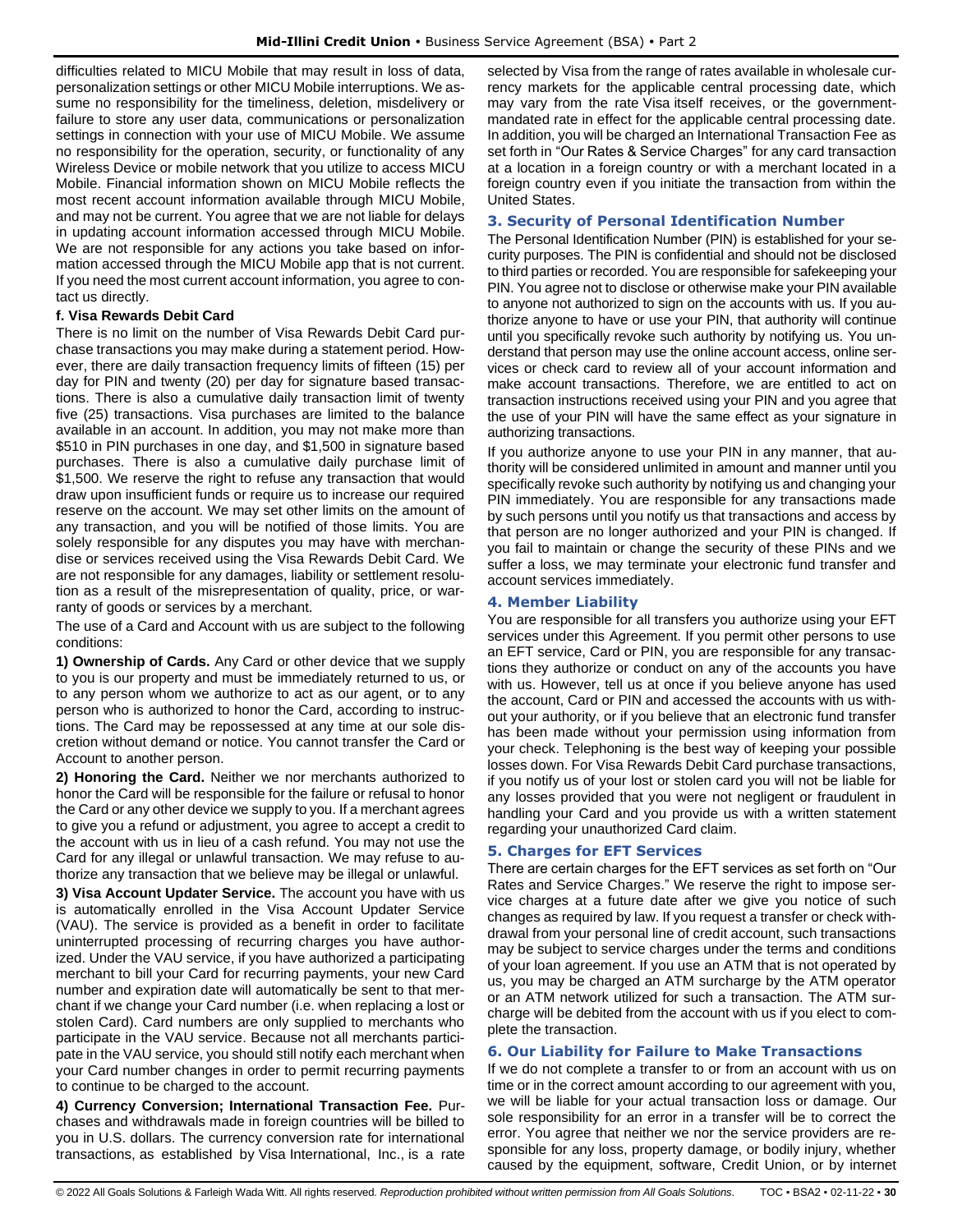browser providers such as Microsoft (Microsoft Internet Explorer), Apple (Safari), Mozilla (Firefox), Google (Chrome) or by Internet access providers or by online service providers or by an agent or subcontractor for any of the foregoing. Nor shall we or the service providers be responsible for any direct, indirect, special, or consequential economic or other damages arising in any way out of the installation, download, use, or maintenance of the equipment, software, online access services, or Internet browser or access software. In this regard, although we have taken measures to provide security for communications from you to us via the online access service and may have referred to such communication as "secured," we cannot and do not provide any warranty or guarantee of such security. In states that do not allow the exclusion or limitation of such damages, our liability is limited to the extent permitted by applicable law. Our Credit Union will not be liable for the following:

- If, through no fault of ours, you do not have adequate funds in an account to complete a transaction, the account is terminated, or the transaction amount would exceed your credit limit on your line of credit.
- If you used the wrong identification code or you have not properly followed any applicable computer, Internet, or Credit Union instructions for making transfers.
- If your computer fails or malfunctions or if our Credit Union's online access system was not properly working and such problem should have been apparent when you attempted such transaction.
- If the ATM where you are making the transfer does not operate properly, does not have enough cash or you use your Card improperly.
- If circumstances beyond our control (such as fire, flood, telecommunication outages, postal strikes, equipment, or power failure) prevent making the transaction.
- If the account with us is frozen because of a delinquent loan or is subject to legal process or other claim.
- If the error was caused by a system beyond our Credit Union's control such as your Internet Service Provider, any computer virus, or problems related to software not provided by our Credit Union.
- If you have not given our Credit Union complete, correct, and current instructions so our Credit Union can make a transfer.
- If the error was caused by any applicable ATM or payment system network. The ATM machine may retain your Card in certain instances, in which event you may contact our Credit Union about its replacement.

We may establish other exceptions in addition to those listed above.

# <span id="page-30-0"></span>**7. Termination of EFT Services**

You agree that we may terminate this Agreement and your use of any EFT services, if you, or any authorized user of the account or PIN breach this agreement with us, or if we have reason to believe that there has been an unauthorized use of your Card, account or identification code.

You or any other party to the account can terminate this Agreement by notifying us in writing. Termination of service will be effective the first business day following receipt of your written notice. However, termination of this Agreement will not affect the rights and responsibilities of the parties under this agreement for transactions initiated before termination.

# <span id="page-30-1"></span>**8. Notices**

We reserve the right to change the terms and conditions upon which this service is offered.

# <span id="page-30-2"></span>**9. ATM Safety Notice**

The following information is a list of safety precautions regarding the use of Automated Teller Machine (ATM) and Night Deposit Facilities.

• Be aware of your surroundings, particularly at night.

- Consider having someone accompany you when the ATM or night deposit facility is used after dark.
- If another person is uncomfortably close to you at the time of your transaction, ask the person to step back before you complete your transaction.
- Refrain from displaying your cash at the ATM or night deposit facility. As soon as your transaction is completed, place your money in your purse or wallet. Count the cash later in the safety of your car or home.
- If you notice anything suspicious at the ATM or night deposit facility, consider using another ATM or night deposit facility or coming back later. If you are in the middle of a transaction and you notice something suspicious, cancel the transaction, take your card or deposit envelope, and leave.
- If you are followed after making a transaction, go to the nearest public area where people are located.
- Do not write your personal identification number or code on your card.
- <span id="page-30-3"></span>• Report all crimes to law enforcement officials immediately.

# **Funds Availability of Deposits**

"Funds Availability of Deposits" explains our policy for the availability of deposits to the checking accounts you have with us. Deposits to other accounts with us may be subject to longer holds on funds at our sole discretion. Deposits made through MICU Mobile will be subject to holds in our discretion and are not subject to this policy.

# <span id="page-30-4"></span>**1. General Policy**

Our policy is to make funds from your deposits available to you on the same business day on which we receive your deposit. Funds from cash or electronic deposits may be available immediately. Once they are available, you can withdraw the funds in cash and we will use the funds to pay your checks and electronic fund transfers (EFTs) on the account you have with us. For determining the availability of the funds from your deposits, every day is a business day, except Saturdays, Sundays and federal holidays. If you make a deposit before we close on a business day we are open, we consider that to be the day of your deposit. However, if you make a deposit after we close or on a day we are not open, we will consider that deposit made on the next business day we are open.

# <span id="page-30-5"></span>**2. Reservation of Right to Hold**

In some cases, we will not make all of the funds that you deposit by check available to you on the business day after we receive your deposit. Depending on the type of check you deposit, funds may not be available until the second (2nd) business day after the day of your deposit. However, the first \$225 of your deposit will be available on the first (1st) business day. If we are not going to make all of the funds from your deposit available on the first (1st) business day, we will notify you at the time you make your deposit. We will also tell you when the funds will be available. If your deposit is not made directly to one of our employees, or if we decide to take this action after you have left the premises, we will mail you the notice by the day after we receive your deposit. If you need the funds from a deposit right away, you should ask us when the funds will be available.

# <span id="page-30-6"></span>**3. Holds on Other Funds**

If we cash a check for you that is drawn on another financial institution, or if we provide cash back on a check you deposit, we may withhold the availability of a corresponding amount of funds that are already in the account you have with us. (We do this because the check can be returned by the institution on which it is drawn.) The funds withheld in an account will be available at the time funds from the check cashed would have been available. If we take a check for deposit that is drawn on another financial institution, we may make funds from the deposit available for withdrawal immediately but delay your availability to withdraw a corresponding amount of funds that you have on deposit in another account with us. The funds in the other account would then not be available for